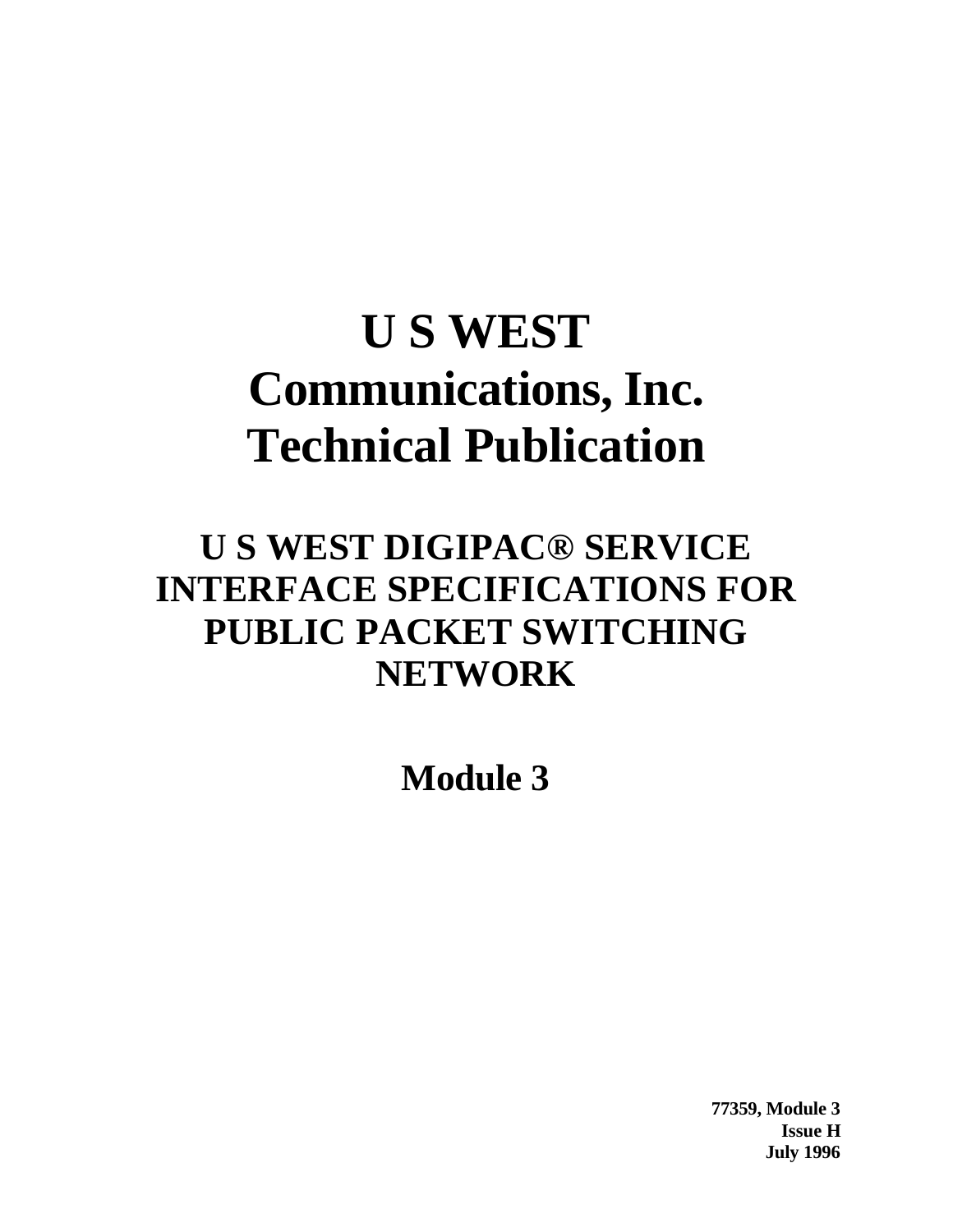# **U S WEST Communications, Inc. Technical Publication**

## **U S WEST DIGIPAC® SERVICE INTERFACE SPECIFICATIONS FOR PUBLIC PACKET SWITCHING NETWORK**

**Module 3**

**Copyright 1988, 1990, 1991, 1993, 1994, 1996 77359, Module 3 All Rights Reserved Issue H Printed In U.S.A. July 1996**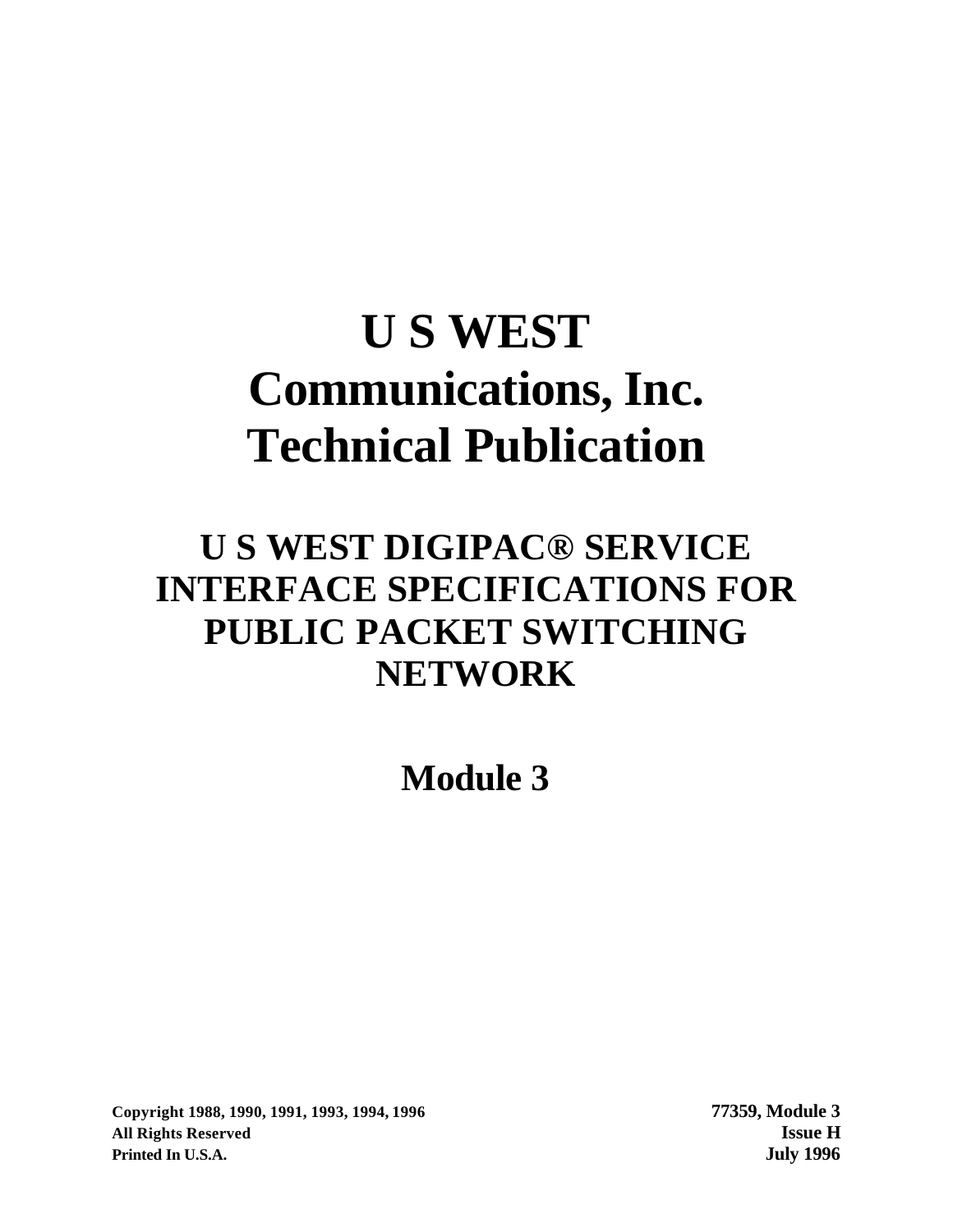#### **NOTICE**

This Technical Publication describes the interface protocols necessary for:

- asynchronous terminals and hosts (Module 1)
- X.25 terminals and hosts (Module 2)
- X.75 connections with Interexchange Carriers to communicate via the Packet Switched Public Data Network (PSPDN) (Module 3)
- dial-up access for X.25 devices using the X.32 recommendation (Module 4) and
- Point of Sales terminal to host communications using T3POS protocol (Module 5).

U S WEST Communications, Inc. reserves the right to revise this document for any reason, including but not limited to, conformity with standards promulgated by various governmental or regulatory agencies; utilization of advances in the state of the technical arts; or to reflect changes in the design of equipment, techniques, or procedures described or referred to herein.

Liability to anyone arising out of use or reliance upon any information set forth herein is expressly disclaimed, and no representation or warranties, expressed or implied, are made with respect to the accuracy or utility of any information set forth herein.

This document is not to be construed as a suggestion to any manufacturer to modify or change any of its products, nor does this publication represent any commitment by U S WEST Communications, Inc. to purchase any specific products. Further, conformance to this publication does not constitute a guarantee of a given supplier's equipment and/or its associated documentation.

Future issues of Technical Publication 77359 will be announced to the industry at least 45 days prior to the issuance date. This notice, which will come through our standard customer notification channels, will allow the customer time to comment on the proposed revisions.

Ordering information for U S WEST Technical Publications can be obtained from the Reference Section of this document.

If further information is required, please contact:

U S WEST Business Resources, Inc. Manager - Information Release 1801 California, Rm. 1320 Denver, CO 80202 (303) 297-7640

Throughout this publication, the term U S WEST signifies U S WEST Communications, Inc.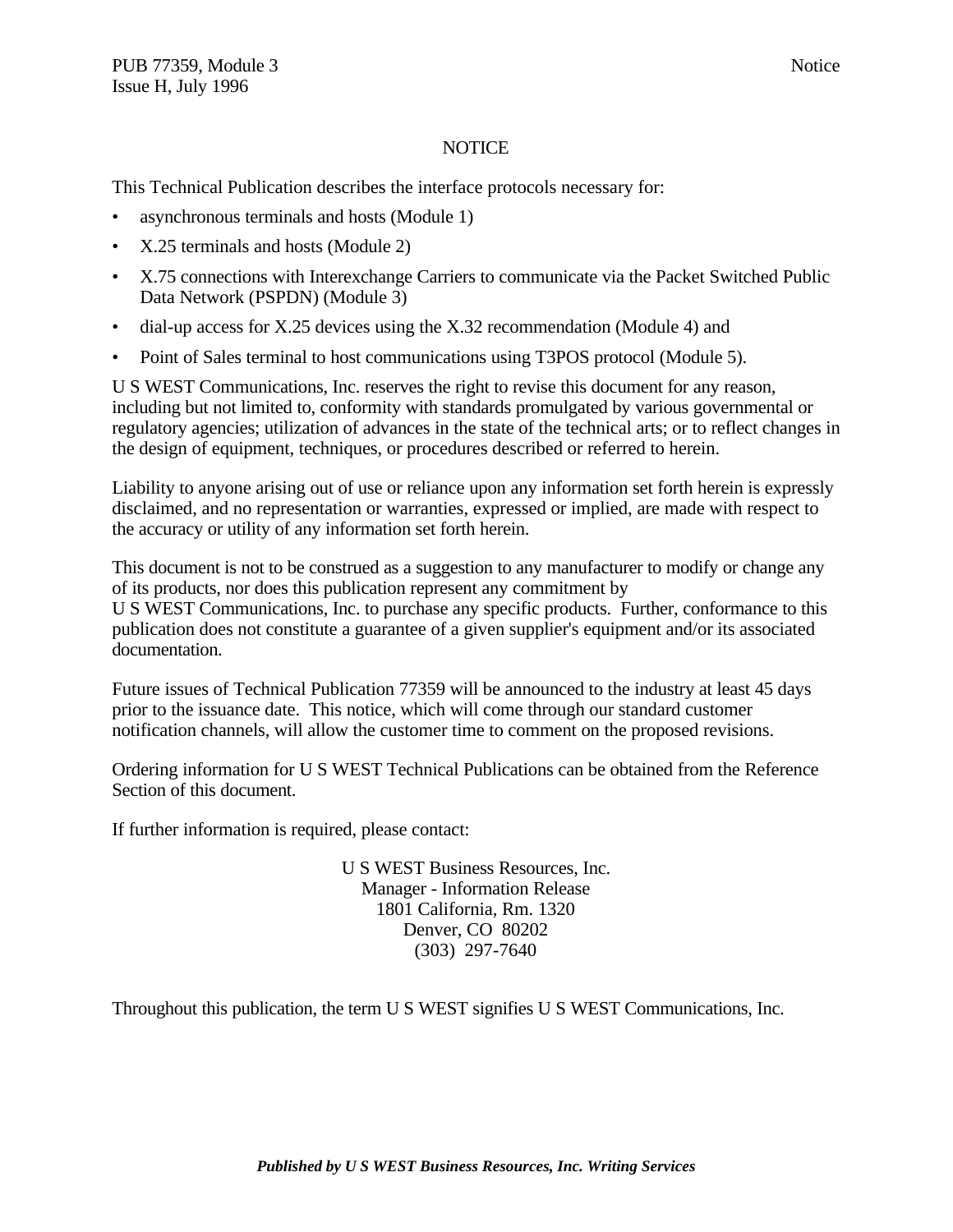#### **COMMENTS**

#### PLEASE TEAR OUT AND SEND YOUR COMMENTS/SUGGESTIONS TO:

#### U S WEST BUSINESS RESOURCES, INC. Manager - Writing Services 1801 California, Room 1320 Denver, Colorado 80202 (303) 297-7640

Information from you helps us to improve our Publications. Please take a few moments to answer the following questions and return to the above address.

| Was this Publication valuable to you in determining<br>our requirements?                                                                                | YES | NO  |
|---------------------------------------------------------------------------------------------------------------------------------------------------------|-----|-----|
| Was the information accurate and up-to-date?                                                                                                            | YES | NO  |
| Was the information easily understood?                                                                                                                  | YES | NO  |
| Were the contents logically sequenced?                                                                                                                  | YES | NO. |
| Were the printed pages legible?                                                                                                                         | YES | NO  |
| Do you feel the description in the Catalog of Technical<br>Information and/or Digest of Technical Information<br>adequately described this Publication? | YES | NO  |

If you answered NO to any of the questions and/or if you have any other comments or suggestions, please explain:

| (Attach additional sheet, if necessary)                                                                                          |  |
|----------------------------------------------------------------------------------------------------------------------------------|--|
| Name                                                                                                                             |  |
|                                                                                                                                  |  |
| Address<br><u> 1989 - Johann Stein, mars and de Branch and de Branch and de Branch and de Branch and de Branch and de Branch</u> |  |
|                                                                                                                                  |  |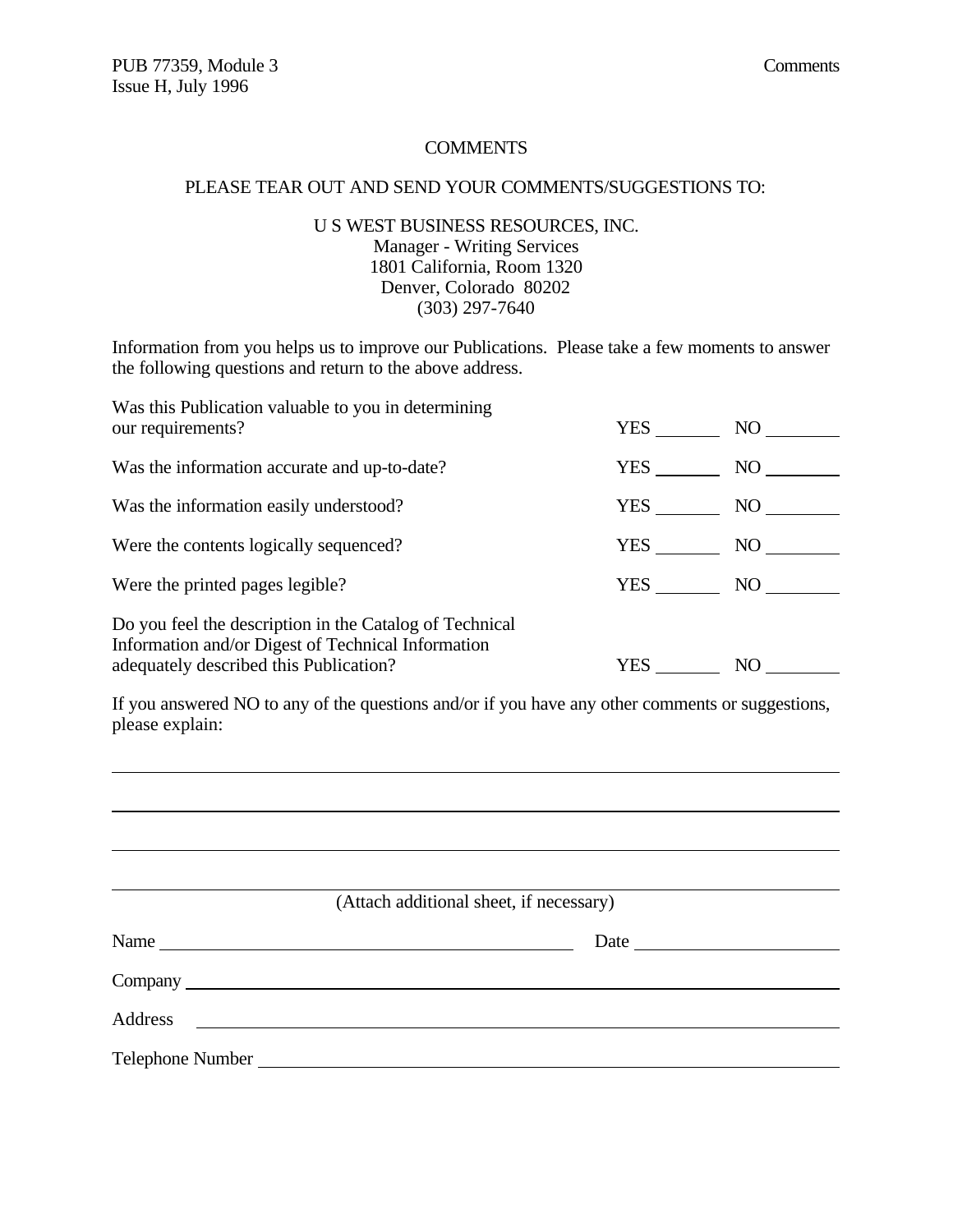#### **CONTENTS**

|                  | <b>Chapter and Section</b> |                                                                  | Page |
|------------------|----------------------------|------------------------------------------------------------------|------|
| 1.               |                            |                                                                  |      |
|                  | 1.1                        |                                                                  |      |
| 2.               |                            |                                                                  |      |
|                  | 2.1                        |                                                                  |      |
|                  | 2.2                        |                                                                  |      |
|                  | 2.3                        |                                                                  |      |
|                  | 2.4                        |                                                                  |      |
|                  | 2.5                        |                                                                  |      |
|                  | 2.6                        |                                                                  |      |
|                  | 2.7                        |                                                                  |      |
|                  | 2.8                        |                                                                  |      |
| 3.               |                            |                                                                  |      |
|                  | 3.1                        |                                                                  |      |
| $\overline{4}$ . |                            |                                                                  |      |
|                  | 4.1                        |                                                                  |      |
|                  | 4.2                        |                                                                  |      |
|                  | 4.3                        |                                                                  |      |
|                  | 4.4                        |                                                                  |      |
| 5.               |                            |                                                                  |      |
|                  | 5.1                        |                                                                  |      |
|                  | 5.2                        |                                                                  |      |
| 6.               |                            |                                                                  |      |
|                  | 6.1                        |                                                                  |      |
|                  | 6.2                        |                                                                  |      |
|                  | 6.3                        |                                                                  |      |
|                  | 6.4                        | Consultative Committee International Telephone and Telegraph 6-1 |      |
|                  | 6.5                        |                                                                  |      |
|                  | 6.6                        |                                                                  |      |
|                  | 6.7                        |                                                                  |      |
|                  | 6.8                        |                                                                  |      |
|                  | 6.9                        |                                                                  |      |
|                  | 6.10                       |                                                                  |      |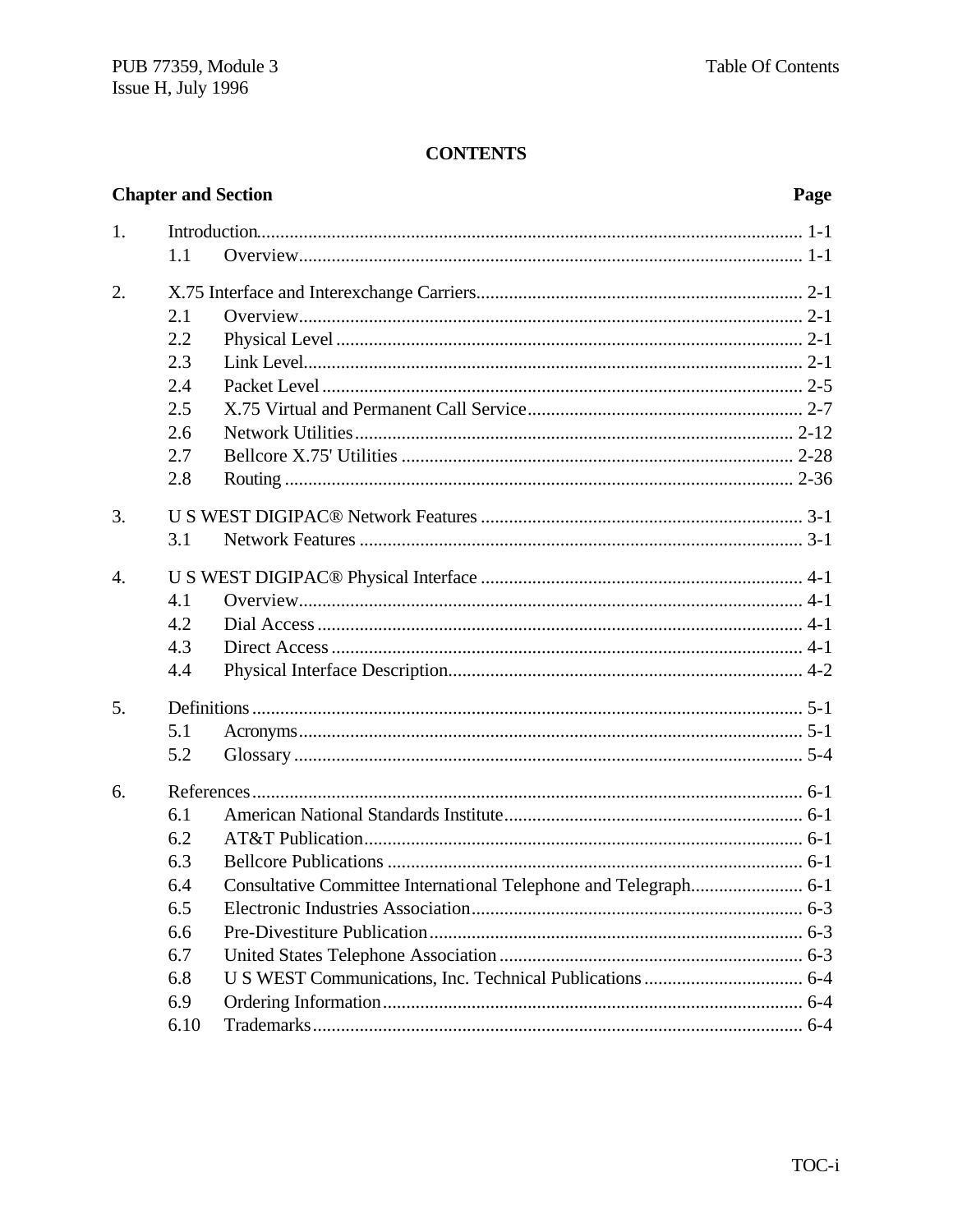#### **CONTENTS** (Continued)

#### **Figures Page** 2-1 Transit Network Identification Utility (TNIC).............................................................. 2-13 2-2 Call Identifier Utility .................................................................................................... 2-14 2-3 Throughput Class Indication Utility .............................................................................. 2-14 2-4 Window Size Indication Utility .................................................................................... 2-16 2-5 Packet Size Indication Utility........................................................................................ 2-17 2-6 Fast Select And/Or Reverse Charge Identification....................................................... 2-18 2-7 Closed User Group Indication...................................................................................... 2-19 2-8 Closed User Group With Outgoing Access Indication.................................................. 2-20 2-9 Called Line Address Modification Notification........................................................... 2-21 2-10 Clearing Network Identification Code.......................................................................... 2-23 2-11 Transit Delay Indication Utility .................................................................................... 2-23 2-12 Transit Delay Selection Utility ..................................................................................... 2-24 2-13 Tariffs Utility................................................................................................................ 2-25 2-14 RPOA Selection Utility ................................................................................................ 2-27 2-15 Utility Marker............................................................................................................... 2-27 2-16 Access Characteristics ................................................................................................. 2-30 2-17 'Incoming' and 'outgoing' X.75 Interfaces Relative to a BOC Network......................... 2-33 2-18 X.75 Interface Identifier ............................................................................................... 2-36

#### **Tables**

| $2 - 1$ |  |
|---------|--|
| $2 - 2$ |  |
| $2 - 3$ |  |
| $2 - 4$ |  |
| $2 - 5$ |  |
| $2 - 6$ |  |
| $2 - 7$ |  |
| $2 - 8$ |  |
| $2 - 9$ |  |
| $3 - 1$ |  |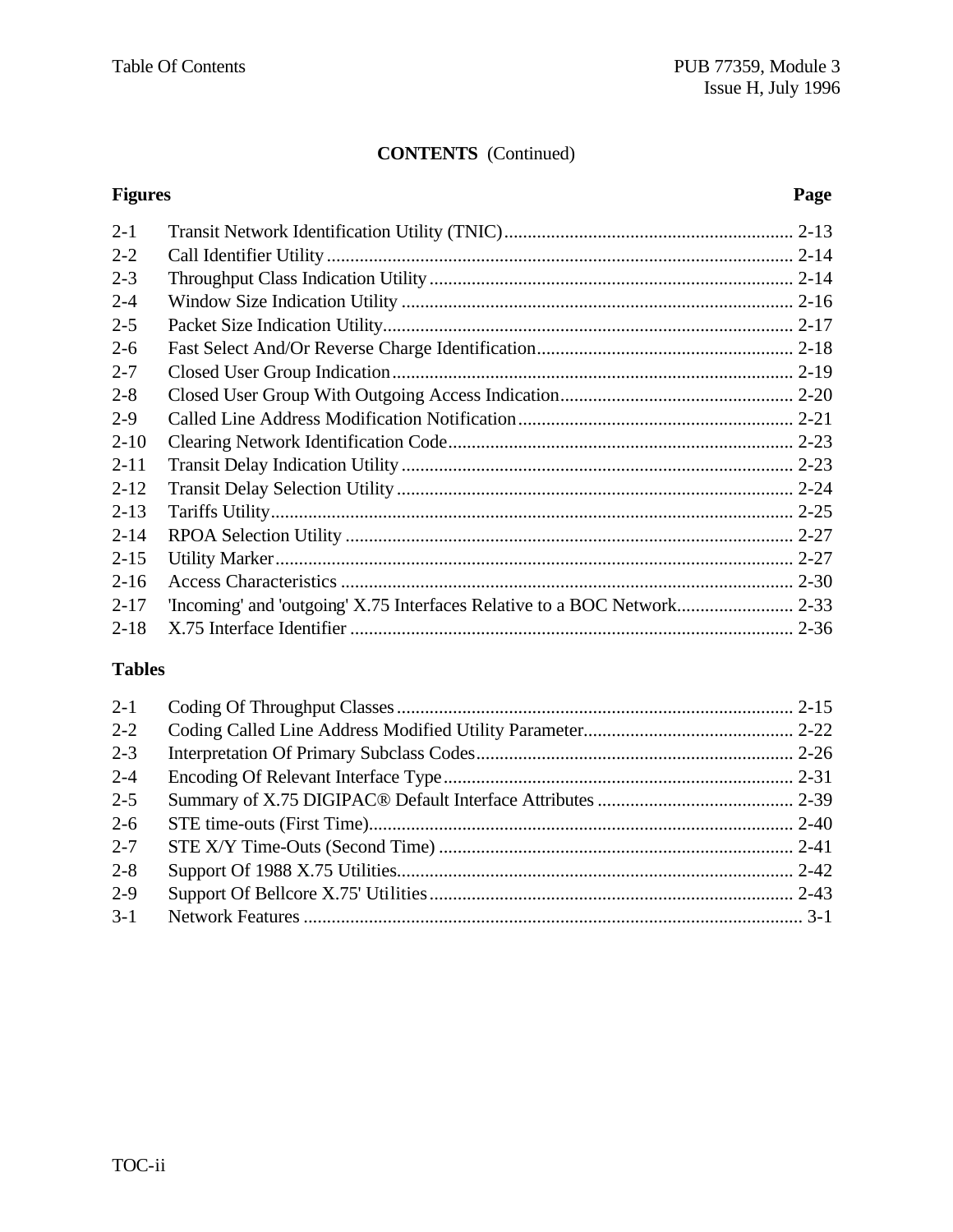## **CONTENTS** (Continued)

|         | <b>Tables</b> (Continued)                                     | Page |
|---------|---------------------------------------------------------------|------|
| $4-1$   | Direct Access - Synchronous - 9600 bit/s CCITT Recommendation |      |
| $4 - 2$ | Direct Access - Synchronous - 9600 bit/s CCITT Recommendation |      |
| $4 - 3$ | Direct Access - Synchronous - 9600 bit/s Digital - CSU/DSU    |      |
| $4 - 4$ | Direct Access - Synchronous - 56000 bit/s Digital - CSU/DSU   |      |
| $4 - 5$ |                                                               |      |
| $4 - 6$ |                                                               |      |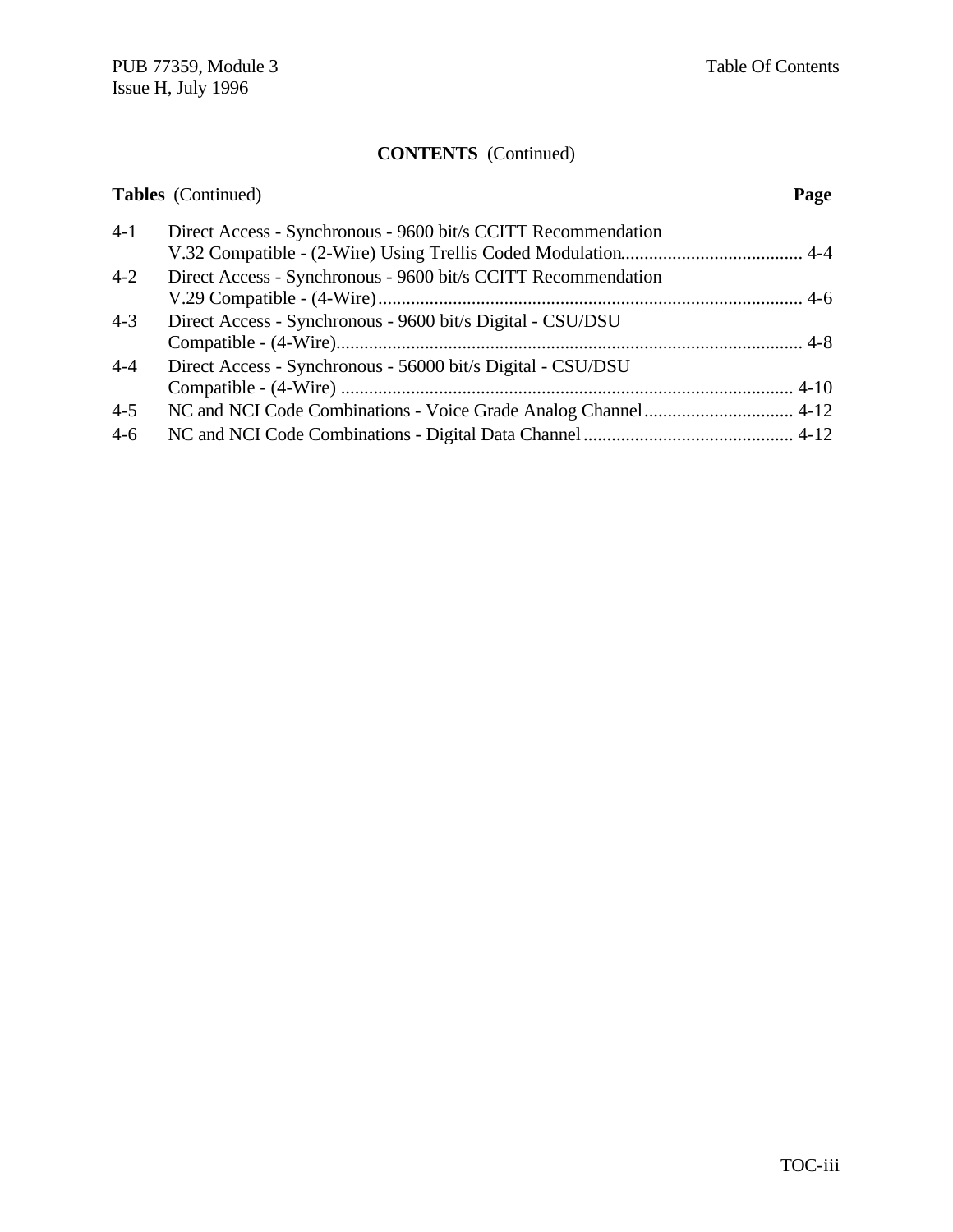#### **CONTENTS**

## **Chapter and Section Page** 1. Introduction..................................................................................................................... 1-1 1.1 Overview............................................................................................................ 1-1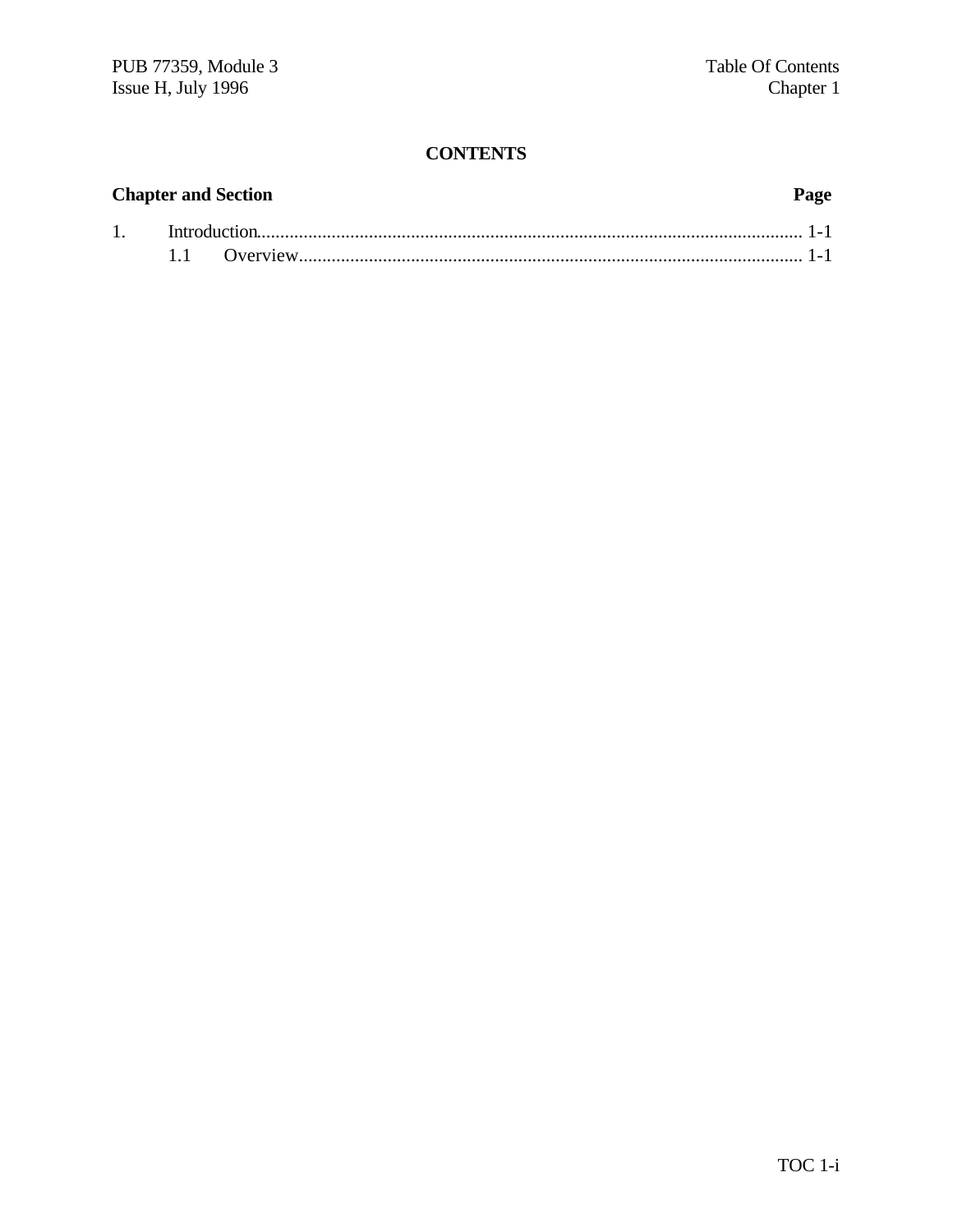#### **1. Introduction**

#### **1.1 Overview**

This Technical Publication describes the interface protocols necessary for:

- asynchronous terminals and hosts (Module 1)
- X.25 terminals and hosts (Module 2)
- X.75 connections with Inter-exchange Carriers to communicate via the Packet Switched Public Data Network (PSPDN) (Module 3)
- dial-up access for X.25 devices using the X.32 recommendation (Module 4) and
- Point of Sales terminal to host communications using T3POS protocol (Module 5).

Network level signaling messages are transmitted as American Standard Code for Information Interchange (ASCII) text. The terms used herein are consistent with the text of the International Telecommunications Union (ITU), formerly International Telegraph and Telephone Consultative Committee (CCITT), Recommendations specified in this document. All reference in this Technical Publication to ITU recommendations are per the 1988 issue "blue book", unless specified otherwise.

The asynchronous interface is based on ITU Recommendation X.28 which defines the protocol between the asynchronous device and the PSPDN. The asynchronous Data Termination Equipment (DTE)/X.25 DTE interface is based on ITU Recommendation X.29 which specifies the protocol between the packet-mode DTE and the PSPDN. ITU Recommendation X.3 defines a Packet Assembly/Disassembly (PAD) facility in a PSPDN. The X.25 interface is based on ITU Recommendation X.25 which defines the protocol between the X.25 DTE and the PSPDN. The X.75 interface is based on ITU Recommendation X.75 which defines the protocol between the Inter-exchange Carriers, data service providers and the PSPDN. The X.32 interface is based on ITU Recommendation X.32 which defines the protocol and procedures for an X.25 DTE to access the PSPDN using a Dial-up connection, either to originate or terminate X.25 calls.

The T3POS interface defines the protocol, procedures, and PAD function within the PSPDN to allow Point of Sale (POS) terminals to use the Packet Network as a means to access Credit Card Association (CCA) hosts or Information Service Providers (ISP).

A table of all acronyms used in this Technical Publication can be found in Chapter 5.

All changes and reissues of this Technical Publication will be made on a U S WEST wide basis.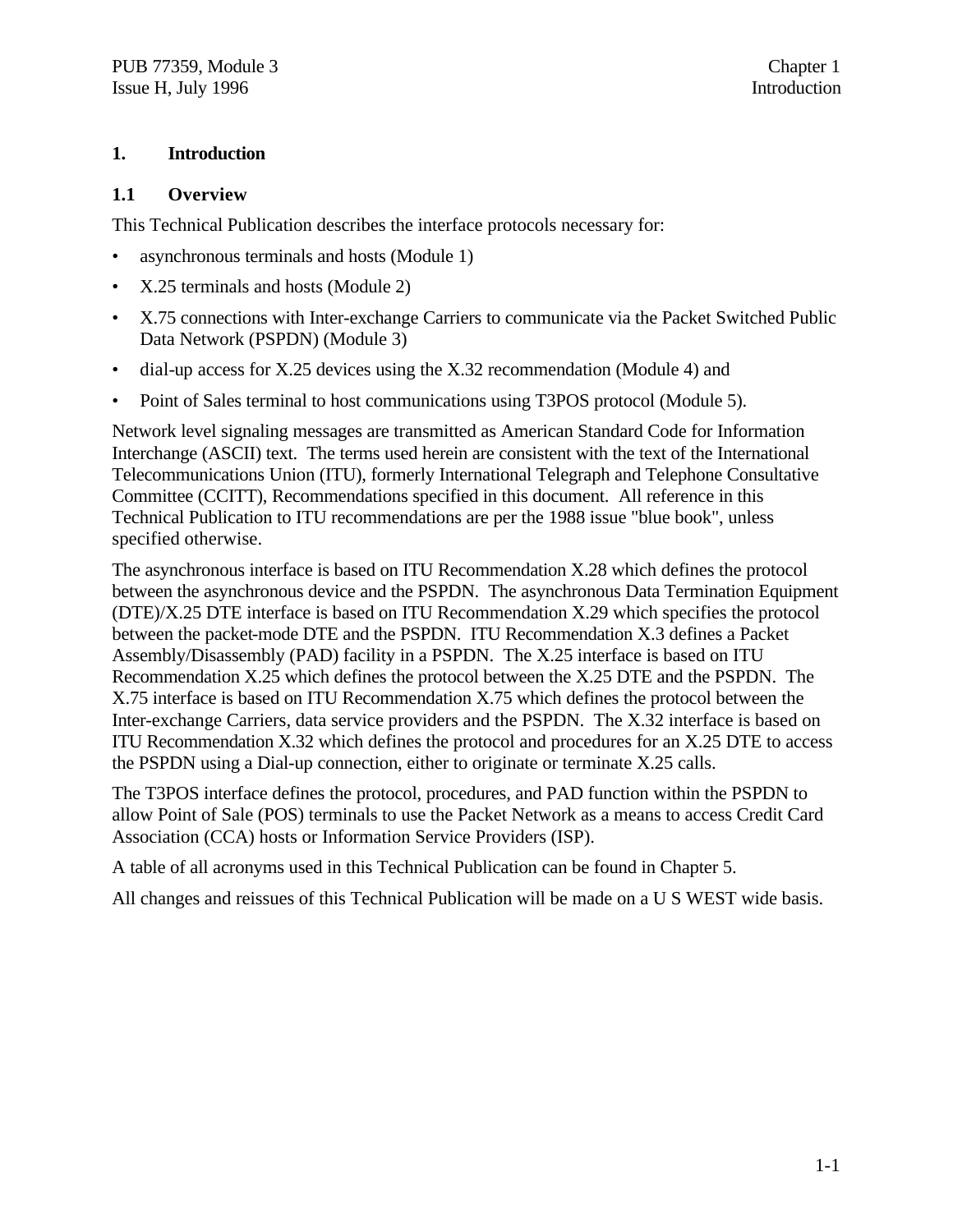#### **CONTENTS**

|    |     | <b>Chapter and Section</b> |                                                                | Page |
|----|-----|----------------------------|----------------------------------------------------------------|------|
| 2. |     |                            |                                                                |      |
|    | 2.1 |                            |                                                                |      |
|    | 2.2 |                            |                                                                |      |
|    | 2.3 |                            |                                                                |      |
|    |     | 2.3.1                      |                                                                |      |
|    |     | 2.3.2                      |                                                                |      |
|    |     | 2.3.3                      |                                                                |      |
|    |     | 2.3.4                      |                                                                |      |
|    |     | 2.3.5                      |                                                                |      |
|    |     | 2.3.6                      |                                                                |      |
|    | 2.4 |                            |                                                                |      |
|    |     | 2.4.1                      |                                                                |      |
|    |     | 2.4.2                      |                                                                |      |
|    |     | 2.4.3                      |                                                                |      |
|    |     | 2.4.4                      |                                                                |      |
|    | 2.5 |                            |                                                                |      |
|    |     | 2.5.1                      |                                                                |      |
|    |     | 2.5.2                      |                                                                |      |
|    |     | 2.5.3                      |                                                                |      |
|    |     | 2.5.4                      |                                                                |      |
|    |     | 2.5.5                      |                                                                |      |
|    |     | 2.5.6                      |                                                                |      |
|    |     | 2.5.7                      |                                                                |      |
|    |     | 2.5.8                      | Delivery Confirmation (D), More Data (M)                       |      |
|    |     |                            |                                                                |      |
|    |     | 2.5.9                      |                                                                |      |
|    |     |                            |                                                                |      |
|    |     |                            |                                                                |      |
|    |     |                            |                                                                |      |
|    | 2.6 |                            |                                                                |      |
|    |     | 2.6.1                      |                                                                |      |
|    |     | 2.6.1                      |                                                                |      |
|    |     | 2.6.2                      |                                                                |      |
|    |     | 2.6.3                      |                                                                |      |
|    |     | 2.6.4                      |                                                                |      |
|    |     | 2.6.5                      | Fast Select And/Or Reverse Charge Indication (Mandatory)  2-18 |      |
|    |     | 2.6.6                      |                                                                |      |
|    |     | 2.6.7                      | Closed User Group With Outgoing Access (Mandatory)  2-20       |      |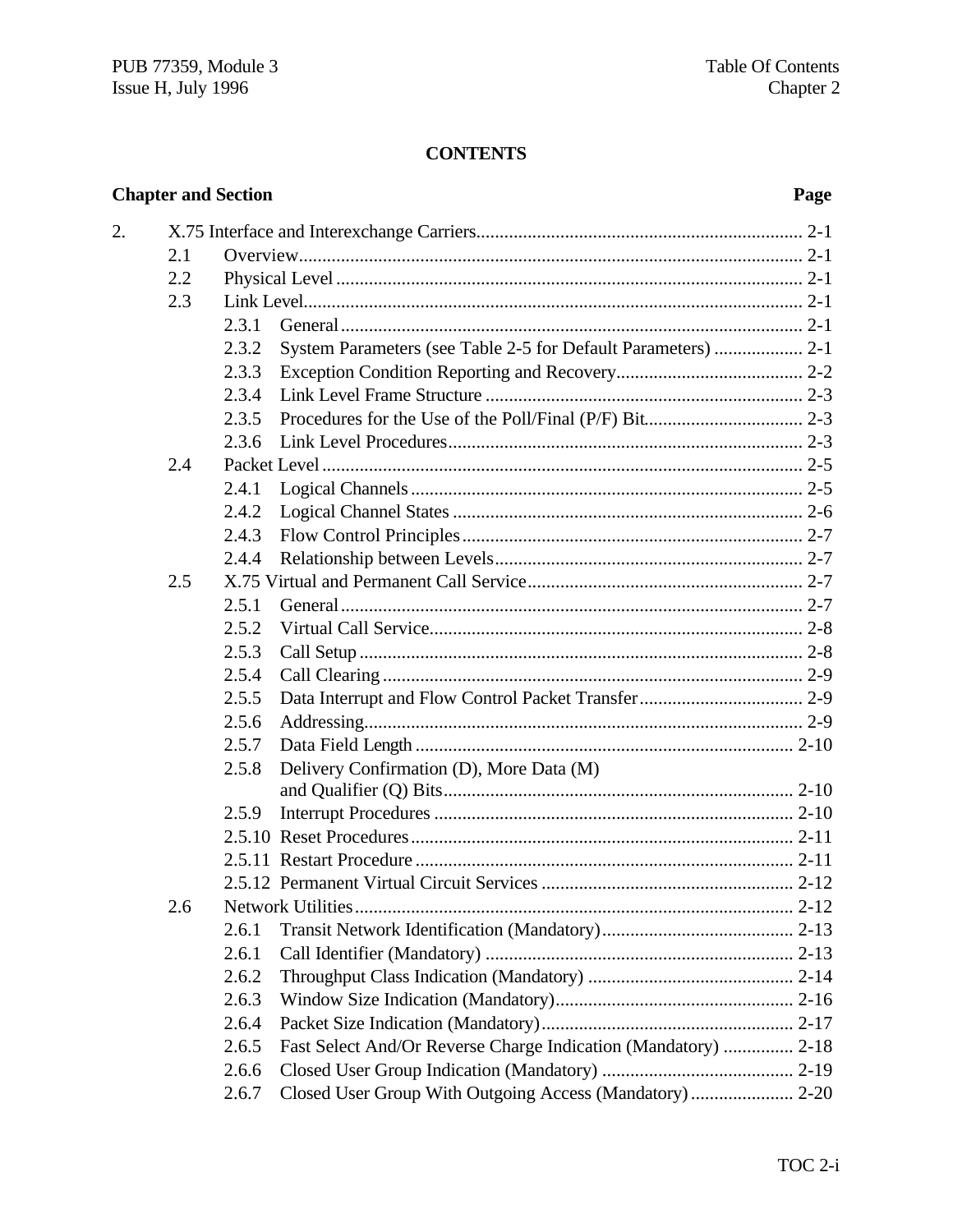#### **CONTENTS** (Continued)

## **Chapter and Section Page**

|     | 2.6.8 |                                                                             |  |
|-----|-------|-----------------------------------------------------------------------------|--|
|     |       |                                                                             |  |
|     |       |                                                                             |  |
|     |       |                                                                             |  |
|     |       |                                                                             |  |
|     |       | 2.6.13 Recognized Private Operating Agency (RPOA) Selection (National) 2-26 |  |
|     |       |                                                                             |  |
| 2.7 |       |                                                                             |  |
|     |       |                                                                             |  |
|     |       |                                                                             |  |
|     |       |                                                                             |  |
| 2.8 |       |                                                                             |  |
|     |       |                                                                             |  |

#### **Figures**

| $2 - 1$  |  |
|----------|--|
| $2 - 2$  |  |
| $2 - 3$  |  |
| $2 - 4$  |  |
| $2 - 5$  |  |
| $2-6$    |  |
| $2 - 7$  |  |
| $2 - 8$  |  |
| $2 - 9$  |  |
| $2 - 10$ |  |
| $2 - 11$ |  |
| $2 - 12$ |  |
| $2 - 13$ |  |
| $2 - 14$ |  |
| $2 - 15$ |  |
| $2 - 16$ |  |
| $2 - 17$ |  |
| $2 - 18$ |  |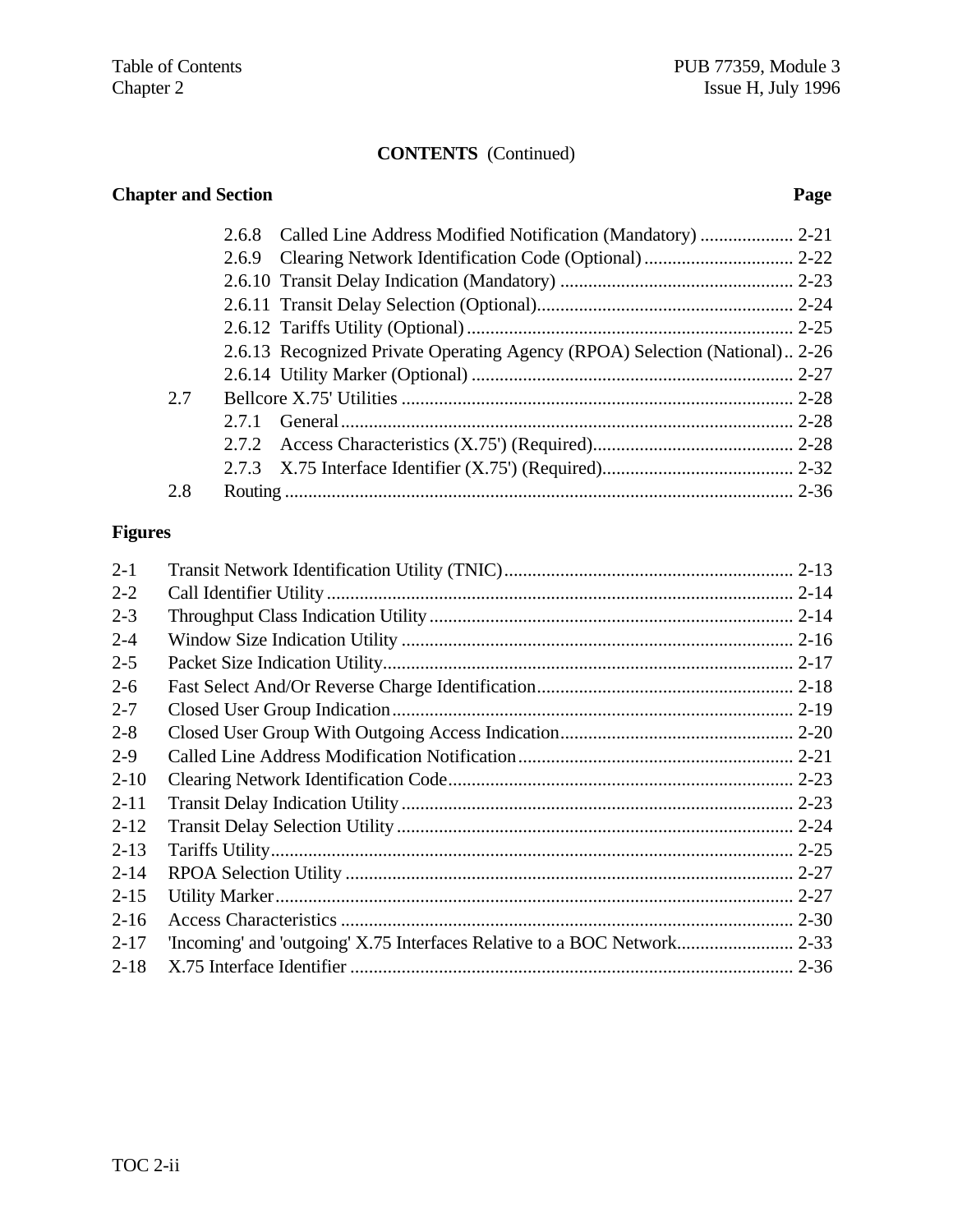#### **CONTENTS** (Continued)

### **Tables Page** 2-1 Coding Of Throughput Classes..................................................................................... 2-15 2-2 Coding Called Line Address Modified Utility Parameter............................................. 2-22 2-3 Interpretation Of Primary Subclass Codes.................................................................... 2-26 2-4 Encoding Of Relevant Interface Type........................................................................... 2-31 2-5 Summary of X.75 DIGIPAC® Default Interface Attributes.......................................... 2-39 2-6 STE time-outs (First Time)........................................................................................... 2-40 2-7 STE X/Y Time-Outs (Second Time) ............................................................................ 2-41 2-8 Support Of 1988 X.75 Utilities..................................................................................... 2-42

2-9 Support Of Bellcore X.75' Utilities.............................................................................. 2-43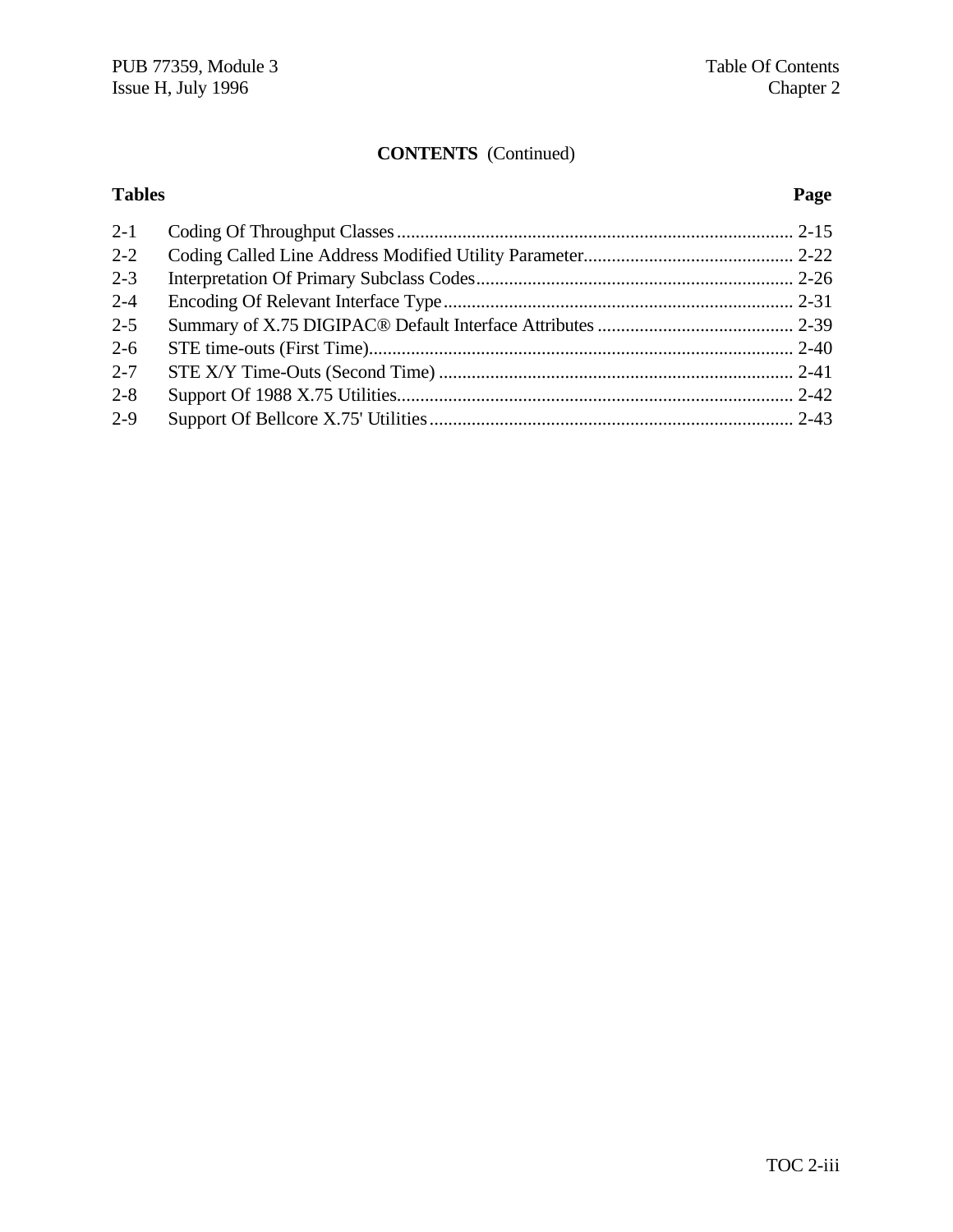#### **2. X.75 Interface and Interexchange Carriers**

#### **2.1 Overview**

This Chapter describes the interface between the Interexchange Carriers (IC) data service providers and the DIGIPAC® Network. In addition this section discusses the support of X.75' between different switch types used in the DIGIPAC® Network as well as the connection between Integrated Services Digital Network (ISDN) and DIGIPAC®. The X.75 IC interface supports Switched Virtual Calls (SVC) and Permanent Virtual Circuits (PVC).

#### **2.2 Physical Level**

The X.75 interface in available at a data rate of 9600 bps using a voice grade data channel or digital data channel; and at 56 kbit/s using a digital data channel. The high speed interface of 56 kbit/s is provided only by a Public Data Network (PDN) Packet Switching (PS) node. Details on the physical interfaces available on DIGIPAC® are found in Chapter 4.

#### **2.3 Link Level**

#### **2.3.1 General**

The link level interface provides point-to-point communication between two end points. The link level protocol procedures provide link initialization and termination, flow control, recovery from procedural error through exception condition reporting and recovery, transparency and frame sequencing and synchronization.

#### **2.3.2 System Parameters (see Table 2-5 for Default Parameters)**

**N1** - Maximum number of bits in an I frame - The maximum number of bits in an information frame (excluding flags and 0 bits inserted for transparency). Parameter N1 may not exceed 8192 bits for X.75 links connected to DIGIPAC®.

**k** - Maximum number of outstanding I frames - DIGIPAC® supports a selective window size, parameter k, from 1 to 7 at the Link level. This is compatible with modulo 8 (non-extended) sequence numbering. Optionally, DIGIPAC® supports a window size of 1 to 127 in support of modulo 128 (extended) sequence numbering at the Link level.

**Timer T1** - DIGIPAC<sup>®</sup> supports the Link level timer T1, or acknowledgment timer. This timer is the system parameter at the end of which retransmission of a frame may be initiated. The timer T1 is started at the end of the transmission of a frame. It is used by the network to detect that a transmitted frame was not acknowledged. The value of T1 is greater than the maximum time between transmission of a command frame and the reception of the corresponding frame returned as a response. The range of value for links connected to DIGIPAC® is from 1 to 15 seconds in increments of 1 second.

**Parameter T2** - DIGIPAC<sup>®</sup> supports Link level parameter T2. The period of parameter T2 indicates the amount of time available at the Signaling Terminal Equipment (STE) before the acknowledging frame must be initiated in order to ensure its receipt by the STE prior to Timer T1 running out at the STE (parameter T2 < Timer T1). The DIGIPAC® T2 parameter is set to 200 milliseconds.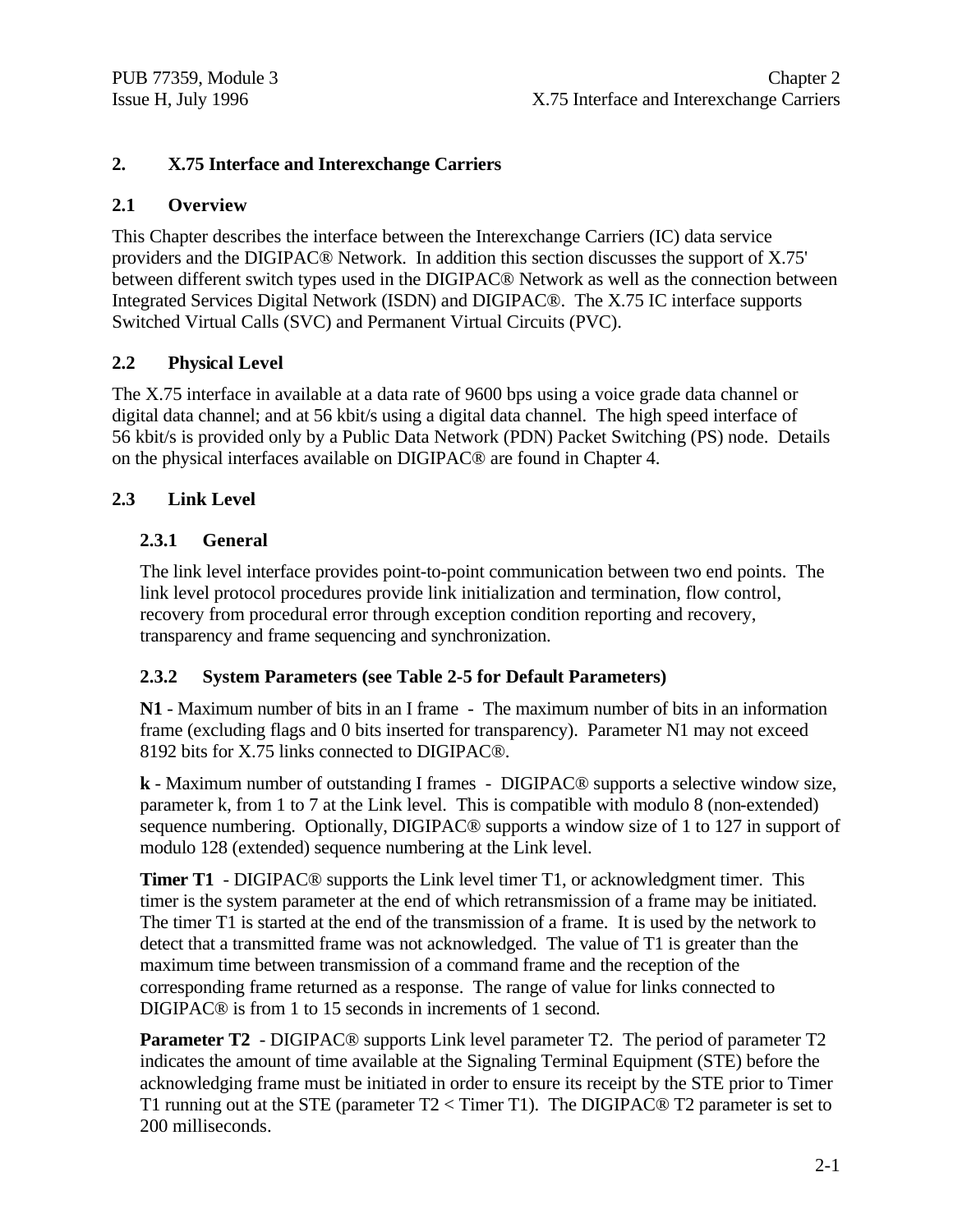**N2** - Maximum number of attempts to complete a transmission - DIGIPAC® supports Link level parameter N2 which is the maximum number of transmissions and retransmissions of a frame following the expiration of Timer T1. After N2 attempts, the network will clear all virtual calls and reset all permanent virtual circuits on that link. On those links connected to DIGIPAC® the range of value for this parameter is 1-15. The default setting of this parameter is 10.

**Timer T3** - DIGIPAC® has the ability to support Timer T3. The period of Timer T3, at the end of which an in indication of an observed excessively long idle channel state condition is passed to the packet level, shall be sufficiently greater than the period of the Timer T1 so that the expiration of T3 provides the desired level of assurance that the link channel is in a non-active, non- operational state, and is in need of link set up before normal link operation can resume. The range of value for this timer is 1 to 655 seconds with a default value of 15 seconds.

#### **2.3.3 Exception Condition Reporting and Recovery**

These are exception conditions in an otherwise normal link level procedure. Exception conditions are those situations which may occur as the result of transmission errors, STE malfunction or operational situations.

• Send Sequence Number N(S) Sequence Error Condition

An N(S) sequence error exception condition occurs in the receiver when an I frame is received out of sequence. The receiver does not acknowledge the I frame causing the error, or any I frame which may follow until an I frame with the correct N(S) is received. The Reject (REJ) frame is sent by the receiver of the out of sequence I frame. The STE receiving the REJ initiates sequential retransmission of I frames starting with the I frame indicated by the Receive Sequence Number N(R) obtained in the REJ frame.

• Time-out Recovery

The time-out recovery allows either STE, which transmitted an unacknowledged I frame, to take appropriate action when the system specified timer T1 expires.

When timer T1 expires, the STE enters the time-out recovery condition, transmits an appropriate supervisory frame with the Poll  $(P)$  bit set to 1 (poll), and timer T1 reset. If the STE receives a supervisory frame from the other end with the Final (F) bit set to 1 (final), then the time-out recovery is cleared. This response frame includes  $N(R)$  that identifies where in the numbering cycle I frame retransmission should resume. The STE makes N2 attempts (that includes initial I frame transmission plus subsequent S frame transmission with P bit set to 1) to obtain an acknowledgment from the remote STE. After N2 unsuccessful attempts, the STE will reset the link. If a response is received, but without the F bit set to 1, then the retransmission state is not cleared but the  $N(R)$  of the non-final response is used to update the  $V(S)$  such that the next retransmission may be a different frame with P bit set to 1.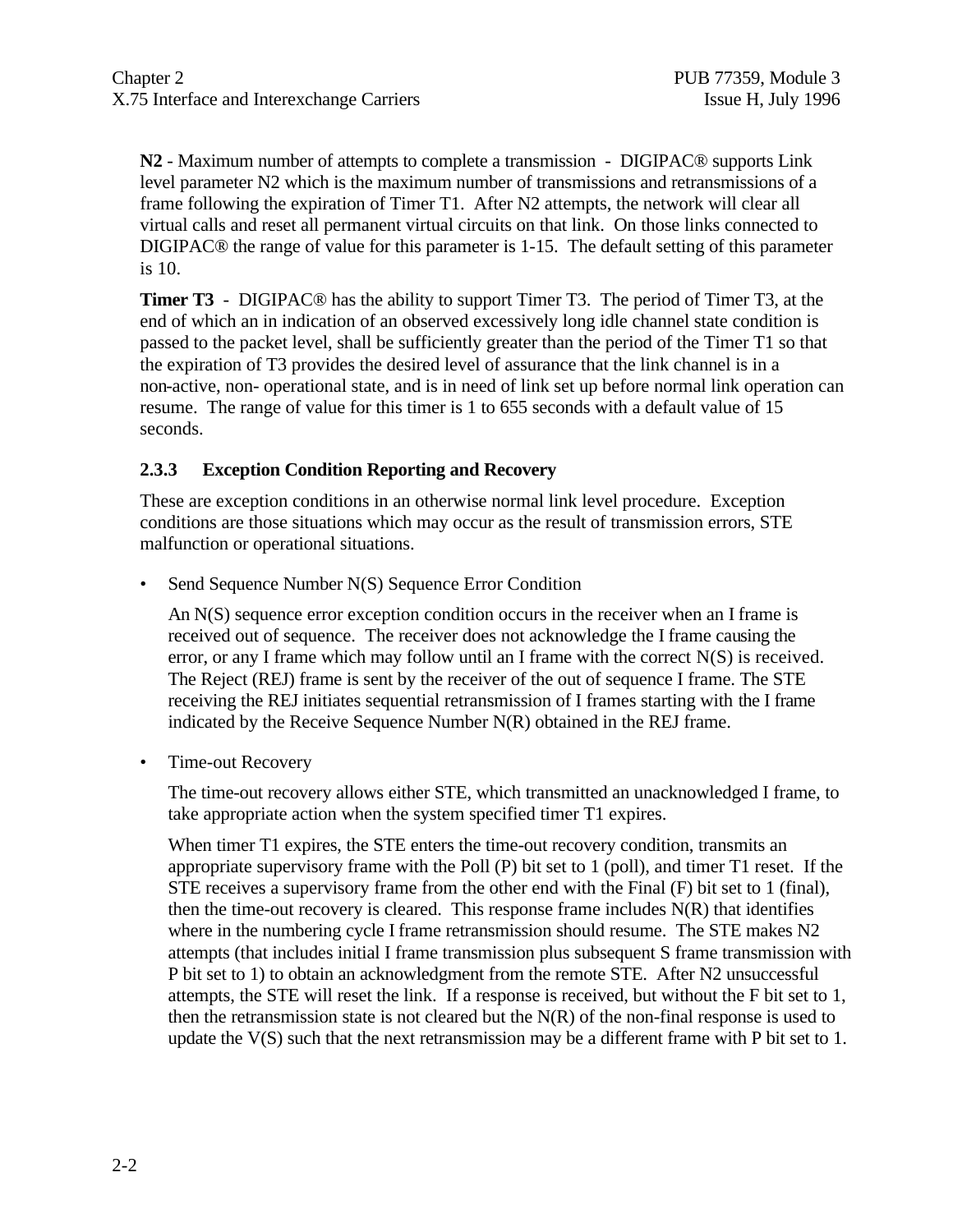#### **2.3.4 Link Level Frame Structure**

The frame structure as defined in § 2.2 of the 1988 CCITT X.75 Recommendation is supported by DIGIPAC®. The control field of a length of 1 octet is used in support of modulo 8 frame sequencing. The Frame Checking Sequence (FCS) is implemented as described in § 2.2.7 of the 1988 CCITT X.75 Recommendation.

#### **2.3.5 Procedures for the Use of the Poll/Final (P/F) Bit**

The uses of the P/F bit are as specified in § 2.4.3 of the 1988 CCITT X.75 Recommendation. The STE will also send the Set Asynchronous Balanced Mode (SABM)/ Set Asynchronous Balanced Mode Extended (SABME) or DISC command with the P bit set to 1. The P bit is also used during time-out recovery as described above.

#### **2.3.6 Link Level Procedures**

The link level procedures provided by DIGIPAC® conform to the Single Link Procedure (SLP) described in §§ 2.2 through 2.4 in the 1988 CCITT X.75 Recommendation. SLP is used for data interchange over a single physical circuit between two STEs. The single link procedure is based upon the Link Access Procedure Balanced (LAPB) described in § 2 of Recommendation X.25. The procedure uses the principle and terminology of the High Level Data Link Control (HDLC) procedure specified by the International Organization for Standardization (ISO).

Link Set-Up

Procedures for the set-up of the link level are specified in § 2.4.4.1 of the 1988 CCITT X.75 Recommendation. Either STE may send SABM to initialize the link. The sending STE, in "SABM Sent" state, starts timer T1. If the timer T1 expires as a result of not receiving a valid response to the SABM command, the STE will resend the SABM and restart timer T1. After N2 such attempts, the STE will initiate higher lever recovery action and will enter the disconnected phase. If a valid response Unnumbered Acknowledgment (UA) is received, then the link is considered initialized and it enters the information transfer state. If a Disconnected Mode (DM) or DISC (disconnect) is received, then the link enters the disconnected phase.

• Information Transfer Phase

The procedures used during the information transfer phase are as specified in § 2.4.4.2 of the 1988 CCITT X.75 Recommendation. If the SABM command is received in this phase then the STE will reset the link. The busy condition of the receiving STE is defined so that it can save and process some additional I frames which are in transit while the busy STE sends an RNR. When busy condition is cleared, the STE sends a REJ frame or a Receive Ready (RR) frame, with  $N(R)$  set to current Receive State Variable  $V(R)$  which takes into account those I frames which were correctly received during busy condition.

• Link Disconnection

Procedures for link disconnection of the link level are as specified in § 2.4.4.3 of the 1988 CCITT X.75 Recommendation.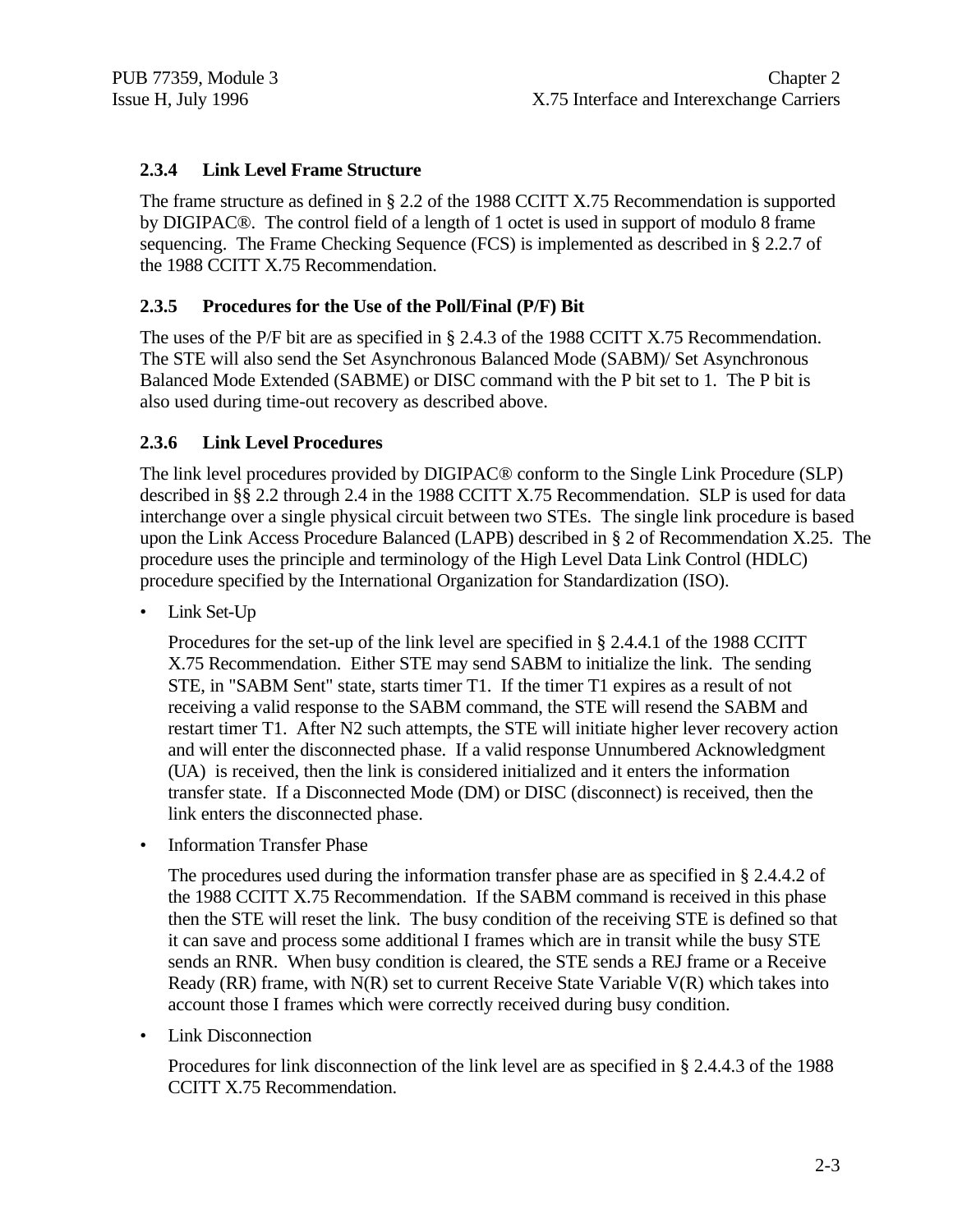• Disconnected Phase

The disconnected phase is implemented as specified in § 2.4.4.4 of the 1988 CCITT X.75 Recommendation. After recovery from an internal temporary malfunction the STE may send a DISC command with the P bet set to 1. In the disconnected phase, the STE may initiate link set-up.

#### **2.4 Packet Level**

The packet level logical interface is the highest level in X.75 and specifies the manner in which virtual circuits are established, maintained and cleared through the X.75 STEs, as well as how user data and control information are structured into packets for presentation between networks. The X.75 packet level also specifies the manner in which Permanent Virtual Circuits (PVC) are maintained. Basically, there are two types of packets being transferred, data packets and control packets. Data packets are used to transfer data delivered to the network layers from the layer above it or, sometimes, to transfer some parameters and/or management data immediately following connection establishment. Control packets are used to establish and disestablish network connections and to perform flow control, reset, clear and restart functions whenever required. Each packet transferred across the interface is contained within a single link level I frame. That is, the level 3 packet (control or data) is carried as information within the I frame. The limitation on the length of this field is described in Section 2.5.5.

#### **2.4.1 Logical Channels**

The logical channels are used to enable simultaneous Virtual Calls (VC) and/or PVCs. Each VC and PVC is assigned a logical channel group number (0 to 15 inclusive) and a logical channel number (in a range of 1 to 255 inclusive). This permits a total of 4096 logical channels for given X.75 interface. The combined logical channel group number and logical channel numbers are interpreted as a single 12 Bit Logical Channel Number (LCN) field. Logical channel 0 (zero) is reserved for control packets which affect the entire interface (i.e., restart, and diagnostic packets). Thus only 4095 channels are available for assignment. The range of logical channels and logical channel groups available for assignment to VCs or PVCs is agreed bilateral for a period of time. The assignment procedure of logical channels as new PVCs is also agreed bilaterally for a period of time.

DIGIPAC® STEs have the capability to support 1024 logical channels for VCs and PVCs on a 56 kbit/s line and 512 logical channels for VCs and PVCs on a 9.6 kbit/s line. Each logical channel number has only local significance. That is, the assignment of a logical channel number for a VC through an STE is independent of any other similar assignment of logical channel number at some other X.75 interface, even for the same end-to-end connection. The DIGIPAC® default is 128 logical channels for 56 kbit/s lines and 64 logical channels on a 9.6 kbit/s line. Due to varying demands on memory, required by different facilities, DIGIPAC® will not simultaneously support 4095 logical channels on any single interface.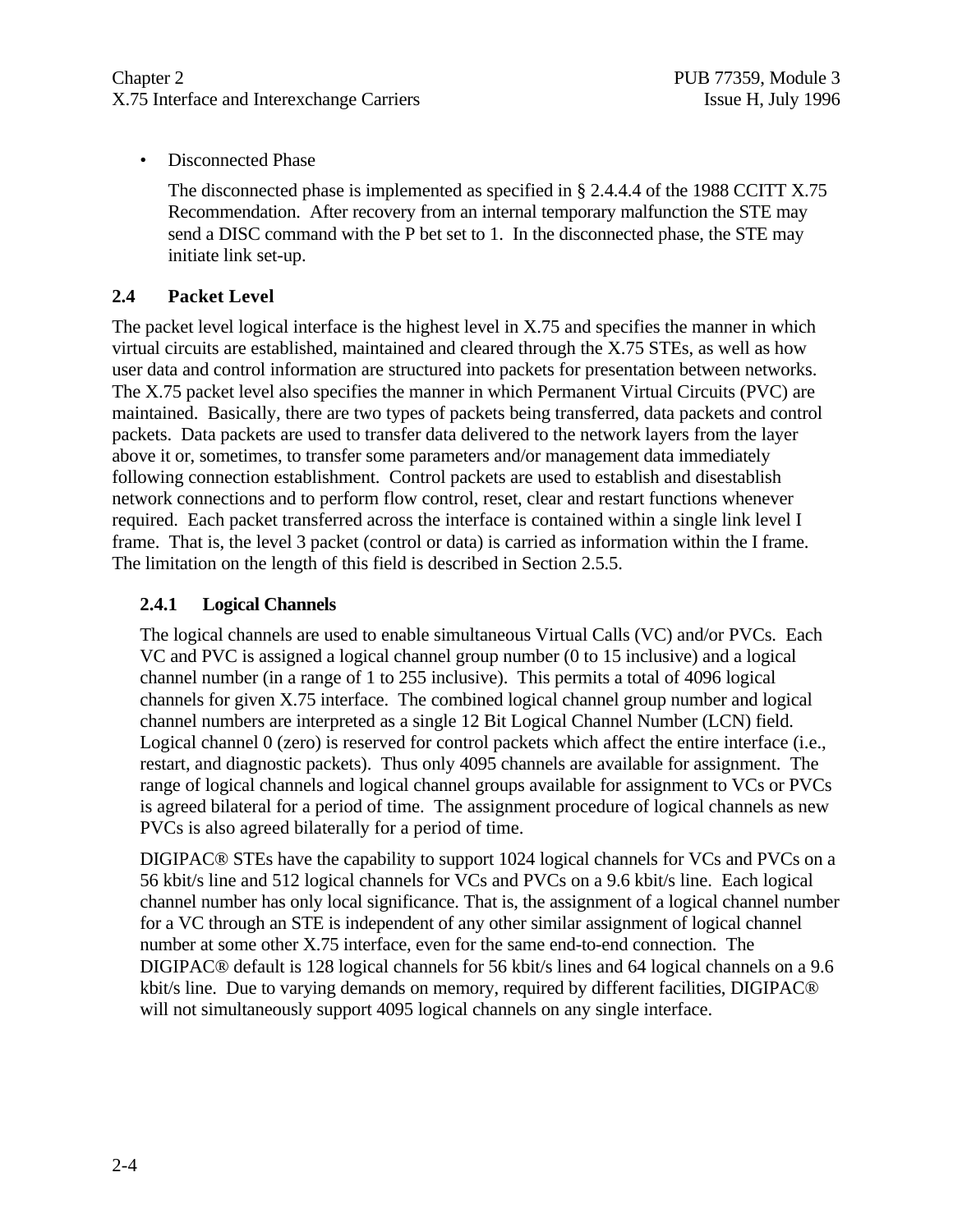#### **2.4.2 Logical Channel States**

The states defined below represent states at the Packet Switched Public Data Network (PSPDN) STE end of the locally selected logical channel and not for the network connection itself. To illustrate, the logical channel may be in Ready (P1) state, which implies that it may be used as the logical channel of a network connection that does not yet exist. In describing these states and in the rest of the document, STE-X refers to the PSPDN STE and STE-Y refers to an IC STE.

- Packet Level Ready State (R1): This is general state for the packet level "machine".
- STE-X Restart Request (R2): This state is entered when the STE-X sends a Restart Request packet (to reinitialize the whole interface).
- STE-Y Restart Request (R3): This state is entered when the STE-Y sends a Restart Request packet (possibly to reinitialize the whole interface).
- Ready State (P1): If no call or call attempts exist and if call setup is possible, the logical channel is in the Ready state (P1), within the Packet Level Ready state (R1).
- STE-X Call Request (P2): This state is entered when the STE-X sends a Call Request packet and is awaiting a response (either Call Connected or Clear Request) from STE-Y.
- STE-Y Call Request (P3): This state is entered when the STE-Y sends a Call Request packet and is awaiting a response (either Call Connected or Clear Request) from STE-X.
- Data Transfer State (P4): This state is entered after the successful connection establishment procedures; that is, when an STE receives or sends Call Connected in response to a sent or received Call Request. There are three sub-states defined under Data Transfer state (P4):
	- Flow Control Ready (D1): A sub-state during which Data packets, Interrupt packet or flow control packets are permitted. In any other p or r states these packets are not permitted. Four other sub-states are defined within sub-state D1. They are:
		- Not Interrupted (I1): When STE  $X/Y$  is in state D1 and no Interrupt packet has been received.
		- STE-X Interrupt Request (I2): When STE-Y has received an Interrupt packet from STE-X and hence cannot accept another interrupt packet but would have no impact on data flow in either direction.
		- STE-Y Interrupt Request (I3): When STE-Y has sent an Interrupt packet. In may receive an Interrupt Confirmation (as a response) or an Interrupt packet. Data packets are permitted in this state.
		- STE-X and STE-Y Interrupt Request (I4): When both STEs have sent an Interrupt packet. Only valid Interrupts Confirmation, Data or Flow control packets are allowed.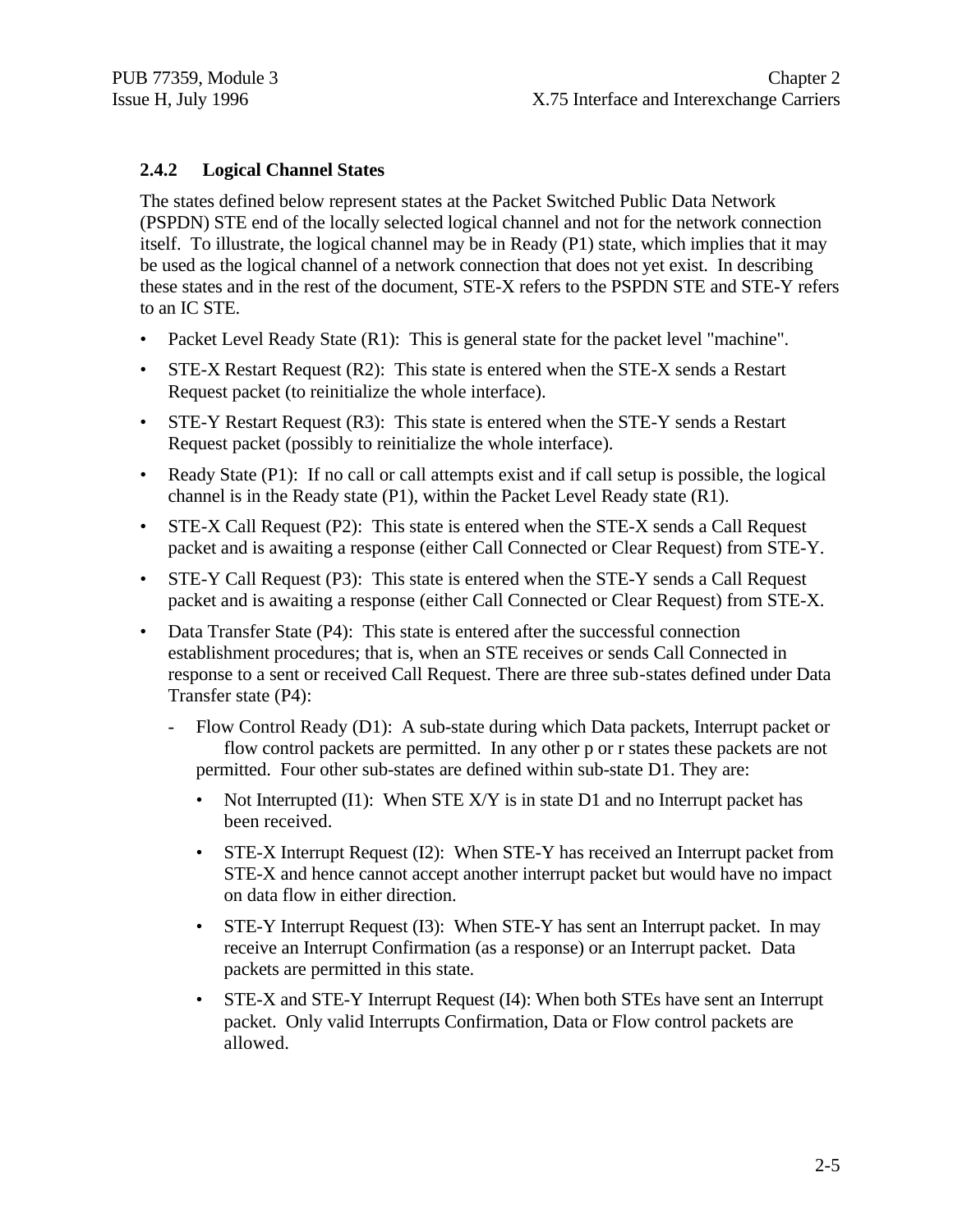- STE-X Reset Request (D2): A substate of Data Transfer (P4) when a Reset packet, received to reinitialize VC or PVC, is outstanding (to STE-Y).
- STE-Y Reset Request (D3): A substate of Data Transfer (P4) when a Reset packet, sent to reinitialize VC or PVC, is outstanding (to STE-X).
- STE-X Clear Request (P6): A state entered after receiving a Clear Request packet by STE-Y to STE-X.
- STE-Y Clear Request (P7): A state entered after sending a Clear Request Packet by STE-Y to STE-X.

#### **2.4.3 Flow Control Principles**

The interface follows standard flow control principles specified in the CCITT Recommendation X.75. The standard method of packet sequence numbering (modulo 8) along with a window size from 1 through 7 is to be supported by both STEs. Each direction may be negotiated with a different window size on each logical channel. Receive Not Ready (RNR) is not transmitted by the PSPDN STE. However, RNR packets which are received are treated as specified in Section 3.4.1.4 of CCITT Recommendation X.75. The PSPDN only uses N(R) conveyed in the Receive Ready (RR) packet to imply that all data packet numbers up to and including  $P(R)$ -1 were accepted. The RNR packet is not used by the network. The  $N(R)$ conveyed in the data packet is updated to the value sent in the last RR packet.

#### **2.4.4 Relationship between Levels**

In the event of failure at the link level and the physical level, the link level reinitializes and notifies the packet level of the problem. The packet level, in turn, initiates a restart procedure to reset all the PVCs and clear all the VCs at the STE X/Y interface.

#### **2.5 X.75 Virtual and Permanent Call Service**

#### **2.5.1 General**

This section describes the Virtual and Permanent Call Services provided by the X.75 packet level interface between DIGIPAC® and an IC.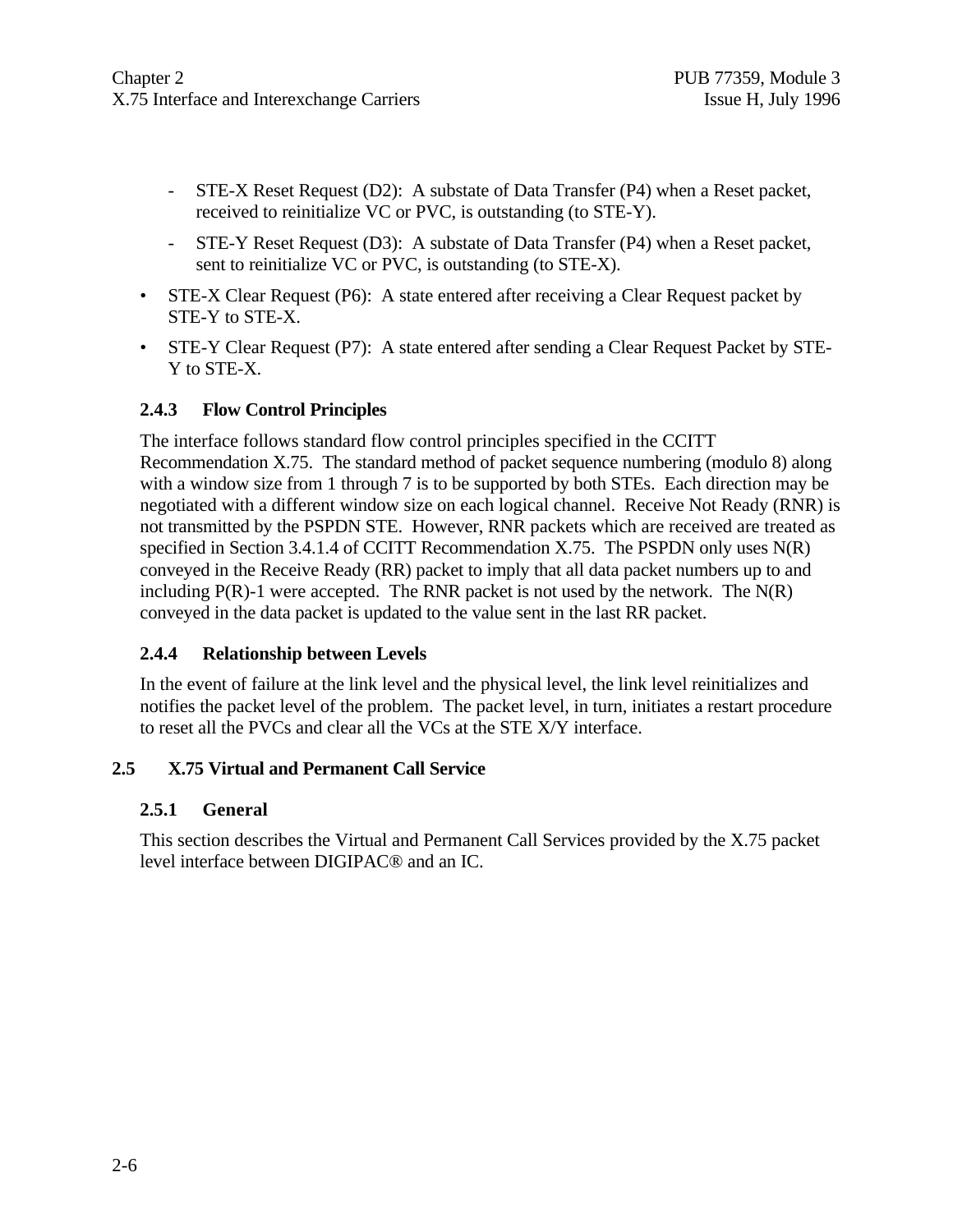#### **2.5.2 Virtual Call Service**

The X.75 interface provides VC service to facilitate a dynamic establishment of a network (packet level) connection. The virtual call provides the following capabilities:

- Interface initialization and re initialization
- Multiplexing VCs/PVCs on the same link
- Virtual Call Set up, resetting and clearing
- Flow control
- Sequenced data transfer

The following sections define the procedures involved in providing the VC service. Further information about the protocol definitions, packet formats and timers is provided in CCITT Recommendation X.75. All unrecoverable errors must be forwarded to the upper layer.

#### **2.5.3 Call Setup**

This section describes the call setup procedures for a VC over the interface between two STEs (also called the STE-X/STE-Y interface). The procedures apply independently to each logical channel. This implies, where utilities are negotiated on a per call basis, that these utilities also apply independently for each VC and hence each logical channel.

If no call attempt exists and if call setup is possible, the logical channel is in the Ready state (P1), within the Packet Level Ready state (R1). A Call Request packet is sent which specifies a logical channel which is in the Ready State (P1). The logical channel is now in the Call Request state (P2 or P3). A response to the Call Request must be received before the timer T31 expires. If the timer T31 expires then the calling STE will clear the call (see procedure "Call Clearing") with the cause as "network congestion". The default value of timer T31 for X.75 links connected to the DIGIPAC® network is 200 seconds (see Table 2-6). The called STE may accept the call by responding with a Call Connected packet with the same logical channel as in the Call Request packet. The Logical Channel (LC) now enters the Data transfer state (P4). The STE may respond to this call request with a Clear Request packet if it cannot set up the call. The reasons for this includes invalid packet format, call collision, invalid utility field or network congestion. To minimize call collision, in which the STE-X and STE-Y send Call Requests at the same time selecting the same logical channel, the logical channel selected by the STE-X begins with the highest LC number while those selected by the STE-Y begins with the lowest LC number.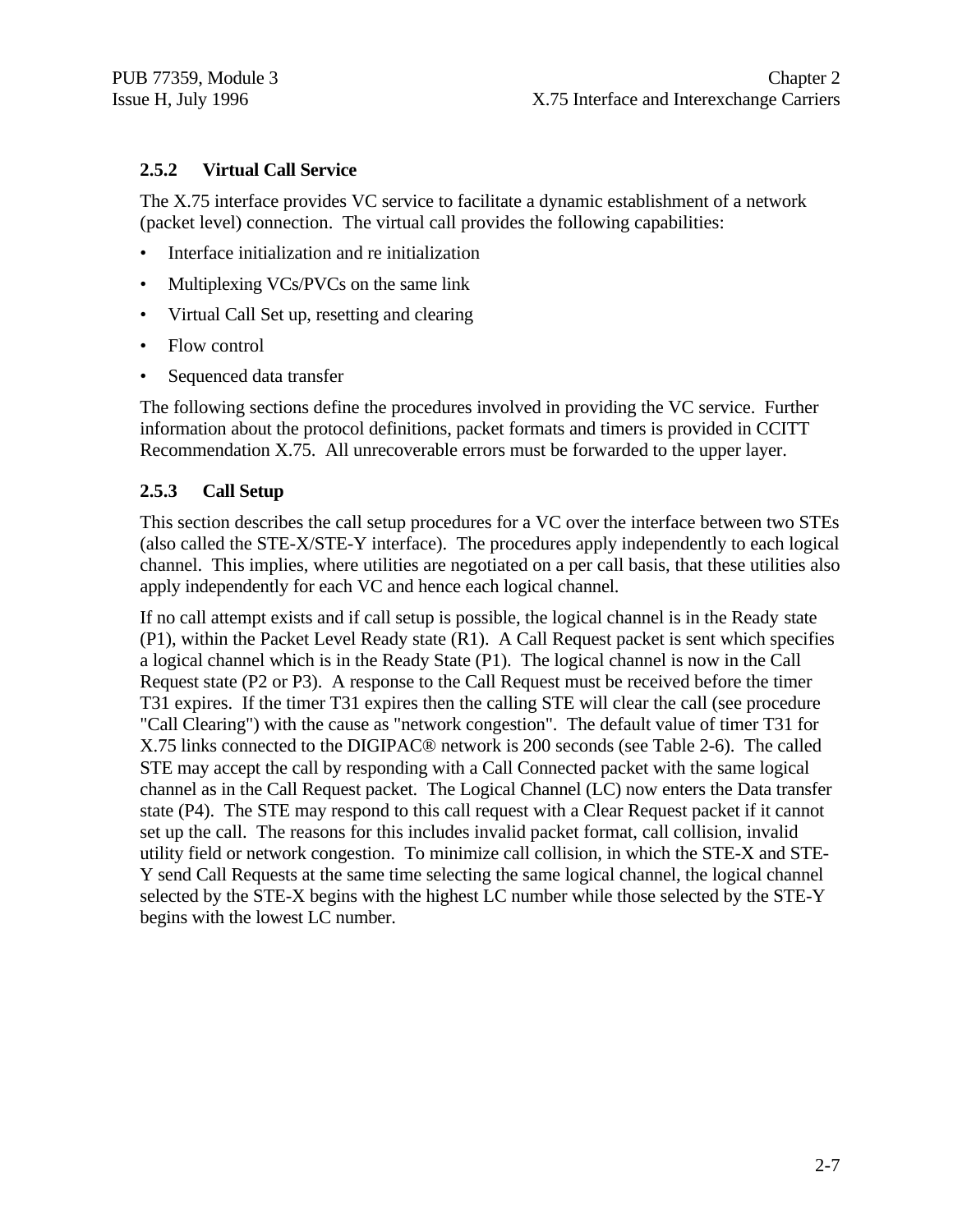#### **2.5.4 Call Clearing**

The Call Clearing procedure is used to clear the VC and reinitialize the logical channel to Ready state. The reason for the clearing is coded in the Clearing Cause field of the Clear Request packet. The diagnostic code contains additional information on the reason for the clearing of the call. The contents of these fields will remain unaltered if the origination of the clearing procedure is a remote DTE and not the local X/Y interface, except when the clearing cause field is Network Congestion, in which case the diagnostic code will be as defined in the CCITT Recommendation X.75. The sender of the Call Clear packet waits T33 seconds to receive either the Clear Confirmation or the Clear Request packet from the other end. If T33 expires, the clearing procedure is repeated. If T33 expires again, the clearing procedure will be assumed complete and the logical channel will be placed in Ready (P1) state from the present Clear Request state (P6 or P7). The default value of the T33 timer for X.75 links connected to the DIGIPAC® network is 180 seconds (see Table 2-6).

If a valid response (Clear Confirmation or Clear Request) is received, the logical channel will be placed in the Ready state. This procedure applies only to the local interface and it does not imply clearing of remote DTE. A clear collision puts the logical channel in the Ready (P1) state.

#### **2.5.5 Data Interrupt and Flow Control Packet Transfer**

The data Transfer state is reached after successfully establishing the virtual call across the X.75 interface. The Data Interrupt or flow control packets may be transferred in this state. That is, only in this state would the flow control mechanism described in Section 2.4.3, paragraph 1 apply. Each Data packet transmitted at the X/Y interface in each direction of a VC is sequentially numbered either from 0 to 7 for normal mode (modulo 8) or from 0 to 127 for extended mode (modulo 128). This sequence numbering is common to all logical channels at the X/Y interface. Procedures for sequencing the data flow are described in § 3.4.1 of the 1988 CCITT X.75 Recommendation. The DIGIPAC® network will only support the normal mode (modulo 8) of packet sequencing.

#### **2.5.6 Addressing**

The DIGIPAC® network is capable of supporting both X.121 and E.164 addressing on X.75 links. The normal mode X.75 link numbering plan will be set to X.121. The X.121 address for InterLATA calls will be 14 digits in length (4 digit Data Network Identification Code (DNIC)+ 10 digit NTN). For Intra-network calls, primarily used on X.75', the X.121 address will be 10 digits in length (10 digit NTN). When E.164 addresses appear in a Call Request packet on the X.75 link, they will be preceded by an escape digit of 0 or 9. The remainder of the E.164 number will be intact and consist of the Country Code (1 is the Country Code for North America) and the National Significant Number (in North America this will be  $NPA +$  $NXX + XXXX$ ).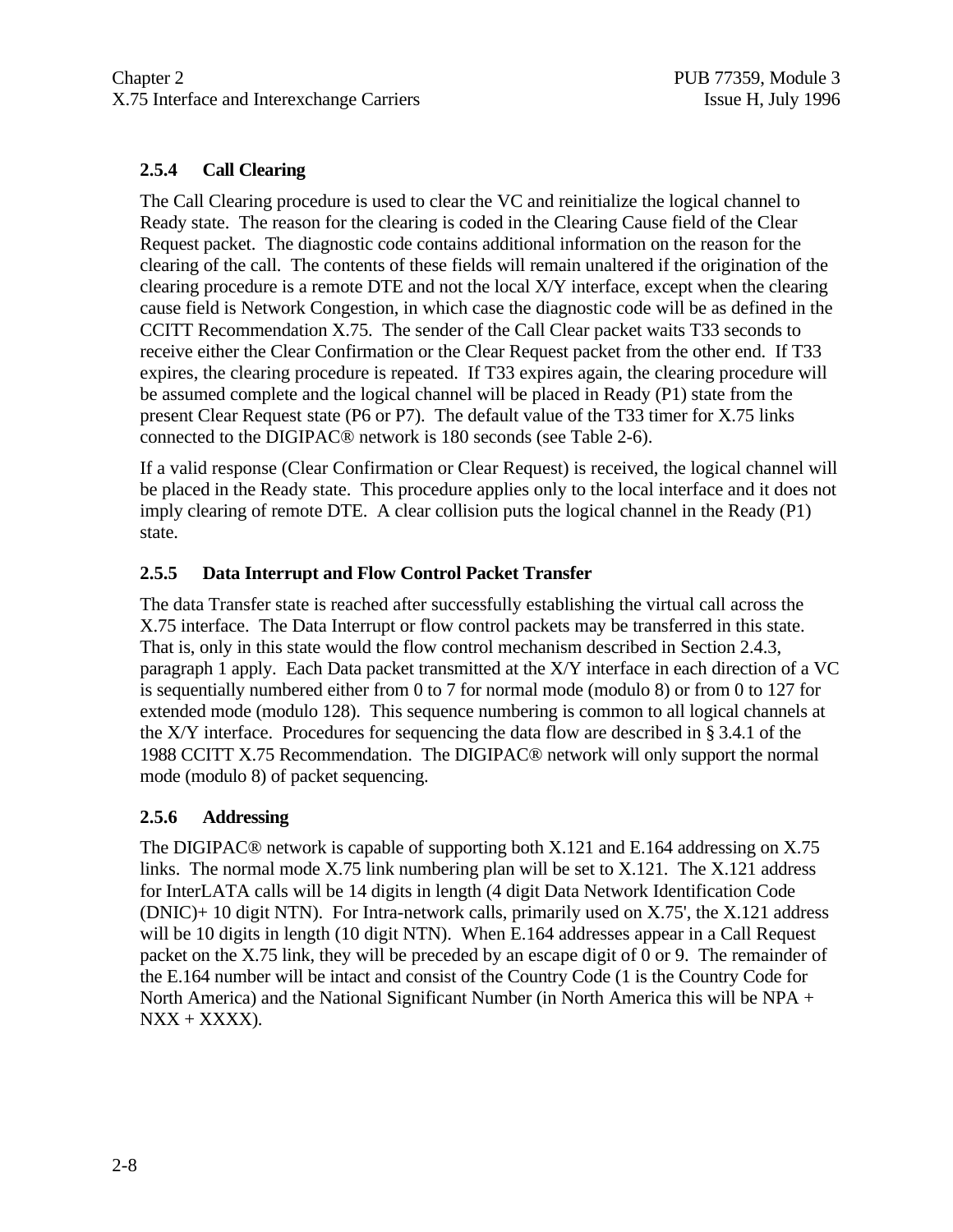#### **2.5.7 Data Field Length**

The standard maximum data field length is 128 octets and must be provided by all network administrators. In addition, optional maximum data field lengths may be provided on a per call basis through the packet size indication network utility defined in Section 2.6.4. If an STE receives an invalid Data packet, such as one with the data field length exceeding the maximum length allowed, it will reset the VC with network congestion as the cause. Optional data field lengths of 16, 32, 64, 256, 512 and 1024 octets are also supported.

#### **2.5.8 Delivery Confirmation (D), More Data (M) and Qualifier (Q) Bits**

The Delivery confirmation (D-bit) procedures are supported as specified in the X.75 Recommendation. The required end-to-end acknowledgment is provided by means of the packet receive sequence number P(R). If a remote source Data Terminal Equipment (DTE) sets the D-bit in the Data packet that it sends, the STE also sets the D-bit in the (mapped) Data packet across the X/Y interface and vice versa.

The More Data flag (M-bit) procedures are supported as specified in the X.75 Recommendation. The More Data Bit (M-bit) may only be set to 1 in a full data packet (full means that the data field contains bit numbers of maximum data field length). When it is set to 1, it indicates that more data is to follow. Each complete packet sequence consists of any number (including 0) of full data packets with  $M = 1$  followed by one other packet of any length up to and including the maximum with  $M = 0$ . If a STE receives a packet which is not full but has M-bit set to 1, it will reset the virtual circuit. The resetting cause shall be Network Congestion.

The Qualifier Bit (Q-bit) is handled transparently at the X/Y interface.

#### **2.5.9 Interrupt Procedures**

The interrupt procedure allows a DTE to transmit urgent, expedited data to the remote DTE without following the flow control procedure applying to data packets between the two STEs. The length of the user data field is not checked. The receipt of the interrupt packet is acknowledged by transmitting an interrupt confirmation packet. Only one interrupt may be outstanding at a time. If the STE attempts to issue a second interrupt packet without receiving an acknowledgment for the first one, the receiving STE may either discard this interrupt packet or reset the virtual call of the permanent virtual circuit with the cause network congestion. There is no defined time-out time for interrupt confirmation. The network waits indefinitely for the interrupt confirmation.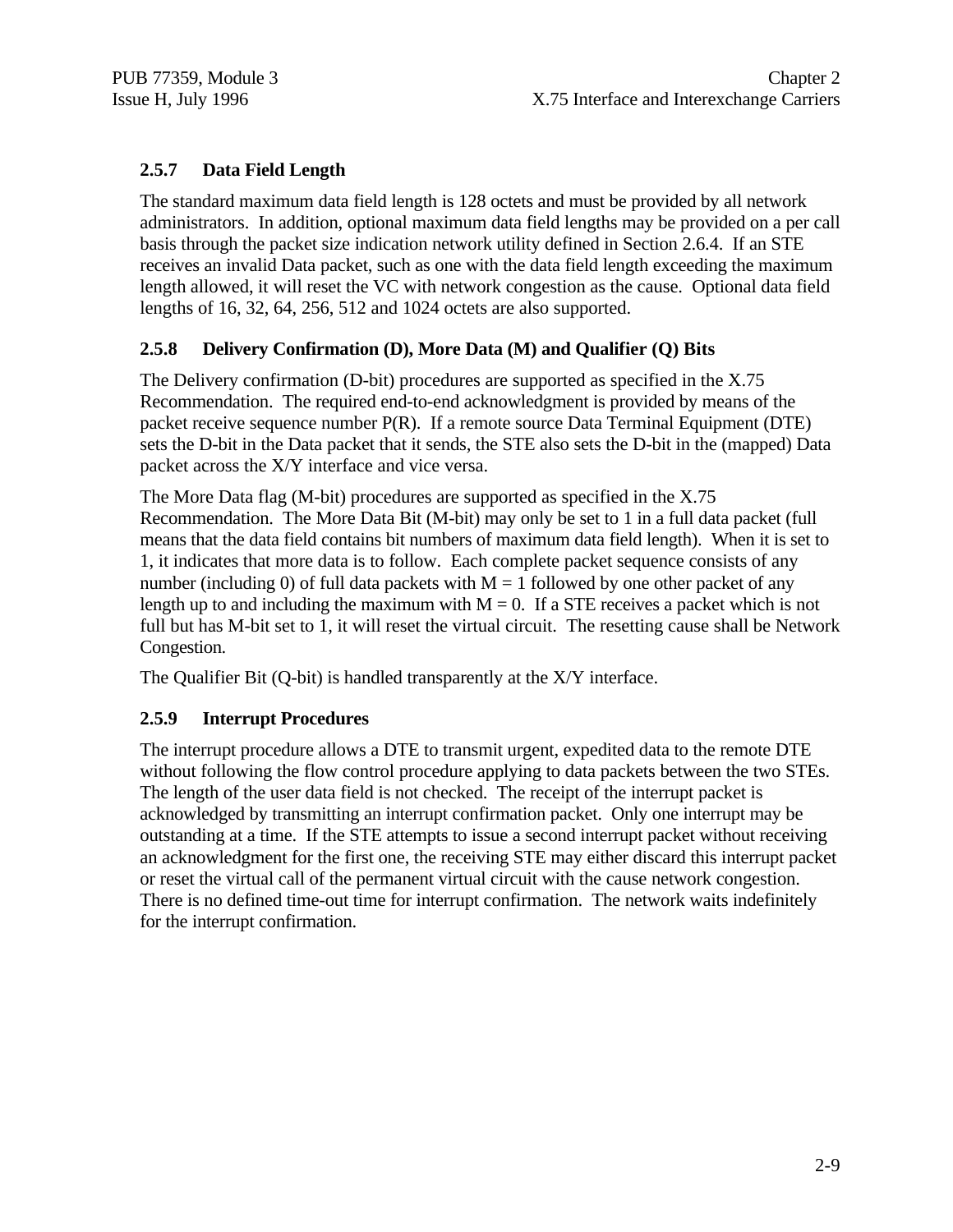#### **2.5.10 Reset Procedures**

The reset procedure is used to reinitialize a VC or a PVC. The STE initiates a reset procedure for several reasons as defined in the CCITT Recommendation X.75. If any other resetting cause is received, the STE will pass this cause unchanged. When a VC at the X/Y interface has just been reset, the window related to each direction of data transmission has a lower window edge equal to 0, and the numbering of the subsequent data packets to cross the X/Y interface for each direction of data transmission will start from 0. When a rest occurs, any previous busy condition, e.g., STE, RNR, will be cleared. Reinitialization involves two distinct actions:

- Place the logical channel in the 'flow control ready' state
- Remove and discard all Data packets in process of being transmitted

When entering Data Transfer (P4) state, the logical channel will be placed in the state D1. One of the other two states within state P4, namely Reset Request (D2 or D3) state, is entered when a Reset Request packet is sent. In any other state the reset procedure is abandoned. In the Reset Request state (D2 and D3) the STE will discard Data, Interrupt, RR and RNR packets.

When an STE receives a Reset Request packet, it will confirm the reset by transmitting a Reset Confirmation packet before timer T32 expires, where the value of T32 is a system parameter (see Table 2-6). This completes the reset procedure and places the logical channel in Flow Control Ready state (D1). The reset procedure has only local significance. The data discarded in the procedure is recovered at higher level functions of the end systems (see Tables 4-F and G). If T32 expires, then another attempt is made by sending a Reset Request. On the second time-out, the STE initiates clearing procedures (see Table 2-7). The resetting cause field and diagnostic field are as defined in the 1988 CCITT X.75 Recommendation. If a resetting cause other than that defined in the 1988 CCITT X.75 Recommendation is received, the STE will pass it unchanged. If reset collision occurs, the STEs will consider the reset procedure as complete.

#### **2.5.11 Restart Procedure**

Effect of the restart procedure on the PVC will be discussed in this section. The restart procedure is used to reinitialize all logical channels at the STE X/Y interface. This procedure clears all VCs putting the corresponding logical channel into the ready (P1) state. As soon as all VCs are cleared and the corresponding logical channels placed in the ready state, the STE will return a Restart Confirmation packet unless a collision has occurred. All Data, Reset or Interrupt packets will be discarded during restart. If a collision occurs, both STEs will consider the restart as completed.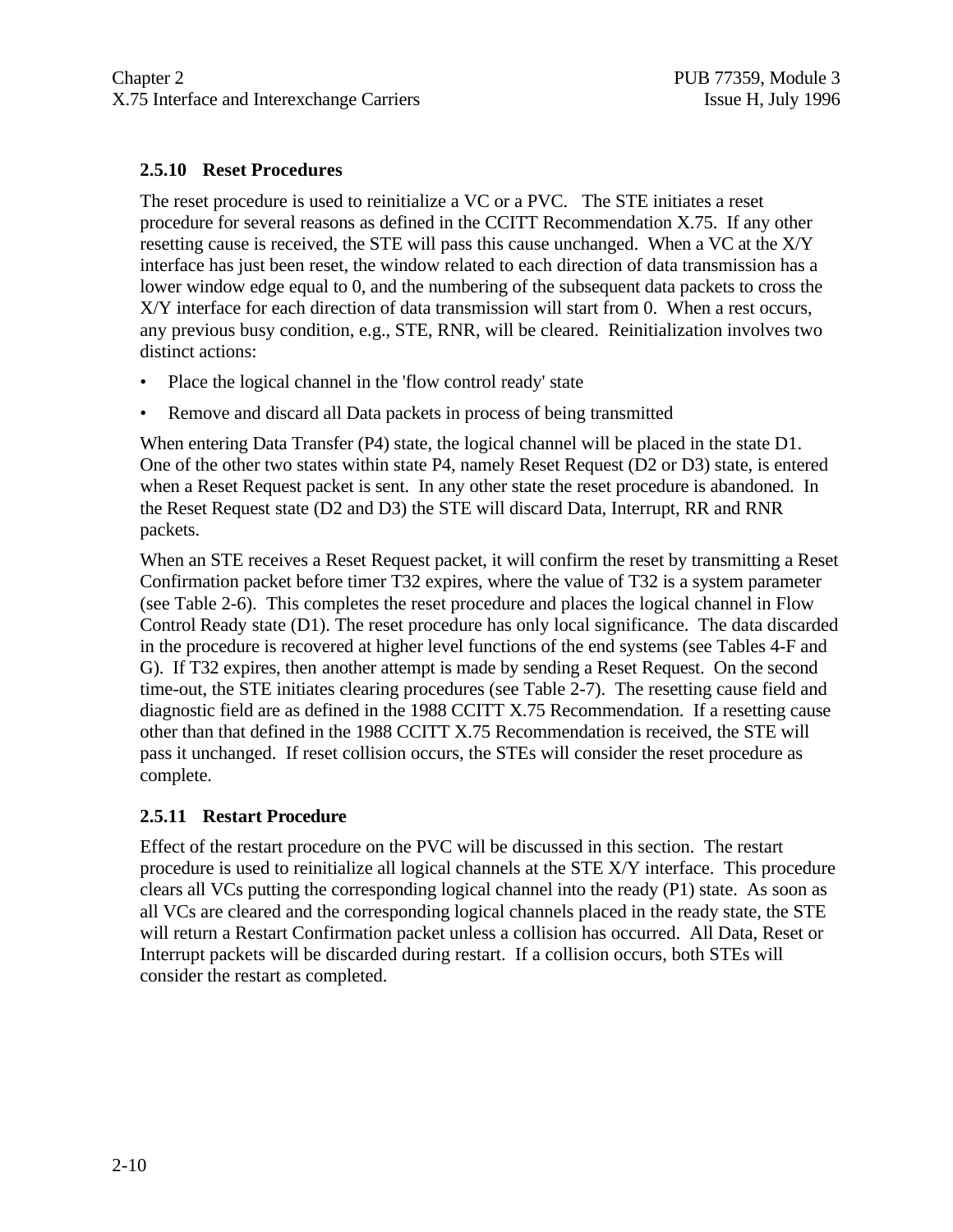When the timer T30 expires the first time, another restart request packet has signaled the link, all virtual calls are cleared towards the network and all permanent virtual circuits are reset towards the network. If T30 expires again, the STE enters the packet level ready state (see Tables 4-F and G).

#### **2.5.12 Permanent Virtual Circuit Services**

The X.75 Permanent Virtual Circuit (PVC) service will be supported by the PSPDN STE. It provides the same capabilities as the VC service with the following exceptions:

- There are no call set ups or clearing procedures.
- When restart procedures are invoked, all the PVCs are reset (while all the VCs are cleared) with the cause "network congestion" and then will continue to handle data traffic.
- Certain facility/utility negotiations performed at call set up for VCs are handled through service provisioning for PVCs.

If the network has a temporary inability to handle traffic, the STE will reset the PVC with the cause "network out of order". When the network is again able to handle data traffic, the STE should reset the PVC with the cause "network operational".

#### **2.6 Network Utilities**

This section provides a description of all the X.75 Network utilities supported in the DIGIPAC® network. All of the utilities described here are considered important for the support of services to the customers of DIGIPAC®. These utilities conform to the 1988 CCITT X.75 Recommendation. The words Mandatory and Optional that appear after the title of the utility only apply with respect to compliance to the 1988 CCITT X.75 Recommendation. A complete list of the 1988 X.75 utilities and the degree of support for the utilities can be found in Table 2-8.

X.75 utilities are network administrative signaling mechanisms contained in Call Request, Call Connected packets, and in some instances the Clear Request packet. The network utility field complements the user facility and serves to separate user service signaling from network administrative signaling. The request for a service through an optional user facility may, in certain instances, require the use of a network utility.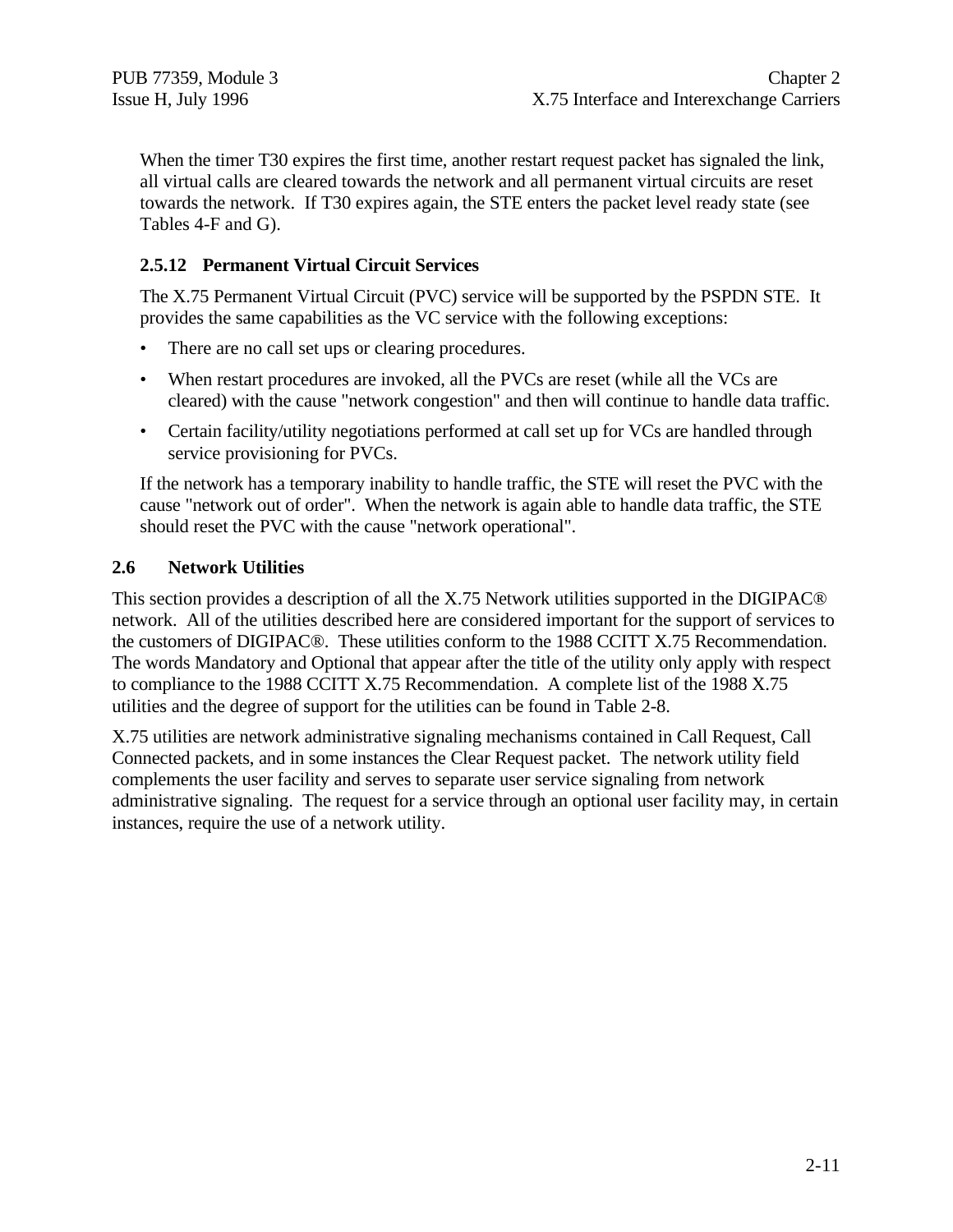#### **2.6.1 Transit Network Identification (Mandatory)**

The *Transit Network Identification* is a network utility used to name the transit network(s) controlling a portion of the virtual circuit. A transit network is identified by its' DNIC. A pictorial representation of the TNIC utility appears in Figure 2-1.



**Figure 2-1** Transit Network Identification Utility (TNIC)

A *Transit Network Identification* is always present in the incoming *call request* packet on an X.75 from an IC or VAN if the call did not originate in the IC or VAN's network. If more than one transit network is involved then more than one transit network will be identified, the order of identification in the network utility field is identical to the order of traversal of transit networks following the path being established from the calling DTE to the destination network. A *Transit Network Identification* is always present for each transit network in the *Call Connected* packet, or the *Clear Request* packet issued as a direct response to the *Call Request* packet.

#### **2.6.1 Call Identifier (Mandatory)**

The *Call Identifier* is a network utility which is always present in the *Call Request* packet. The *Call Identifier* parameter is established by the originating network and is an identifying name for each virtual circuit established. The *Call Identifier* when used in conjunction with the calling DTE address, uniquely identifies the virtual call. The *Call Identifier* utility is pictured in Figure 2-2.



**Figure 2-2** Call Identifier Utility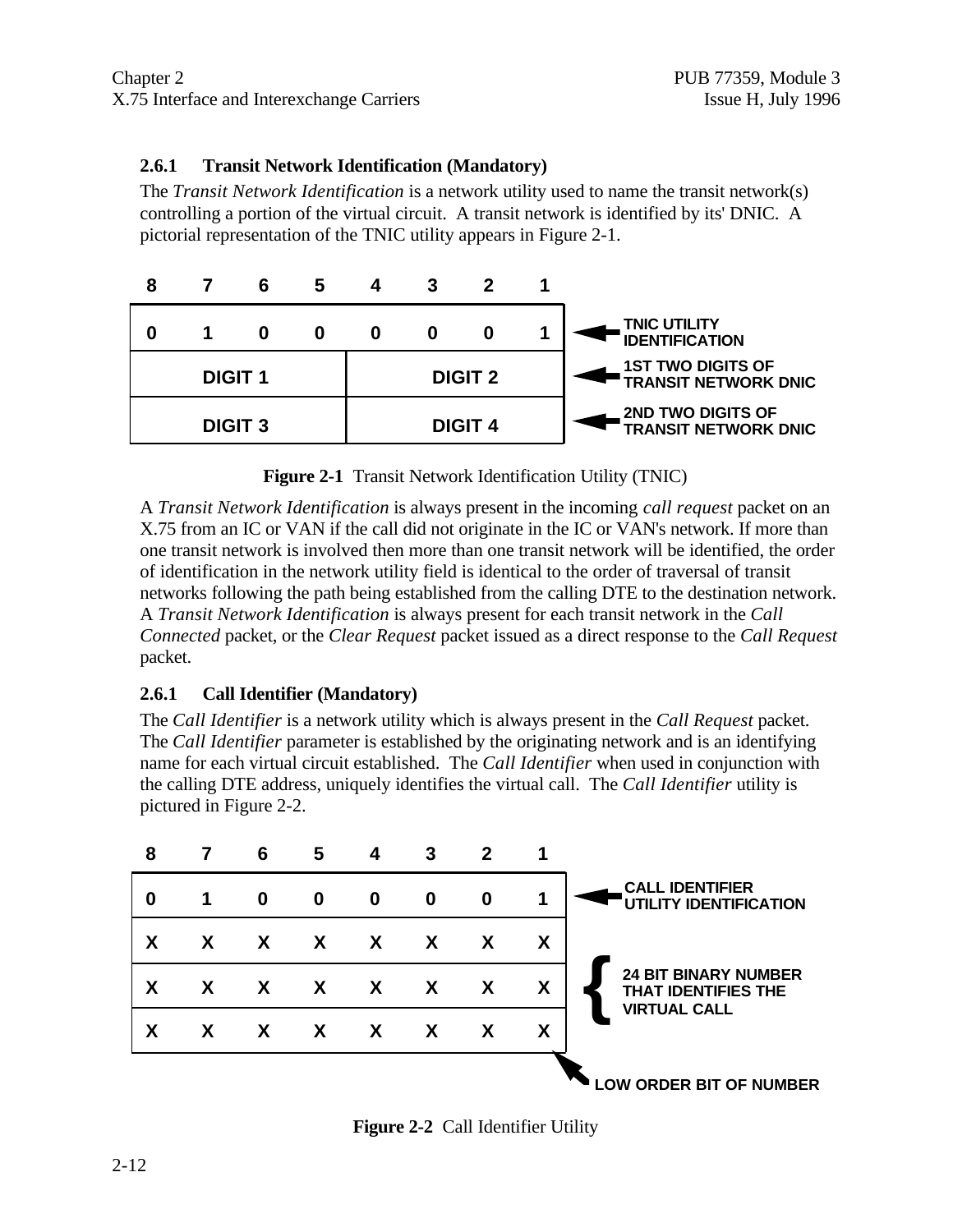#### **2.6.2 Throughput Class Indication (Mandatory)**

The *Throughput Class Indication* is a network utility that can be used by any Signal Terminal Equipment (STE) for specifying the throughput classes applying to that call. A pictorial representation of the *Throughput Class Indication* utility appears in Figure 2-3.



**Figure 2-3** Throughput Class Indication Utility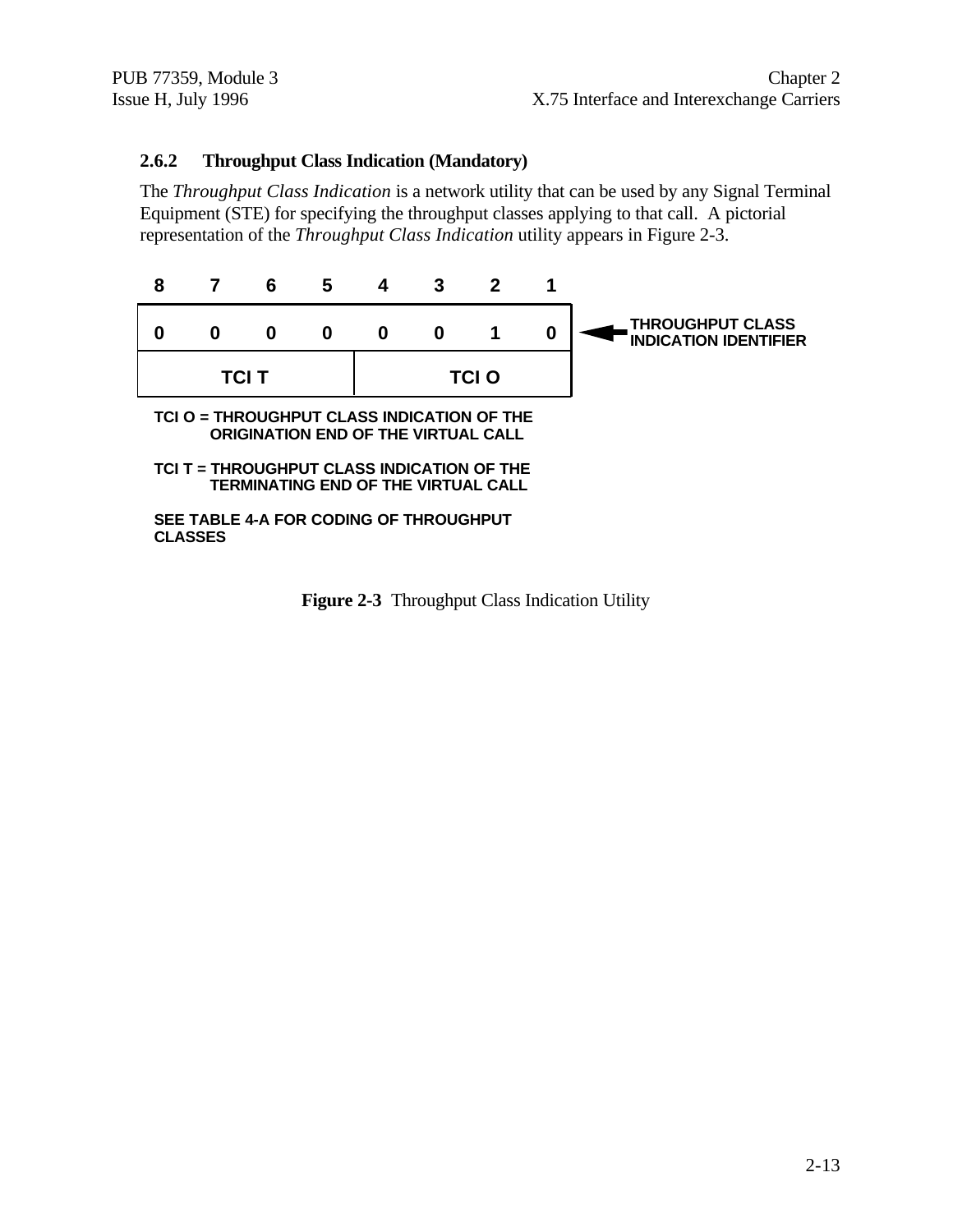The STE associated with the virtual call originating network may request, in the *Throughput Class Indication* utility of the call request packet, the throughput class values selected at the calling DTE/DCE interface. Any transit STE may also request throughput class values, in the *Throughput Class Indication* utility, of the *Call Request* packet. If particular throughput classes are not explicitly requested, the STE is assumed to request the default throughput class values agreed between both Administrators.

The coding of the throughput class that can be found in the *Throughput Class Indication* utility are found in the Table 2-1.

| Bit: 4321 |                         |
|-----------|-------------------------|
| or        | <b>Throughput Class</b> |
| Bit: 8765 | (bit/s)                 |
| 0000      | Reserved                |
| 0001      | Reserved                |
| 0010      | Reserved                |
| 0011      | 75                      |
| 0100      | 150                     |
| 0101      | 300                     |
| 0110      | 600                     |
| 0 1 1 1   | 1200                    |
| 1000      | 2400                    |
| 1001      | 4800                    |
| 1010      | 9600                    |
| 1011      | 19200                   |
| 1100      | 48000                   |
| 1101      | 64000                   |
| 1110      | Reserved                |
| 1111      | Reserved                |

**Table 2-1** Coding Of Throughput Classes

When the called DTE has accepted the call, the STE associated with the virtual call destination network may confirm the *Throughput Class Indication* utility of the *Call Connected* packet and the throughput class values that finally apply to the virtual call following the negotiation with the called DTE. Any transit STE may also confirm throughput class values in the *Throughput Class Indication* utility of the *Call Connected* packet. The STE should not alter the throughput class values received in a *Call Connected* packet. The *Throughput Class Indication* utility should not be present in the *Clear Request* packet. No Indication of *Throughput Classes* should be present in the user facility of the *Call Request, Call Connected,* and *Clear Request* packets.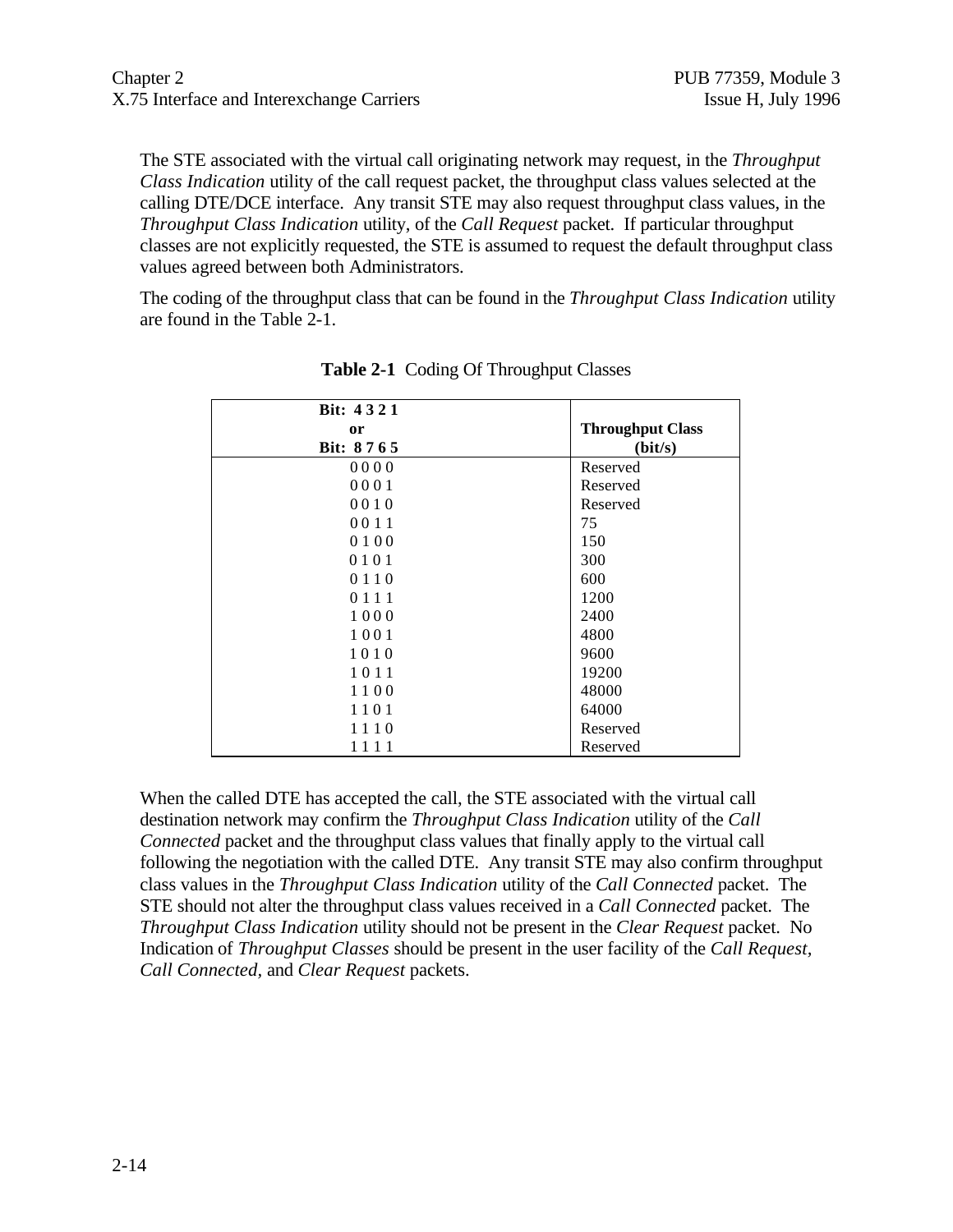#### **2.6.3 Window Size Indication (Mandatory)**

The *Window Size Indication* is a network utility that can be used by any STE for negotiating the window sizes on a specified logical channel at the STE X/Y interface for each direction of transmission. A pictorial representation of the *Window Size Indication* utility appears in Figure 2-4.

| 8 | 6 | G |                  |   |   |                                              |
|---|---|---|------------------|---|---|----------------------------------------------|
| O | 0 |   | 0                | O |   | <b>WINDOW SIZE</b><br><b>IDENTIFIER</b>      |
| 0 |   |   | $\boldsymbol{X}$ |   | χ | <b>WINDOW SIZE FOR</b><br><b>CALLED STE</b>  |
| O |   |   |                  |   |   | <b>WINDOW SIZE FOR</b><br><b>CALLING STE</b> |

**Figure 2-4** Window Size Indication Utility

When using the *Window Size Indication* utility in the *Call Request* packet, STE-X requests particular window sizes to be used at the STE X/Y interface for that call. If particular window sizes are not explicitly requested, STE-X is assumed to request the default values for that call, that is either the standard value of 2 or other values agreed between both Administrators.

When using the *Window Size Indication* in the *Call Connected* packet, STE-Y confirms the window sizes finally applying at the STE X/Y interface to that call. If particular window sizes are not explicitly confirmed, STE-Y is assumed to confirm the default values as finally applying to that call. Each finally applying value should be in the range from the values requested by STE-X or assumed as a default value to the standard value of 2 (both inclusive). If an STE detects that a value finally applying to that call is out of range, it should clear the call with an indication of "Network congestion". The *Window Size Indication* utility should not be present in the *Clear Request* packet. No Indication of *Window Sizes* should be present in the user facility of the *Call Request, Call Connected,* and *Clear Request* packets.

The window size for the direction of transmission from the called STE is indicated in bits 1 to 7 of the first octet. The window size for the direction of transmission from the calling STE is indicated in bits 1 to 7 of the second octet. Bit 1 is the least significant bit. Bit 8 of each octet is set to 0. Each window size value is binary encoded. The range of window size values allowed at the STE X/Y interface is subject to a bilateral agreement between Administrators. Window sizes of 8 through 127 are only valid for calls employing extended numbering.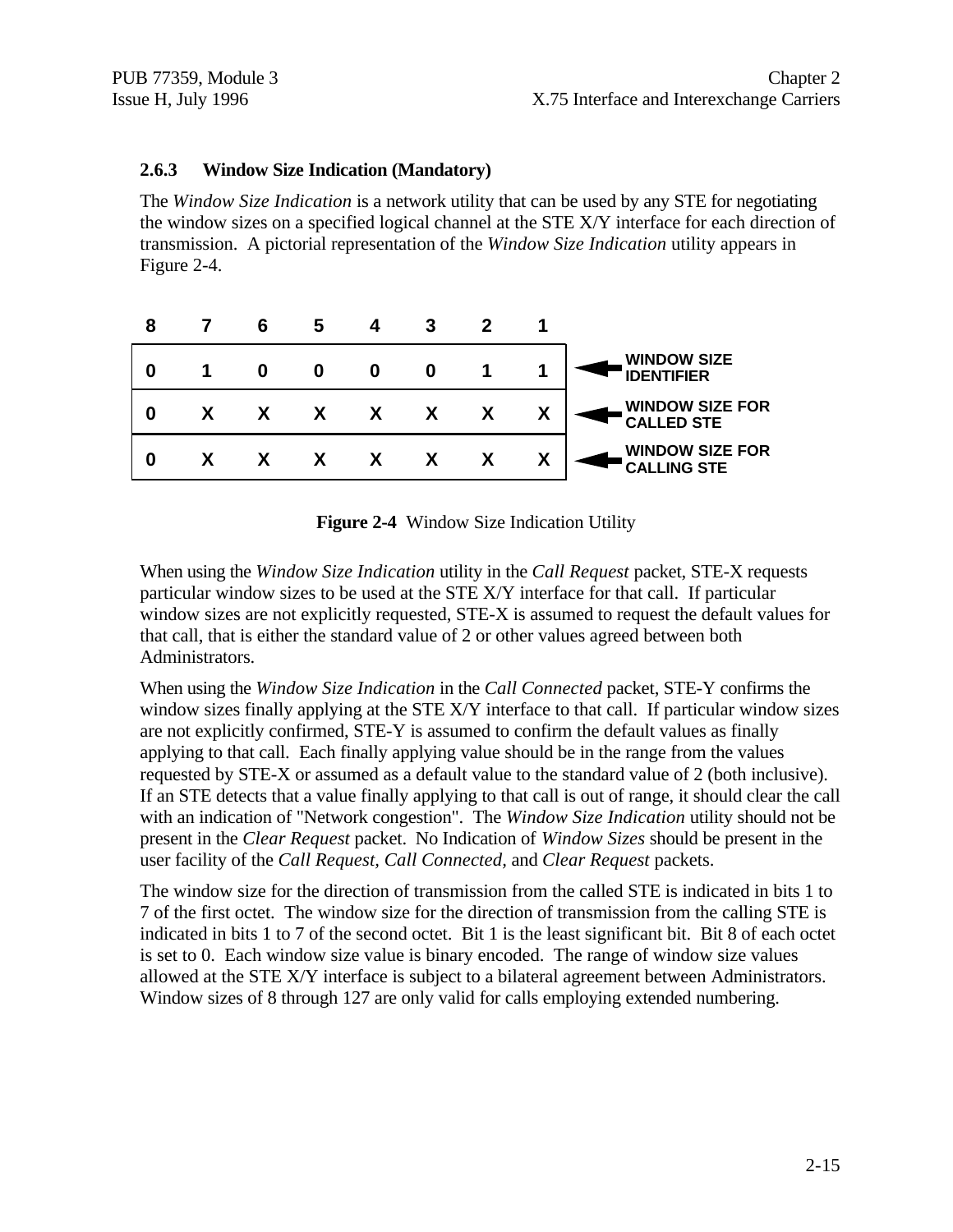#### **2.6.4 Packet Size Indication (Mandatory)**

The *Packet Size Indication* is a network utility that can be used by any STE for negotiating the maximum data field length of *data* packets on a specified logical channel at the STE X/Y interface for each direction of data transmission. A pictorial representation of the *Packet Size Indication* utility appears in Figure 2-5.



**Figure 2-5** Packet Size Indication Utility

When using the *Packet Size Indication* utility in the *Call Request* packet, STE-X requests the maximum data field length to be used at the STE X/Y interface for that call. If particular data field lengths are not explicitly requested, STE-X is assumed to request default values for that call, that is either the standard value of 128 octets or other values agreed between both Administrators. When using the *Packet Size Indication* utility in the *Call Connected* packet, STE-Y confirms the data field lengths finally applying at the STE X/Y interface for that call. If particular data field lengths are not explicitly confirmed, STE-Y is assumed to confirm the default values as finally applying to that call. Each finally applying value should be in the range from the value requested by STE-X or assumed as a default value to the standard value of 128 octets (both inclusive). If an STE detects that a value finally applying to that call is out of this range, it should clear the call with an indication of "Network congestion".

The *Packet Size Indication* utility should not be present in the *Clear Request* packet. No indication of packet sizes should be present in the user facility field of the *Call Request, Call Connected* and *Clear Request* packets.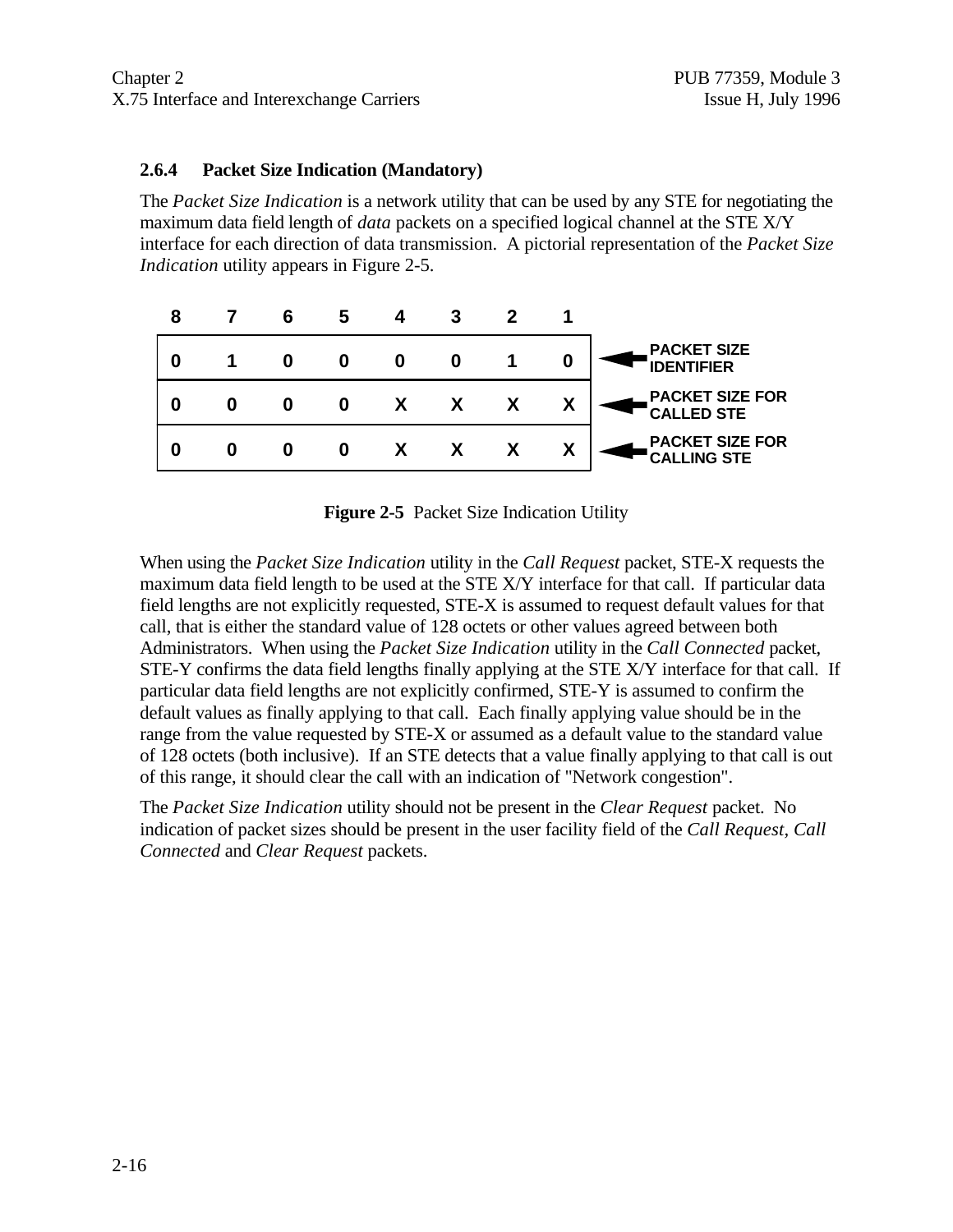The maximum user data field length for the direction of transmission from the called STE is indicated in bits 1 through 4 of the first octet. The maximum user data field length for the direction of transmission from the calling STE is indicated in bits 1 through 4 of the second octet. Bits 5 through 8 of both octets are unassigned and set to 0. The four bits indicating each maximum user data field length are binary encoded and express the logarithm to base 2 of the maximum number of octets of the field of *data* packets. Bit 1 is the least significant bit. The maximum user data field length values allowed at the STE X/Y interface are subject to a bilateral agreement between Administrators; however all Administrators will allow 128 octets.

#### **2.6.5 Fast Select And/Or Reverse Charge Indication (Mandatory)**

The *Fast Select and/or Reverse Charge Indication* utility is a network utility used for indicating that either the *Fast Select* user facility applies to the call or that the *Reverse Charging* user facility applies to the call being established. A pictorial representation of the *Fast Select and/or Reverse Charge Indication* utility is found in Figure 2-6.



**Figure 2-6** Fast Select And/Or Reverse Charge Identification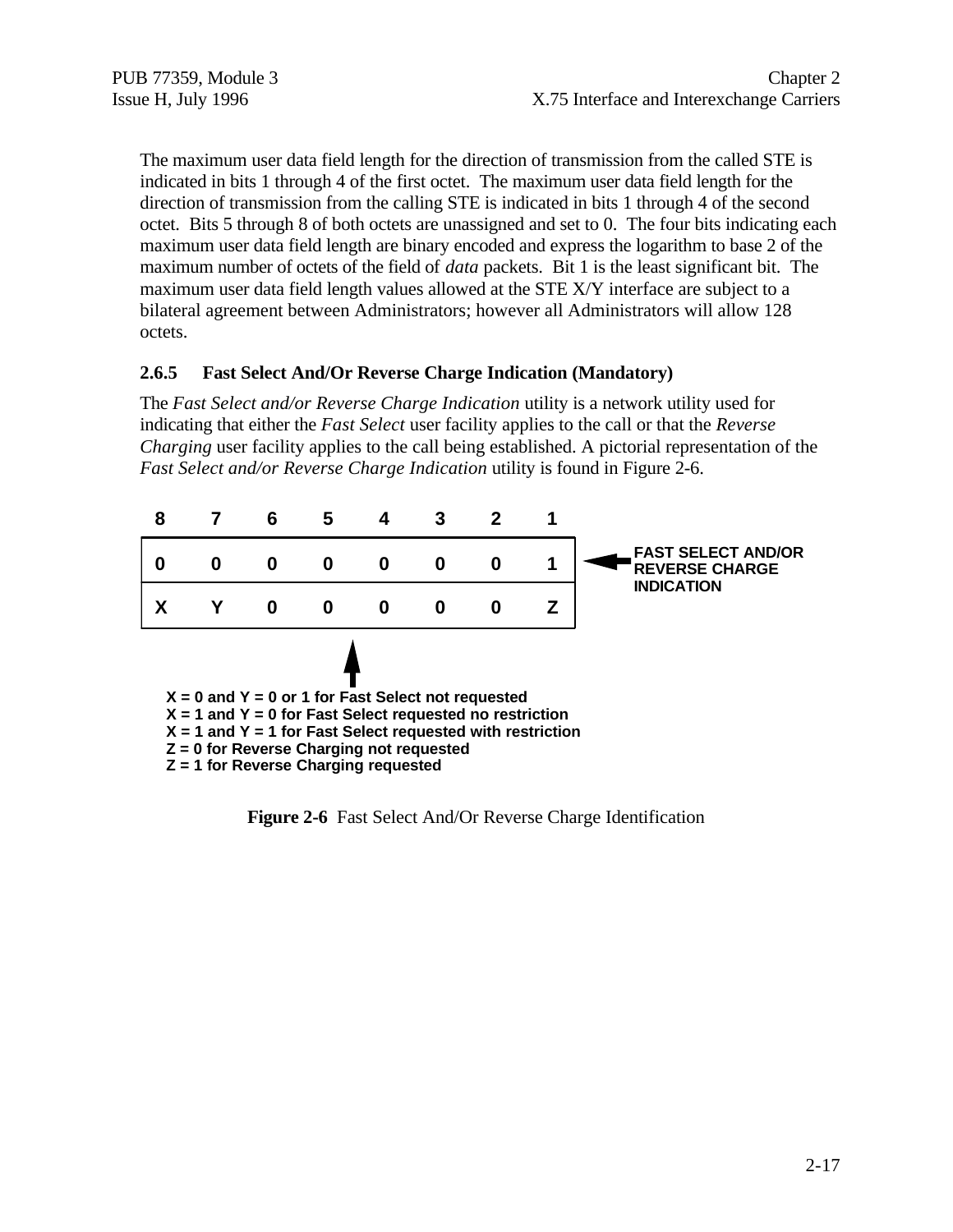In the case of *Fast Select Indication*, when used in the *Call Request* packet, the STE indicates that the *Fast Select* facility applies to that call and that up to 128 octets of user data is contained at the end of the *Call Request* packet. The *Fast Select Indication* can be either with restriction or no restriction. When restriction is indicated, the only valid response to the *Call Request* packet is a *Clear Request* packet with a clear user data field of up to 128 octets. The responding STE is not allowed to send a *Call Connected* packet. When no restriction is indicated, the responding STE is permitted to respond with a *Call Connected* packet with called user data field of up to 128 octets or at any time a *Clear Request* packet with a clear user data field of up to 128 octets. If the call is connected, the originating STE is authorized to transmit a *Clear Request* packet with a clear user data field of up to 128 octets.

When the *Reverse Charging Indication* utility is used in the *Call Request* packet, STE-X indicates a request for reverse charging to apply to the call. In the absence of the *Reverse Charging Indication* utility, STE-X is assumed not to request reverse charging for that call.

The *Fast Select and/or Reverse Charging Indication* utility should not be present in the *Call Connected* and the *Clear Request* packets. No indication of *Fast Select and/or Reverse Charging* should be present in the user facility field of the *Call Request, Call Connected,* and *Clear Request* packets.

#### **2.6.6 Closed User Group Indication (Mandatory)**

The *Closed User Group Indication* is a network utility used for enabling the establishment of virtual calls by DTEs which are members of international closed user groups. A pictorial representation of the *Closed User Group Indication* utility appears in Figure 2-7.



**Figure 2-7** Closed User Group Indication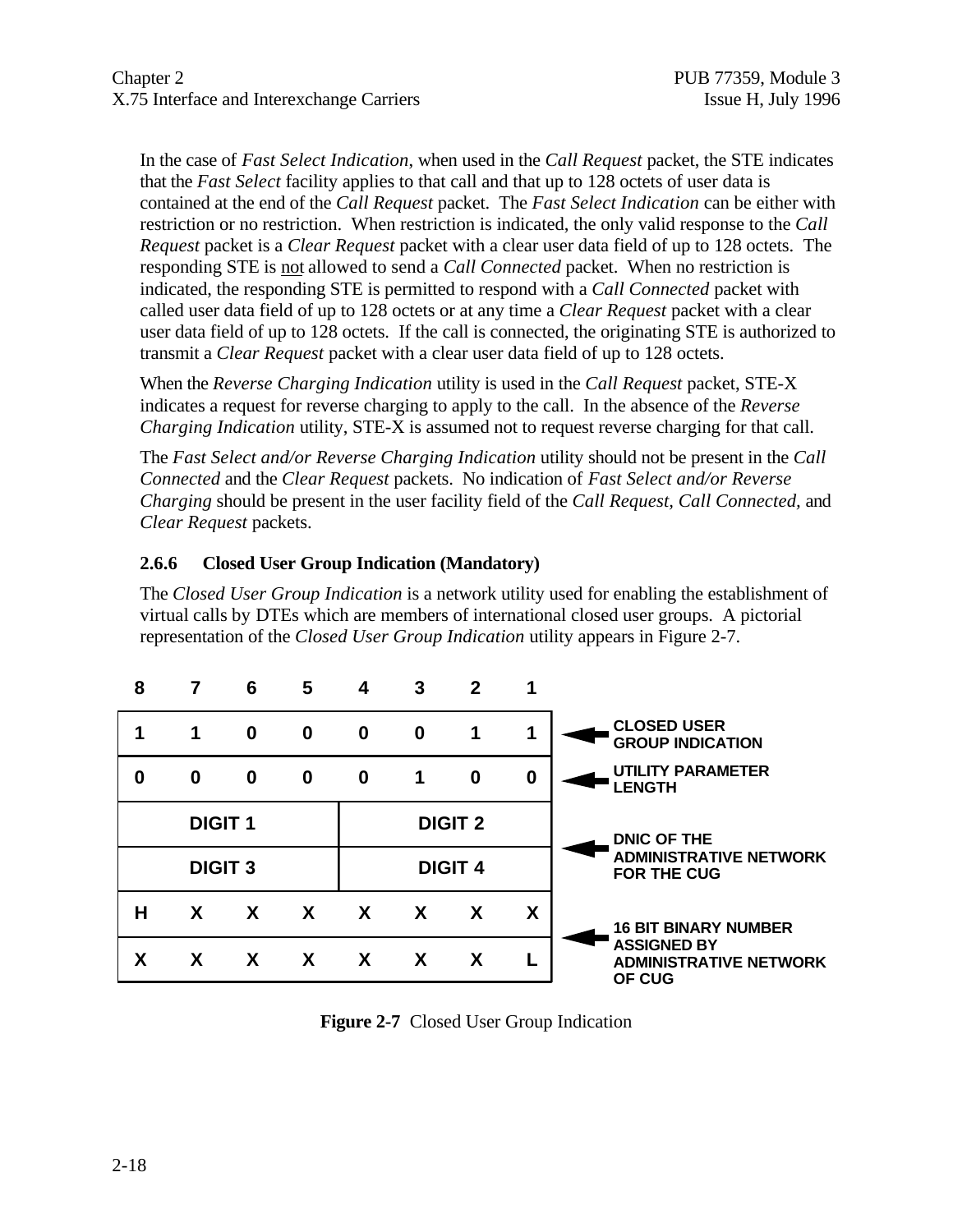When using the *Closed User Group Indication* utility in the *Call Request* packet, the STE indicates that the international virtual call is requested on the basis of valid international closed user group membership. The network of the calling DTE supplies the relevant international interlock code. The STE should not alter the closed user group indication received in a *Call Request* packet. Only one of the Closed User Group Indication and the Closed User Group with Outgoing Access Indication utilities may be present in a Call Request packet. No indication of closed user group should be present in the user facility field of the Call Request, Call Connected, and Clear Request packets. The Closed User Group Indication utility should not be present in the Call Connected and Clear Request packets.

#### **2.6.7 Closed User Group With Outgoing Access (Mandatory)**

The *Closed User Group with Outgoing Access Indication* is a network utility used for enabling the establishment of virtual calls by DTEs which are members of international closed user groups. A pictorial representation of the *Closed User Group with Outgoing Access Indication* utility appears in Figure 2-8.

| 8 |                | 6            | 5            | 4                         | 3            | 2              |                  |                                                               |
|---|----------------|--------------|--------------|---------------------------|--------------|----------------|------------------|---------------------------------------------------------------|
|   | 1              | 0            | $\bf{0}$     | $\bf{0}$                  | 1            | 1              | 1                | <b>CLOSED USER</b><br><b>GROUP WITH OA</b>                    |
| 0 | 0              | $\bf{0}$     | $\bf{0}$     | $\bf{0}$                  | 1            | $\bf{0}$       | $\boldsymbol{0}$ | <b>UTILITY PARAMETER</b><br><b>LENGTH</b>                     |
|   | <b>DIGIT 1</b> |              |              |                           |              | <b>DIGIT 2</b> |                  | <b>DNIC OF THE</b>                                            |
|   | <b>DIGIT 3</b> |              |              |                           |              | <b>DIGIT 4</b> |                  | <b>ADMINISTRATIVE NETWORK</b><br><b>FOR THE CUG</b>           |
| н | X              | $\mathbf{x}$ | $\mathbf{X}$ | $\mathbf{x}$              | $\mathbf{x}$ | X              | X                | <b>16 BIT BINARY NUMBER</b>                                   |
| X | X              | X            | X            | $\boldsymbol{\mathsf{X}}$ | X            | X              |                  | <b>ASSIGNED BY</b><br><b>ADMINISTRATIVE NETWORK</b><br>OF CUG |
|   |                |              |              |                           |              |                |                  |                                                               |

**Figure 2-8** Closed User Group With Outgoing Access Indication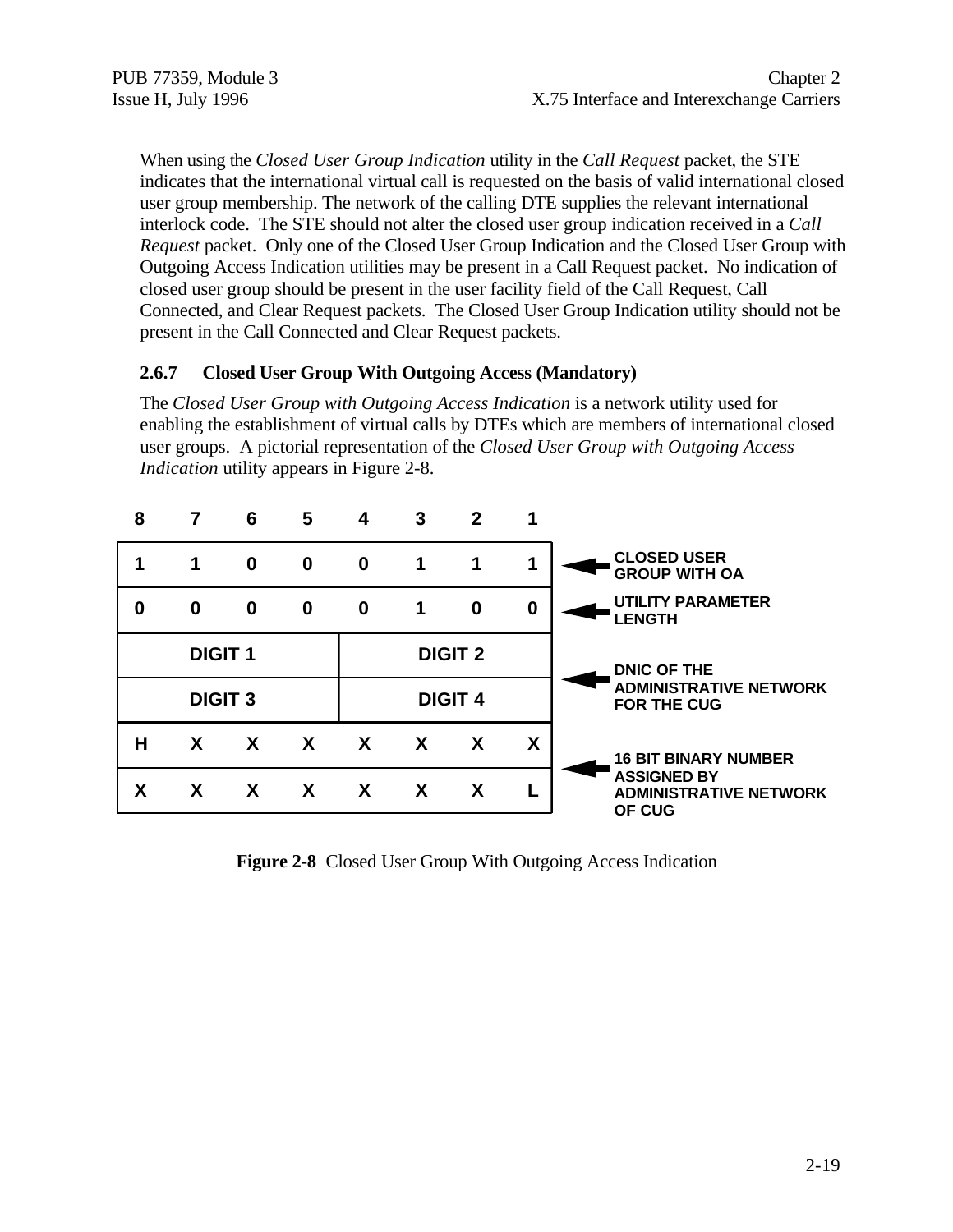When using the *Closed User Group with Outgoing Access Indication* utility in the *Call Request* packet, the STE indicates that the international virtual call is requested on the basis of valid international closed user group membership. In addition the STE signals an associated outgoing access capability. The network of the calling DTE supplies the relevant international interlock code. The STE should not alter the closed user group with outgoing access indication received in a *Call Request* packet. Only one of the *Closed User Group Indication* and the *Closed User Group with Outgoing Access* capability may be present in a *Call Request* packet. The network of the calling DTE supplies the relevant international interlock code. No indication of *Closed User Group with Outgoing Access* should be present in the user facility field of the *Call Request* packets. The *Closed User Group with Outgoing Access* utility should not be present in the *Call Connected* and *Clear Request* packets.

#### **2.6.8 Called Line Address Modified Notification (Mandatory)**

The *Called Line Address Modified Notification* is a network utility used for indicating the reasons for the called address in the packet being different from that specified in the *Call Request* packet. A pictorial representation of the *Called Line Address Modified Notification* utility appears in Figure 2-9.



**Figure 2-9** Called Line Address Modification Notification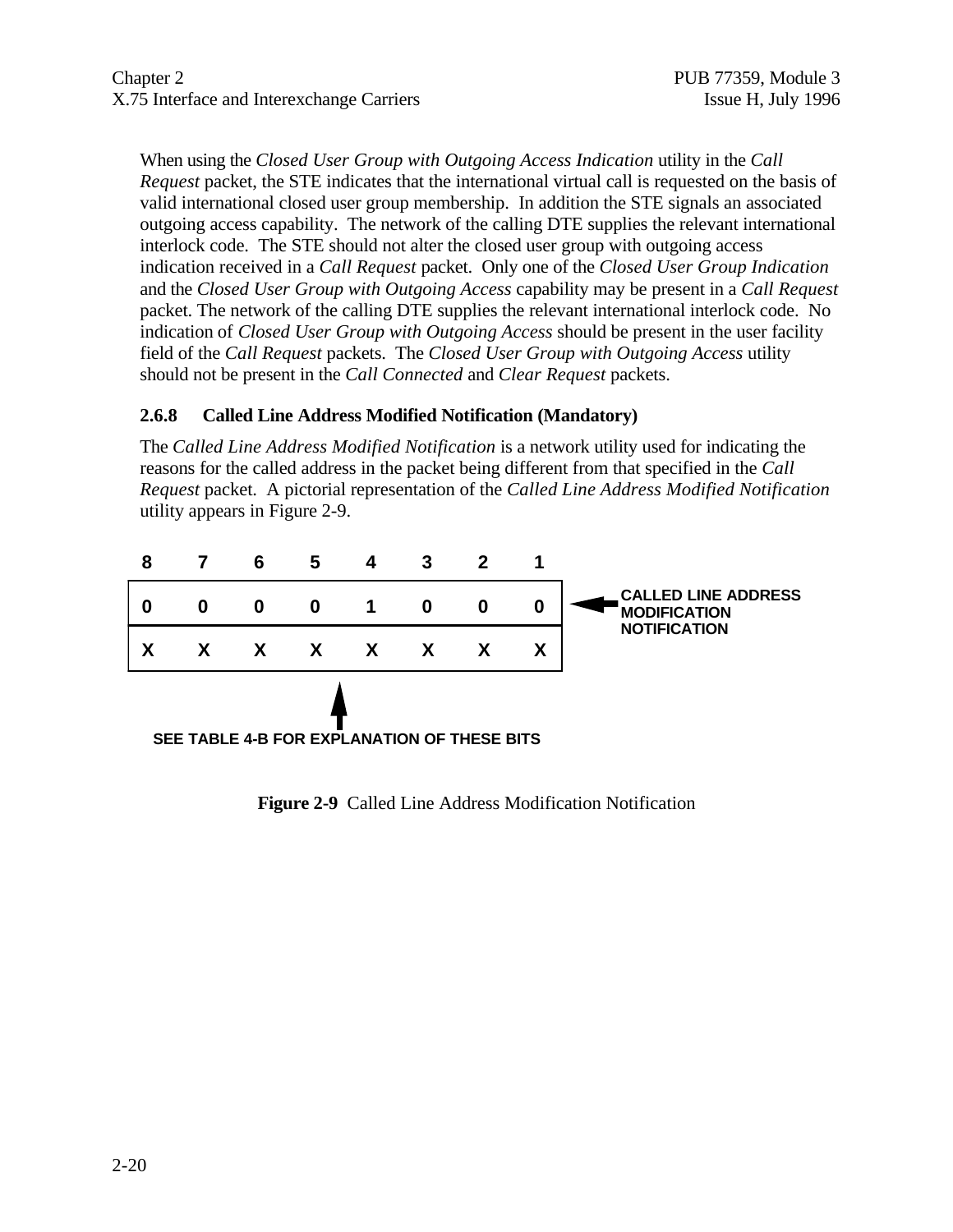Table 2-2 shows the coding of the utility parameter for the *Called Line Address Modified Notification* utility. Both the call distribution within a hunt group and the call redirection are limited to the network of the DTE originally called. The *Called Line Address Modified Notification* utility will be present in *Call Connected* packets where the called DTE address is different from that specified in the *Call Request* packets. It will also be present in the *Clear Request* packet where the call is cleared by a different DTE from the one originally called as a direct response to *Call Request* packet. The *Called Line Address Modified Notification* utility should not be present in the *Call Request* packet as well as the *Clear Request* packet sent after the call is connected. No indication of *Called Line Address Modified Notification* should be present in the user facility field of the *Call Request*, *Call Connected* and *Clear Request* packets.

| 00000111 | Call distribution within a hunt group                                                                   |
|----------|---------------------------------------------------------------------------------------------------------|
| 00000001 | Call redirection due to originally called DTE out of order                                              |
| 00001001 | Call redirection due to originally called DTE busy                                                      |
| 00001111 | Call redirection due to prior request from the originally called DTE for<br>systematic call redirection |
| 10XXXXXX | Called DTE originated (see Note 1)                                                                      |
| 11XXXXXX | Call deflection by the originally called DTE (see Note 2)                                               |

**Table 2-2** Coding Called Line Address Modified Utility Parameter

#### **Notes:**

- 1. Each X may be independently set to 0 or 1 by the called DTE and is passed transparently.
- 2. The X's are those set by the originally called DTE in the call forwarding selection facility.

#### **2.6.9 Clearing Network Identification Code (Optional)**

The *Clearing Network Identification Code* is a network utility providing additional information on the origin of the *Clear Request* packet and is present only in the *Clear Request* packet issued after the call is connected. A pictorial representation of this utility appears in Figure 2-10.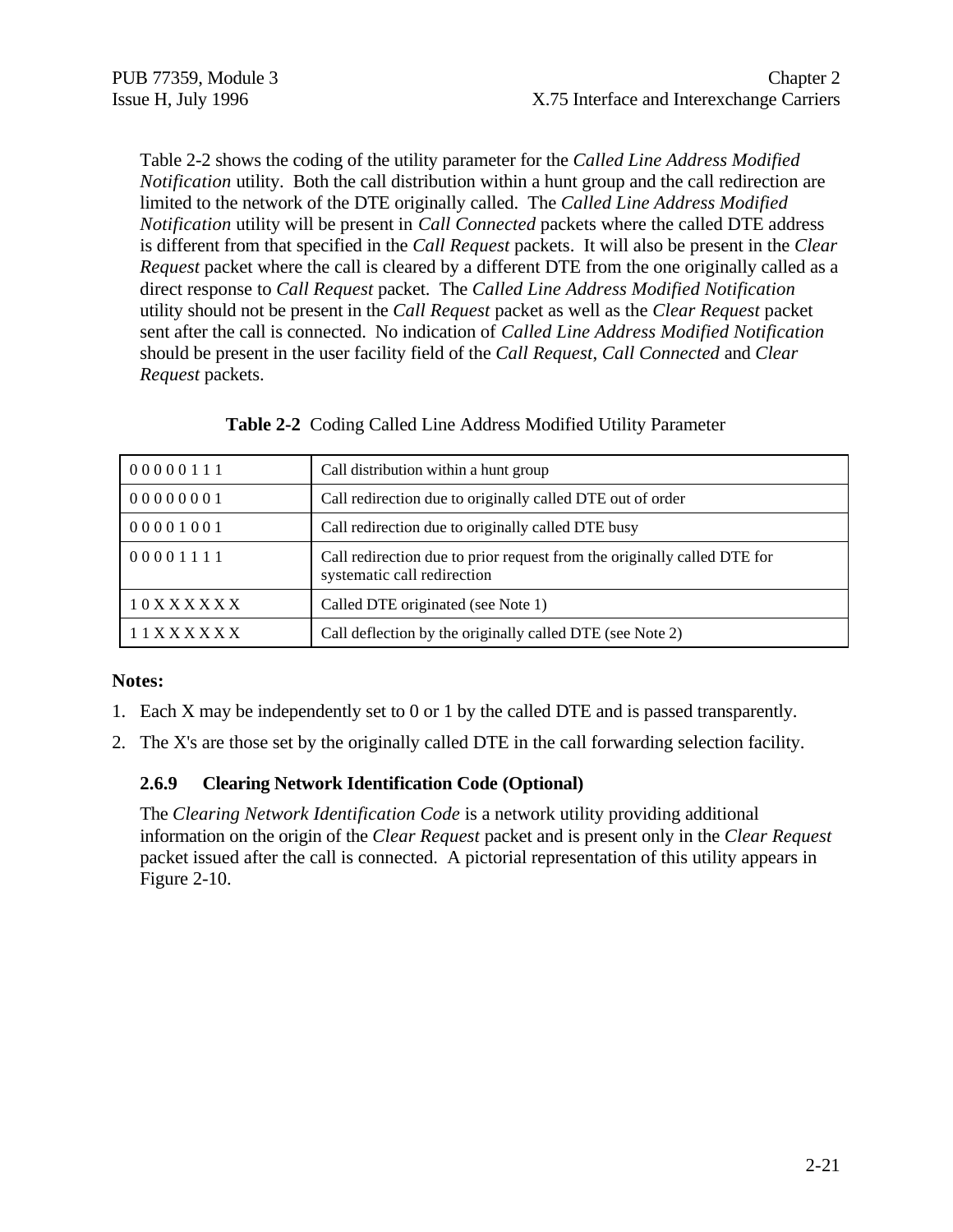

**Figure 2-10** Clearing Network Identification Code

The network originating the *Clear Request* is identified by the DNIC of the network that is clearing the call. An STE receiving a *Clearing Network Identification Code* will pass this code unchanged whenever applicable.

#### **2.6.10 Transit Delay Indication (Mandatory)**

The *Transit Delay Indication* is a network utility that signals the accumulated expected nominal transit delay of a virtual circuit. It is included in the *Call Request* packet and *Call Connected* packet when a calling DTE has requested a transit delay in the transit delay selection and indication facility. The STE in the originating network will signal a value dependent on the characteristics of the originating network and on the characteristics of the outgoing link (e.g., link speed, satellite or cable). Any outgoing STE in a transit network will add to the value received in the *Transit Delay Indication* utility a value that depends on the characteristics of the network and the outgoing link. A pictorial representation of this utility appears in Figure 2-11.



**Figure 2-11** Transit Delay Indication Utility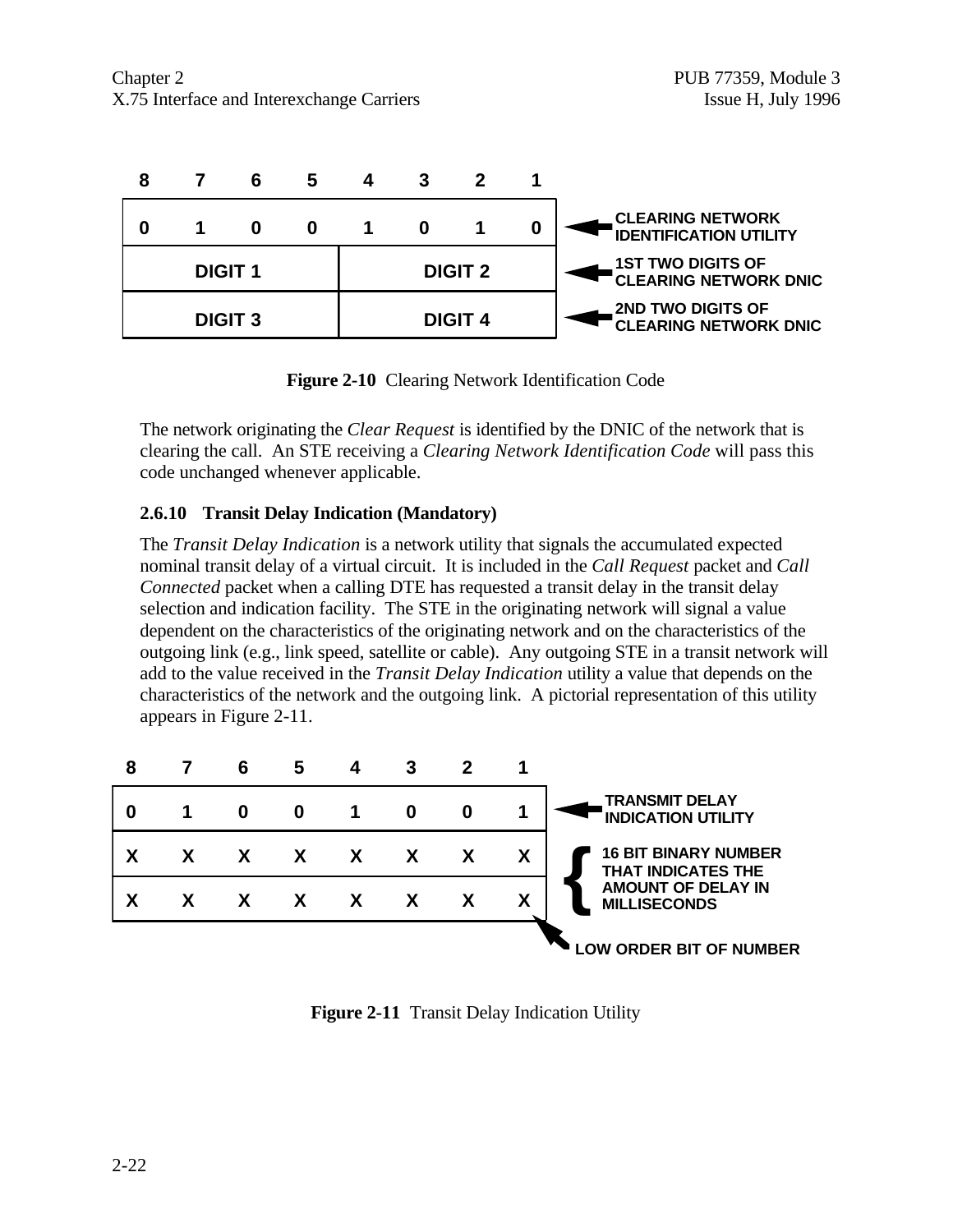The transit delay is defined as  $t_{3c}$  in Recommendation X.135, and is expressed in terms of a mean value. However, the detailed determination of the value is considered as a national matter. If the resulting value of the transit delay exceeds the maximum value that can be signaled in the utility parameter field, all bits of the utility parameter field will be set to "1". The STE will signal the final value of the accumulated expected nominal transit delay transparently in the *Call Connected* packet. For an interim period, when not all networks have yet implemented the transit delay signaling, an STE will not send the *Transit Delay Indication* utility to a network that does not support it. This STE will signal, towards its own network, all 1's in the *Transit Delay Indication* utility parameter field of the *Call Connected* packet. No indication of transit delay selection and indication should be present in the user facility field of the *Call Request*, *Call Connected* and *Clear Request* packets.

#### **2.6.11 Transit Delay Selection (Optional)**

The *Transit Delay Selection* utility is a network utility that signals the transit delay requested by the calling DTE in the *Transit Delay Selection and Indication* facility. This utility will be signaled transparently from the originating network to the destination network in the *Call Request* packet. This utility may be used in conjunction with the *Transit Delay Indication* utility for routing purposes. A pictorial representation of this utility appears in Figure 2-12.



**Figure 2-12** Transit Delay Selection Utility

The *Transit Delay Selection* utility should not be present in *Call Connected* or *Clear Request* packets. No indication of *Transit Delay Selection and Indication* should be present in the user facility field of the *Call Request*, *Call Connected* and *Clear Request* packets.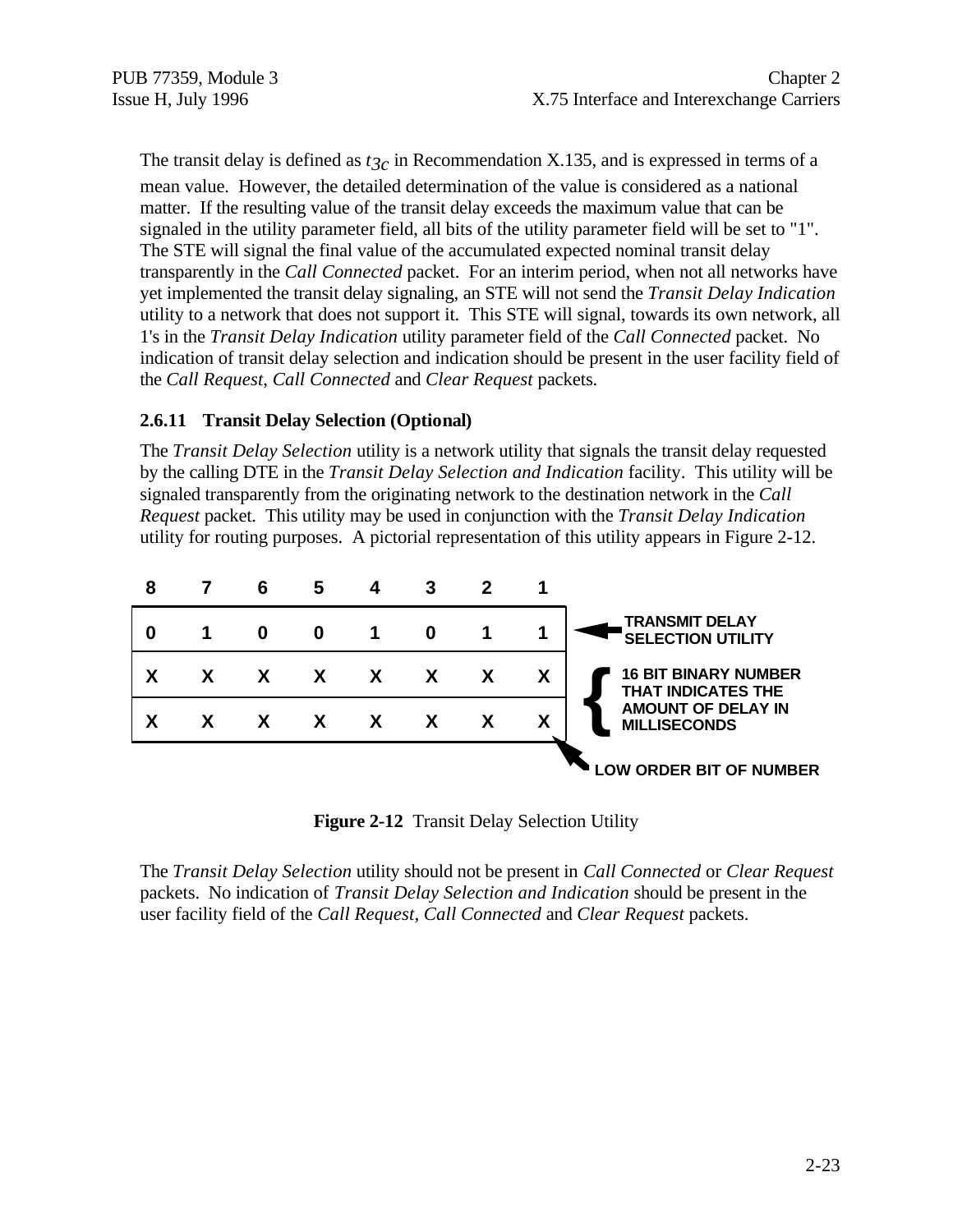#### **2.6.12 Tariffs Utility (Optional)**

The *Tariffs Utility* is a network utility that is used to pass information from one network to one or more other networks participating in the call for the purpose of implementing billing, accounting, or tariff arrangements that may exist among the respective Administrators. A pictorial representation of this utility appears in Figure 2-13.



**Figure 2-13** Tariffs Utility

The *Tariffs Utility* may appear in the *Call Request*, *Call Connected*, and *Clear Request* packets. If this utility appears in the *Call Request* packet, the information it contains relates to the ultimate destination interface or network. The utility may appear in a *Clear Request* packet only if that packet is initiated by the destination DTE or DCE, in direct response to the *Call Request*. The content of this utility is determined by the originating or destination network and does not depend on information passed to the network by a DTE. The primary subclass codes are binary encoded into the upper 5 bits of the utility parameter. The currently assigned codes are found in Table 2-3.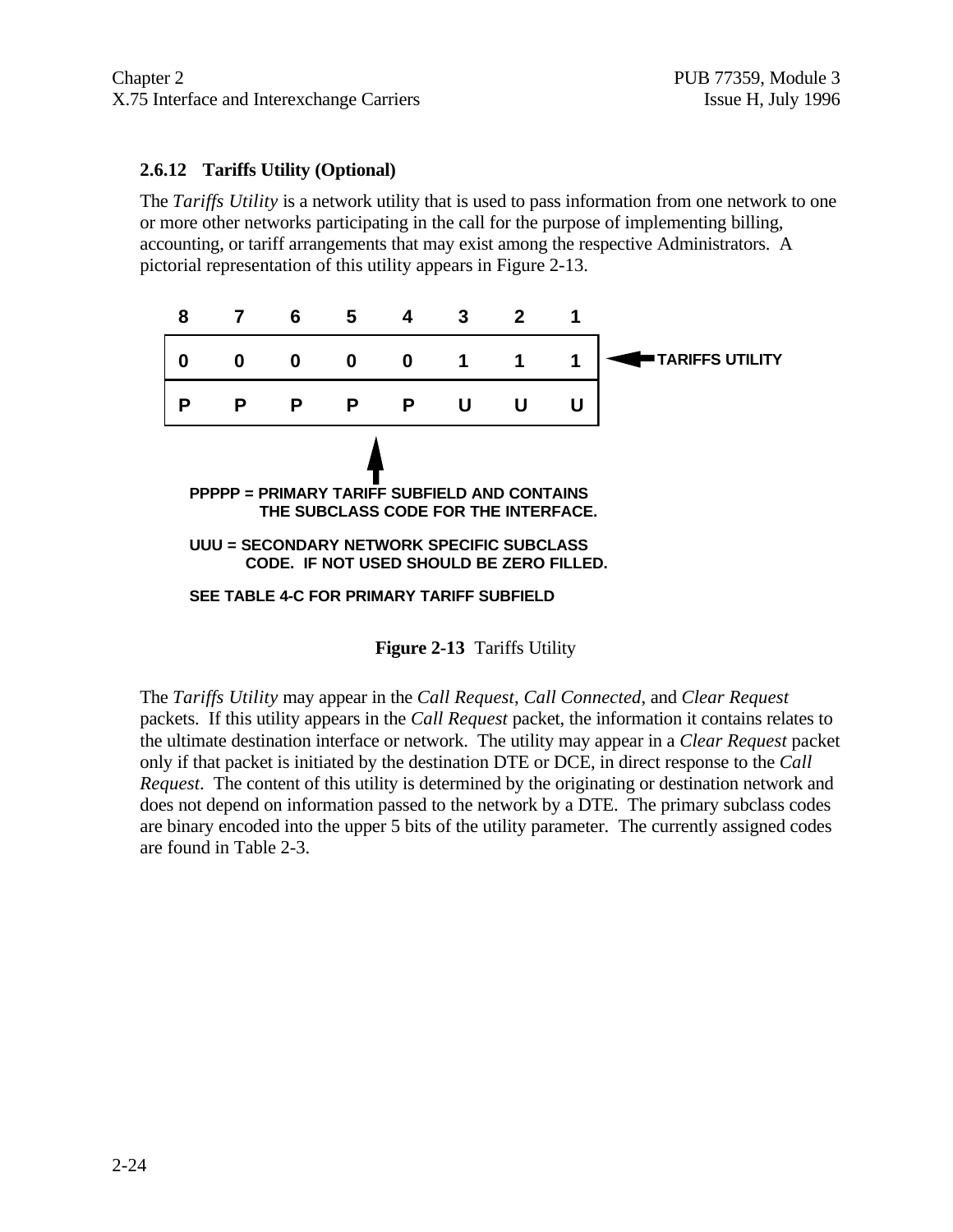| Primary subclass codes | <b>Interface</b>            |
|------------------------|-----------------------------|
| 0                      | X.25                        |
| 1                      | Switched access X.28        |
| $\overline{2}$         | Dedicated access X.28       |
| 3                      | X.32                        |
| $\overline{4}$         | X.75                        |
| $5 - 15$               | [Reserved] (Note)           |
| $16 - 30$              | Reserved for national use   |
| 31                     | Unspecified or non-standard |

| <b>Table 2-3</b> Interpretation Of Primary Subclass Codes |  |  |
|-----------------------------------------------------------|--|--|
|                                                           |  |  |

**Note:** It is for further study whether a portion of the reserved range will be used to specify access interfaces associated with ISDN service.

The three bits of the second subfield (UUU) are used to designate a secondary, networkspecific subclass code that has billing, accounting, or tariff significance. The origination/destination network can optionally use this subfield to specify one of up to seven subclass codes, with a significance set by the network providing the tariff class code value. If this secondary subfield is not utilized, it should be zero filled. Even if this utility is supported on the STE X/Y interface, it may not be present in a packet for a given virtual call if there is no need to exchange tariff-related information with that packet. No more than one instance of this utility may appear in a packet.

# **2.6.13 Recognized Private Operating Agency (RPOA) Selection (National)**

*Recognized Private Operating Agency Selection* is a network utility that may be used to name a RPOA transit network within the originating country through which a call is to be routed. In the case of international calls, this utility may indicate an international RPOA in the originating country. A pictorial representation of this utility appears in Figure 2-14.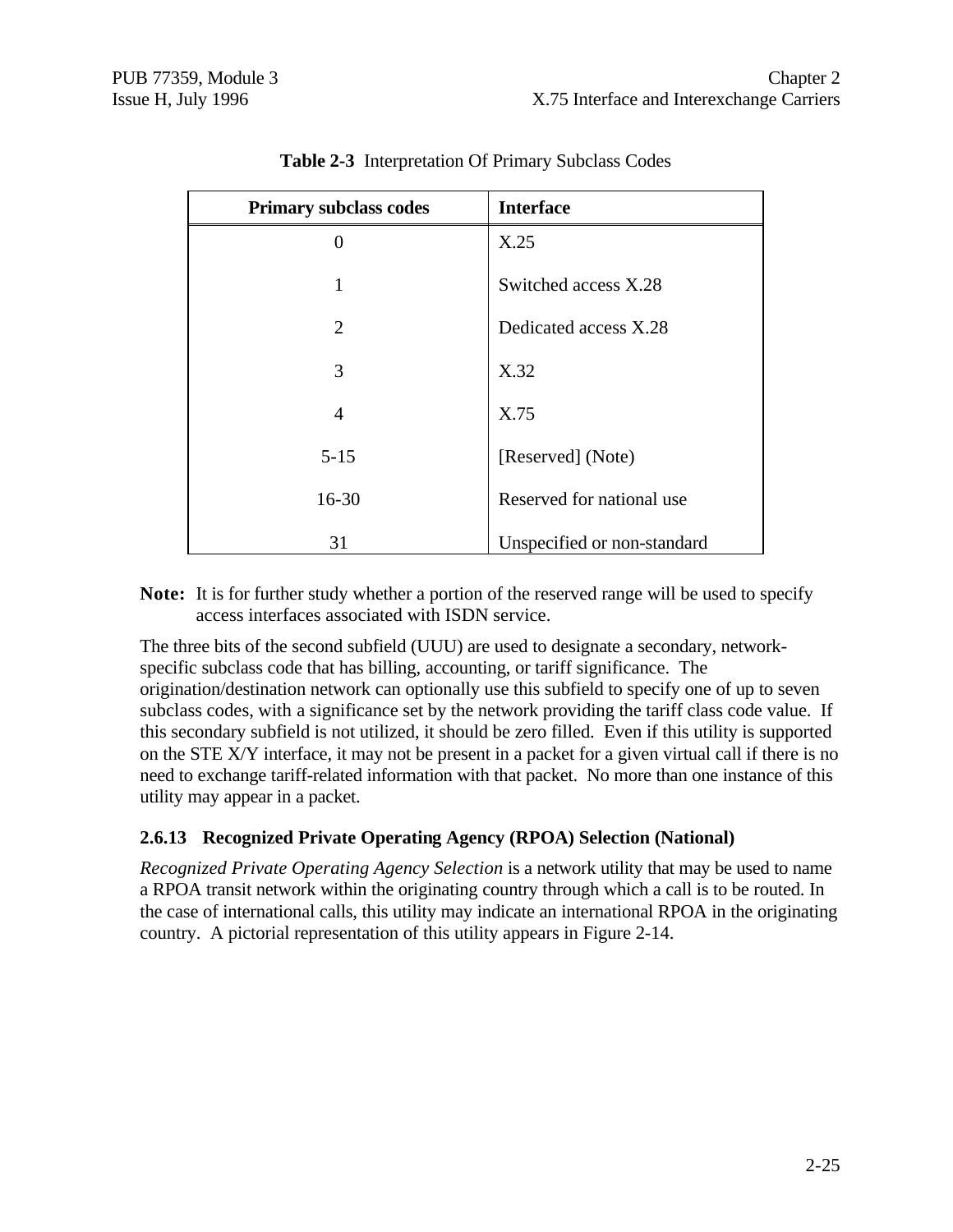

**Figure 2-14** RPOA Selection Utility

This utility can be used to carry a RPOA transit network or ISDN Network Identifier Code (INIC) specified by the calling DTE. When more than one transit network is specified by the calling DTE, a sequence of *RPOA Selection* utilities may be present in the *Call Request* packet. In this case, the order of identification of transit networks by the *RPOA Selection* utilities is identical to the order specified by the calling DTE.

A network receiving a *Call Request* packet containing one or more *RPOA Selection* utilities will route to the next requested network, removing the *RPOA Selection* utility that names the next requested network. If it is not possible to route to the next requested network, the receiving network will clear the call. The *RPOA Selection* utility should not be present in the *Call Connected* and *Clear Request* packets. No indication of the *RPOA Selection* should be present in the user facility field of the *Call Request* packet.

# **2.6.14 Utility Marker (Optional)**

The *Utility Marker* is used to separate international and national X.75 utilities from non-X.75 utilities that may be agreed bilaterally by the Administrators. On an X.75' interface the *Utility Marker* is used to separate the international and national X.75 utilities from the X.75' utilities defined by Bellcore in the Public Packet Switching Network Generic Requirement (PPSNGR). The coding of the utility is two octets of zeros and a pictorial representation of the utility appears in Figure 2-15.



**Figure 2-15** Utility Marker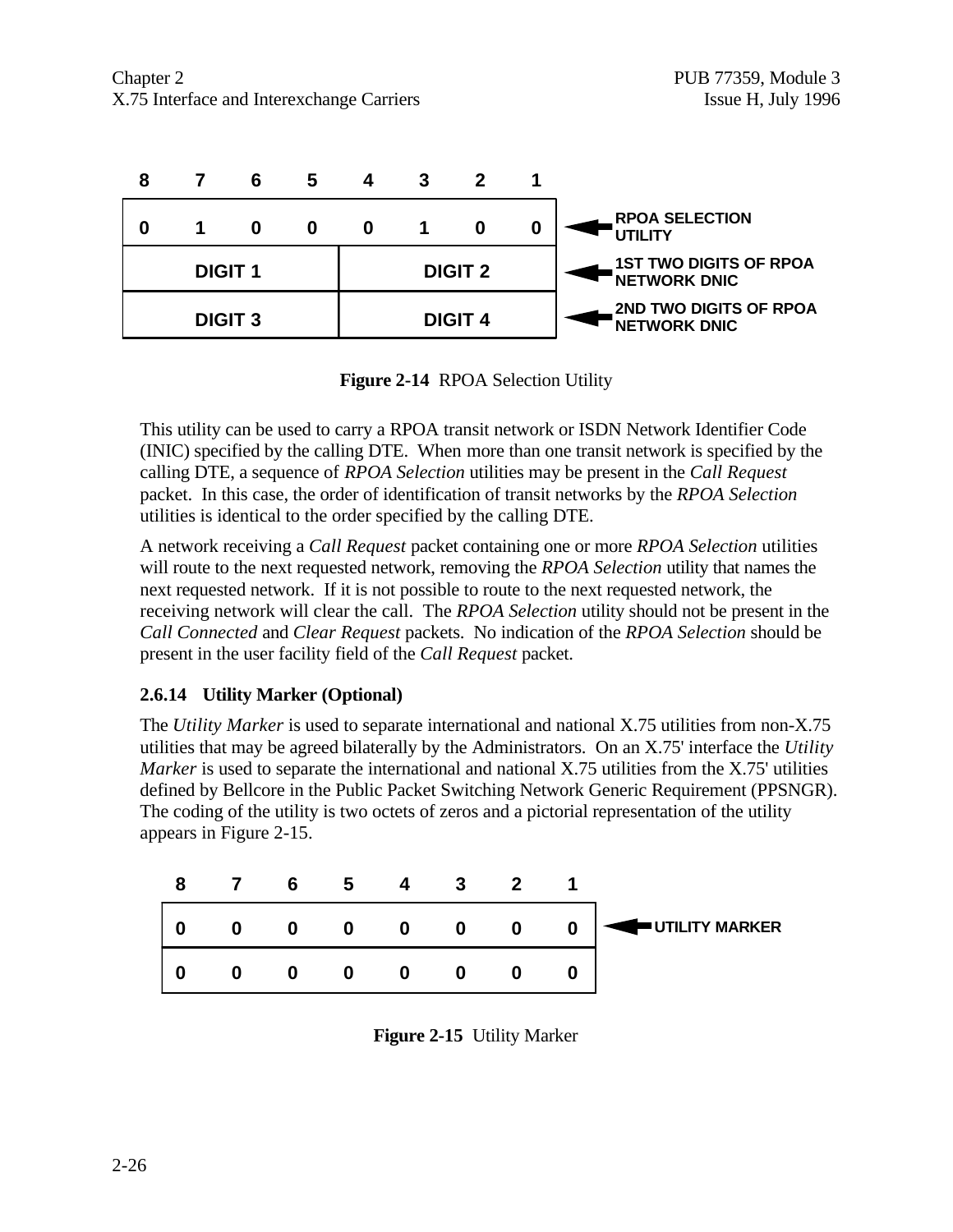# **2.7 Bellcore X.75' Utilities**

#### **2.7.1 General**

This section describes the Bellcore X.75' utilities that are supported on the DIGIPAC® network. A complete listing of all of the Bellcore X.75' utilities can be found in Table 2-9. A more complete description of the Bellcore X.75' utilities can be found in the PPSNGR, TR-TSY-000301.

# **2.7.2 Access Characteristics (X.75') (Required)**

In a Bell Operating Company (BOC) multi-vendor or PSPDN/ISDN inter-networking environment, a subnetwork responsible for billing a call needs information available in other subnetworks to completely populate the AMA billing records. Such information is passed between subnetworks over X.75' interfaces. Much of the needed information is available as a standard part of the X.75/X.75' protocol (e.g., call identifier and termination cause). However, there are currently two items of information needed to fully populate AMA records that are not passed between subnetworks in the X.75' protocol: access or gateway interface type and sensor identifier. A utility specified for BOC networks, entitled the *Access Characteristics* utility, is introduced to meet this need for X.75' interfaces. The protocol information carried in this utility also provides part of the information needed for implementation of protocol screening in a multi-vendor environment. The X.75' *Access Characteristics* utility is distinct from the CCITT Tariffs utility, although there is a relationship between the two. Both carry information recorded in the AMA records (in different fields), but the *Access Characteristics* information may also be used in real time for protocol screening by the PSPDNs.

The Tariffs utility carries information that applies to an origination or destination access interface and is used exclusively for billing purposes. The *Access Characteristics* utility carries sensor identifier information, in addition to interface characteristics information similar to that carried by the Tariffs utility. The interface characteristics information carried in the first octet of the *Access Characteristics* utility applies to either an access interface (origination or destination) or to an inter-network X.75 interface (incoming or outgoing), whichever is the BOC network boundary for that direction of the call. This difference from the Tariffs utility reflects the fact that protocol screening is based on net protocol conversion from edge to edge within a single network (not access interface to access interface for the complete virtual circuit).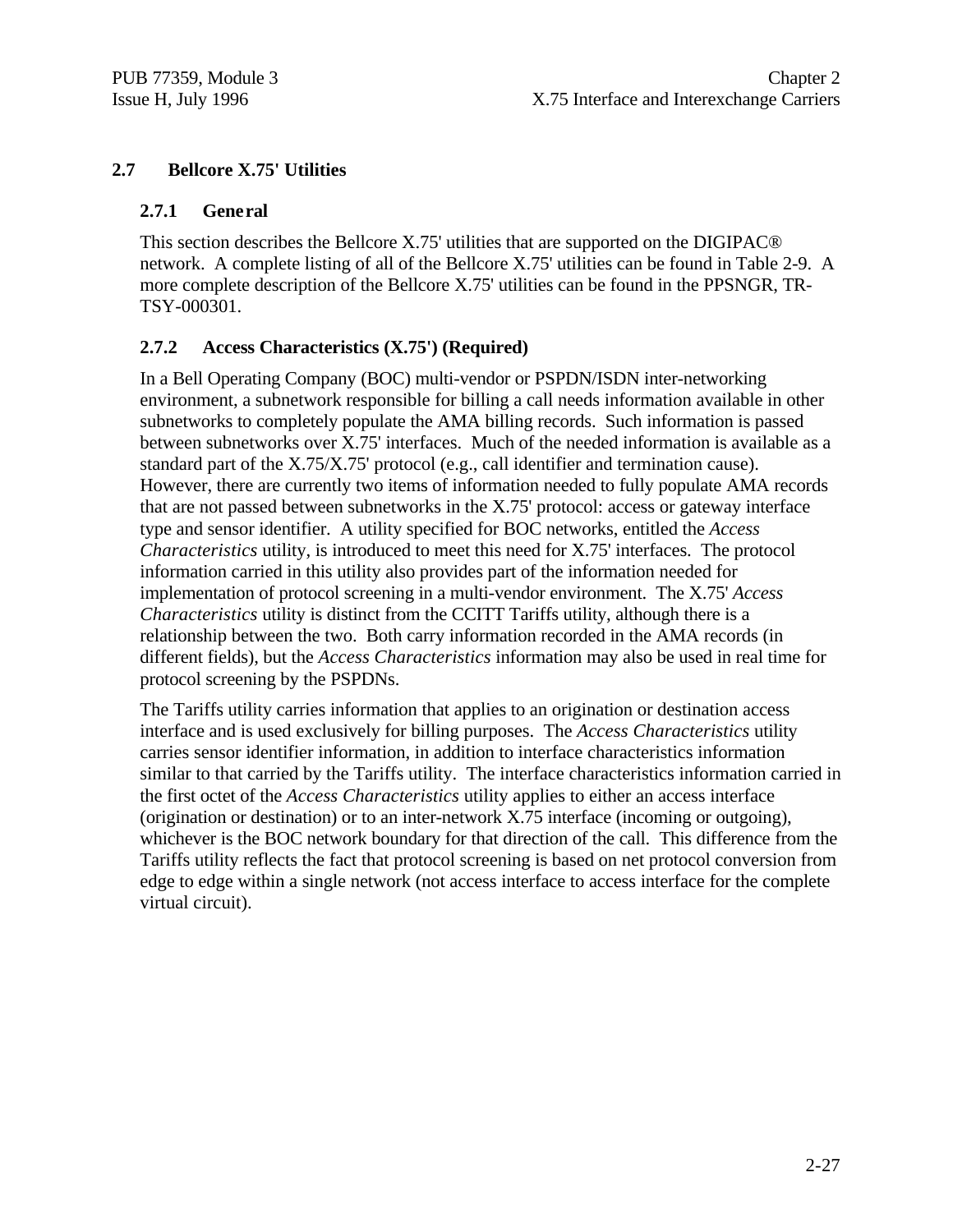The Tariffs utility is relevant only for inter-network calls. The *Access Characteristics* utility is required only when X.75' interfaces are crossed. For an inter-network call, instances of both utilities may be present across an X.75' interface. The Tariffs utility information would apply to the access interface and *Access Characteristics* utility information would apply to the interface at the edge of the network, which may be the same access interface or an X.75' interface. When X.75' interfaces are present, the *Access Characteristics* utility also serves to pass information concerning the access interface local to the network for mapping into the Tariffs utility at an outgoing X.75 interface. The contents of the Tariffs utility are never mapped into the *Access Characteristics* utility. When the Tariffs utility is received over an incoming X.75 interface, it is passed transparently over any subsequent X.75' interface encountered within that network for that packet.

**Procedures** 

- Only a single instance of the *Access Characteristics* utility is permitted in any packet. The presence of the utility is required in all *Call Request* and *Call Connected* packets over X.75' interfaces. The utility is present in the *Clear Request* packets only as specified below.
- The subnetwork containing the originating access interface or the incoming X.75 internetwork gateway is responsible for inserting the *Access Characteristics* utility in the *Call Request* packet passed over an X.75' interface. All successive X.75' interfaces over which the *Call Request* packet is carried pass this instance with no change. When the *Access Characteristics* utility appears in a *Call Request* packet, the information it carries pertains to the originating access or incoming X.75 gateway interface within the BOC's network.
- The subnetwork containing the destination access interface or outgoing X.75 inter-network gateway is responsible for inserting the *Access Characteristics* utility in the *Call Connected* packet over an X.75' interface. This utility instance is passed without change in the *Call Connected* packet carried over any subsequent X.75' interface. When the *Access Characteristics* utility appears in the *Call Connected* packet, the information it carries pertains to the destination access or outgoing X.75 gateway interface within the BOC's network. The information contained in the utility instance carried in *Call Request* packet is not repeated in the *Call Connected* packet.
- The clearing subnetwork is responsible for first inserting the *Access Characteristics* utility in the *Clear Request* packet over an X.75' interface if the utility is inserted at all. The *Access Characteristics* utility is present in the *Clear Request* packet if and only if all of the following conditions prevail:
	- The *Call Request* packet has already been passed over the outgoing X.75 interface (originating or transit network for an inter-network call) or the Incoming Call packet has already been passed to the destination DTE/CPE (all other cases)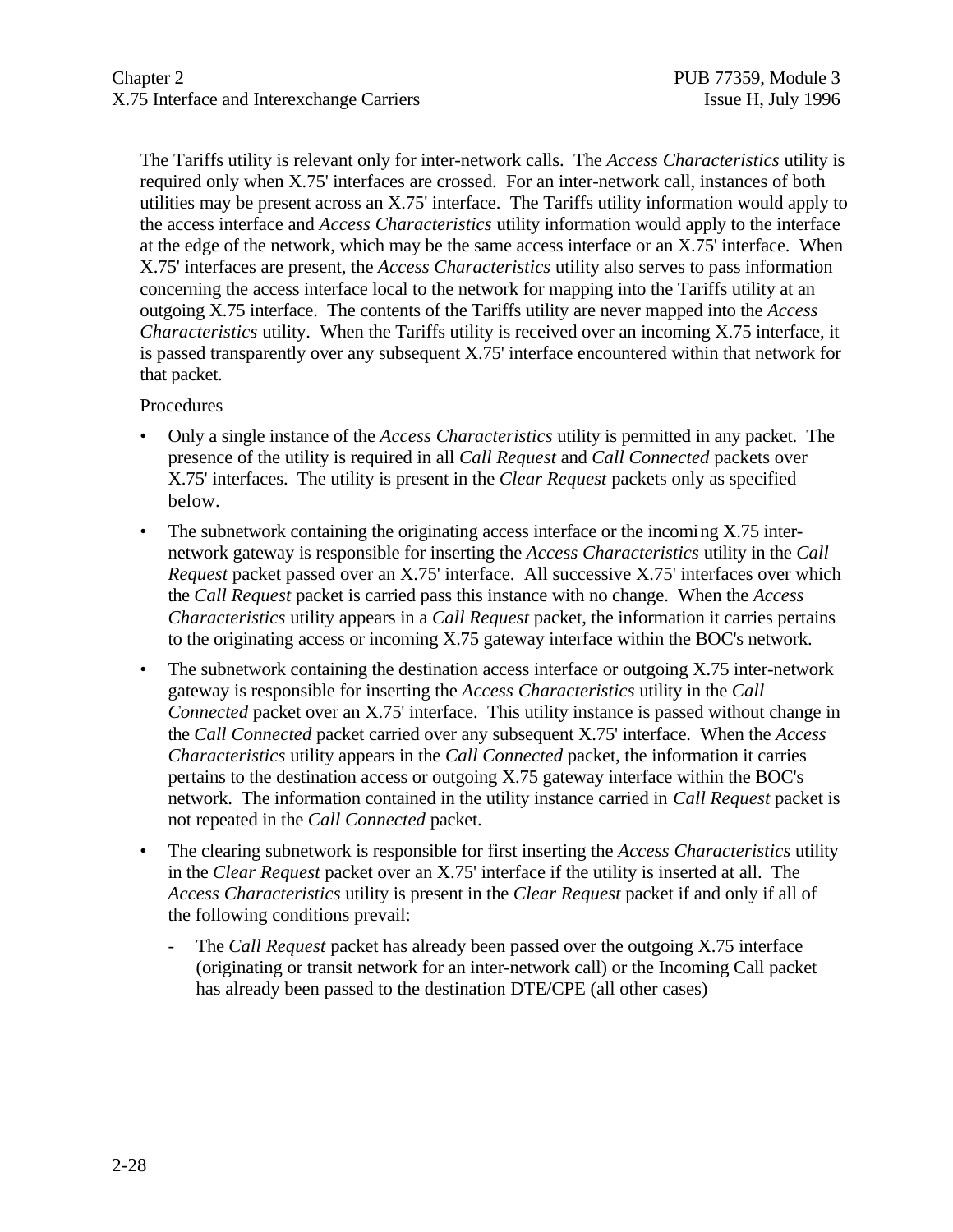- The *Call Connected* packet for that call has not previously been passed over the X.75' interface.
- If an undelivered *Call Connected* packet is being replaced by a *Clear Request* packet, the clearing subnetwork transfers the *Access Characteristics* utility, if present, from the *Call Connected* to the *Clear Request* packet, unmodified, if the clearing cause is not of a type that prevents the information in the upstream *Call Connected* packet from being received by the clearing network element. For example, if a Packet Switch (PS)/Packet Handler Function (PHF) clears a call because of a protocol problem (not affecting the presence or validity of the utility) detected in a *Call Connected* packet received across the X.75' interface, the *Access Characteristics* utility received should be included in the resulting *Clear Request* generated. This requirement assures that key items of billing information (the network boundary interface type and sensor identifier) is passed to the AMA recording point so that whatever network services have been rendered up to this point can be successfully billed, if appropriate.
- The *Access Characteristics* utility instance (if present) is passed without change in the *Clear Request* packet carried over any subsequent X.75' interface. The information contained in the utility carried in a *Clear Request* packet pertains to the destination access or outgoing X.75 gateway interface within the BOC's network.

Coding

• The utility code for the class C *Access Characteristics* utility is "10100000" (bit 8 to the left). As a utility specified for BOC networks, it follows the utility marker. The utility instance consists of the utility code and a parameter field of three additional octets, as depicted in Figure 2-16.



**Figure 2-16** Access Characteristics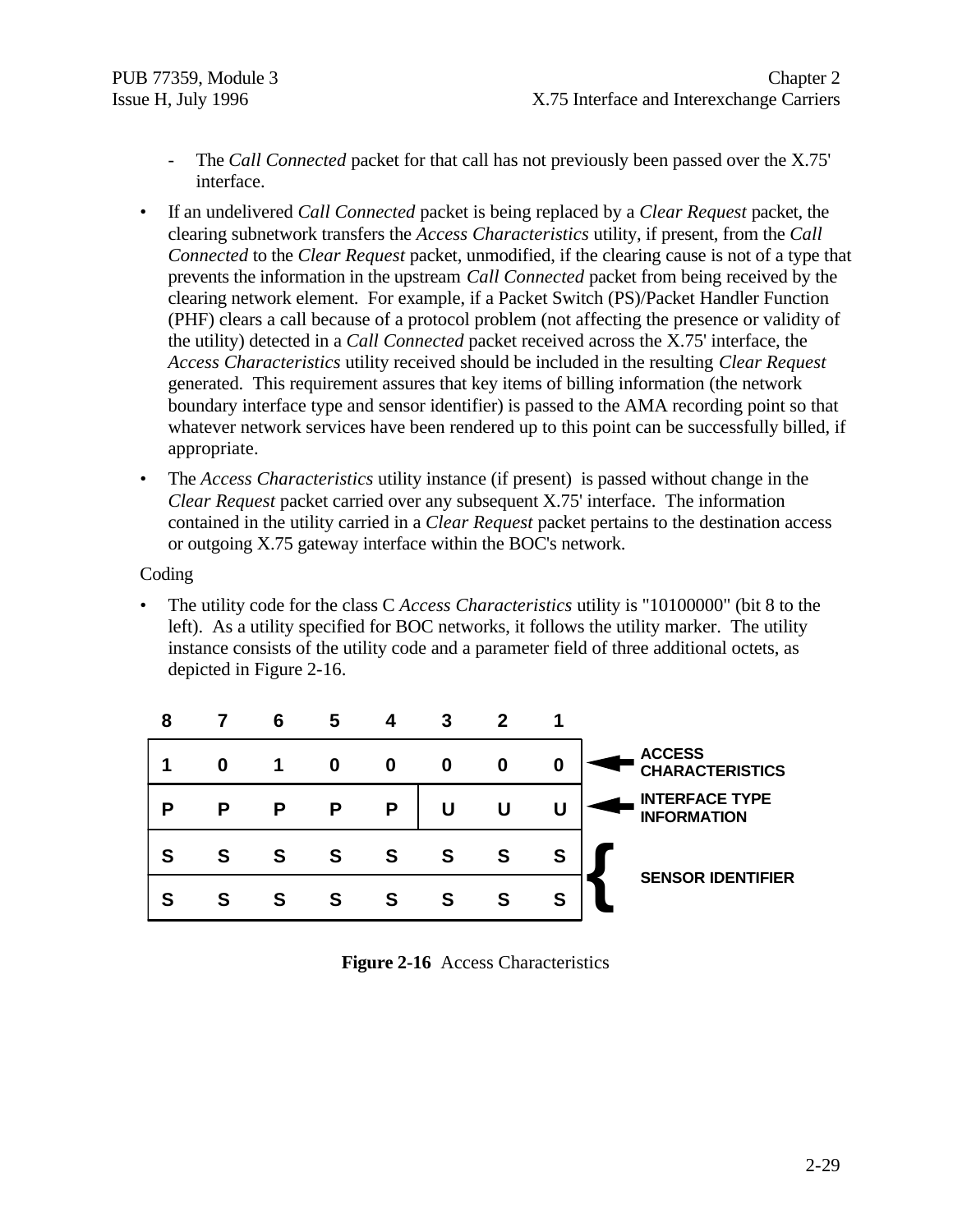- The first octet of the parameter field consists of two subfields, encoded in binary. Table 2-4 shows the encoding of the PPPPP subfield.
- The relevant interface is the originating access interface or incoming X.75 interface (if call does not originate on the BOC's network) for the *Call Request* packet. The relevant interface is the destination access interface or outgoing X.75 interface [if call is not destined for a Data Terminal Equipment (DTE)/Customer Provided Equipment (CPE) within the BOC's network] for the *Call Connected* or *Clear Request* packets.

| PPPPP | <b>Relevant Interface Type</b>                                      |
|-------|---------------------------------------------------------------------|
| 00000 | $X.25$ (Includes ISDN $X.25$ access <sup>*</sup> )                  |
| 00001 | Dial-Up X.28                                                        |
| 00010 | Dedicated X.28                                                      |
| 00011 | X.32 (Includes ISDN circuit-switched access to PSPDN dial-in port*) |
| 00100 | X.75 (Dedicated)                                                    |
| 10000 | Dedicated 3270 Bisynchronous                                        |
| 10001 | Dial-Up 3270 Bisynchronous                                          |
| 10010 | Dedicated 2780/3780 Bisynchronous                                   |
| 10011 | Dial-Up 2780/3780 Bisynchronous                                     |
| 10100 | Dedicated SNA/SDLC                                                  |
| 10101 | Dial-Up SNA/SDLC                                                    |
| 11111 | <b>Unspecified or Nonstandard</b>                                   |
| Other | (Reserved)                                                          |

**Table 2-4** Encoding Of Relevant Interface Type

\*Until CCITT or American National Standards Institute (ANSI) specify distinct ISDN code points for Tariffs utility counterparts.

• The three bits of the UUU subfield are used to designate a network-specific class code. The source network can optionally use this subfield to specify one of up to seven (significant, non-zero) class codes, with significance set by the network providing the class code value. Each DTE/Data Circuit Terminating Equipment (DCE), CPE/Packet Handler Function (PHF), and X.75 gateway interface is configured with two 3-bit values that can be set by the BOC. The two values corresponding to the two possible modes or directions in which the interface can be operating with respect to call establishment (origination/incoming or destination/outgoing). One of the potential uses for the UUU subfield is subcategorizing the interface type specified in the PPPPP subfield or indicating a network-specific type if the PPPPP value is "Unspecified or Nonstandard." If the optional UUU subfield is not used by the BOC, it should be zero filled.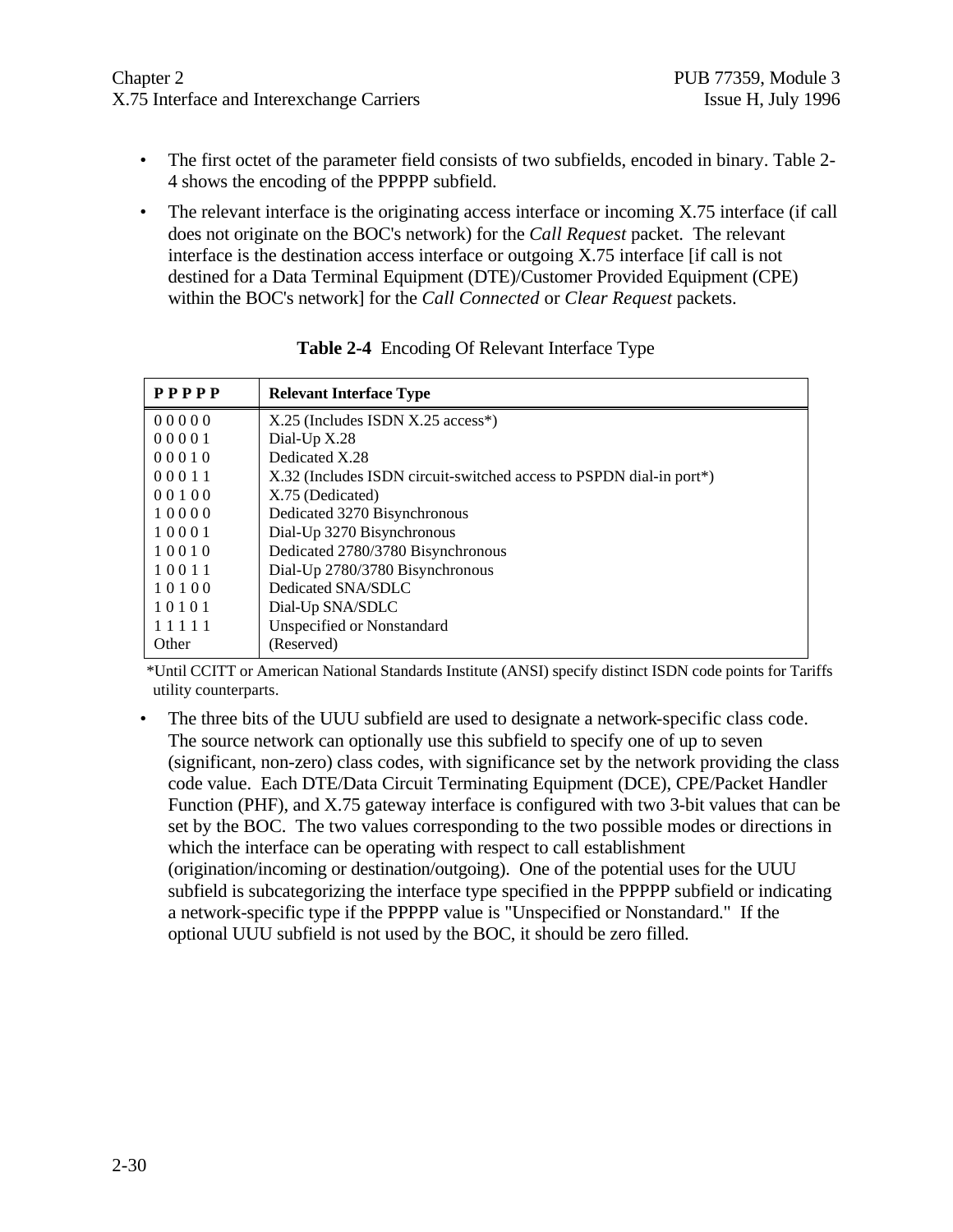- The second and third octets of the parameter field contain a 16-bit binary value. Bit 8 of the first of these two octets is the most significant bit and bit 1 of the last octet is the least significant. These 16 "S" bits constitute the sensor identifier assigned by the BOC to the network element associated with access or X.75 gateway interface characterized by the first octet of the parameter field. This field allows the BOC to uniquely identify over 65,000 network elements within the network, using binary encoding. The most significant bit is reserved to distinguish between PSPDN and (Integrated Services Digital Network (ISDN) network elements (0=PSPDN; 1=ISDN). Thus, each network element capable of servicing an access or gateway interface would be configured with a 16-bit sensor identifier that is selected by the BOC, for the purpose of populating this field.
- For additional information concerning the *Access Characteristics* utility consult the PPSNGR, TR-TSY-000301.

# **2.7.3 X.75 Interface Identifier (X.75') (Required)**

For inter-network calls, the AMA billing record includes a unique identifier for each X.75 interface between the BOC network and the connecting network (two such interfaces are present when the BOC network is operating as a transit network). In a BOC multi-vendor or PSPDN/ISDN inter-working environment, the X.75 interface identifier for the outgoing and/or incoming X.75 interface must be passed over any X.75' links between the subnetwork containing the X.75 interface and the subnetwork responsible for creating the Automatic Message Accounting (AMA) record. These conditions correspond to the cases for which the *Access Characteristics* utility specifies X.75 as the protocol for the BOC network boundary interface.

*X.75 Interface Identifier* is a utility specified for BOC packet mode networks and designed to pass the X.75 interface identifying information between subnetworks via X.75' interfaces. When needed, this utility is passed over X.75' interfaces in addition to the *Access Characteristics* utility. The detailed specifications for the *X.75 Interface Identifier* utility follow:

• The PS/PHF should support the *X.75 Interface Identifier* utility for X.75' interfaces. The Access Concentrator (AC) should support the *X.75 Interface Identifier* utility if it is capable of also either directly supporting X.75 interfaces or generating AMA records for calls chargeable to attached DTEs. In the case that an AC is capable of itself generating AMA records, but is not capable of supporting an X.75 interface, the AC need only support the utility for *Call Connected* and *Clear Request* packets.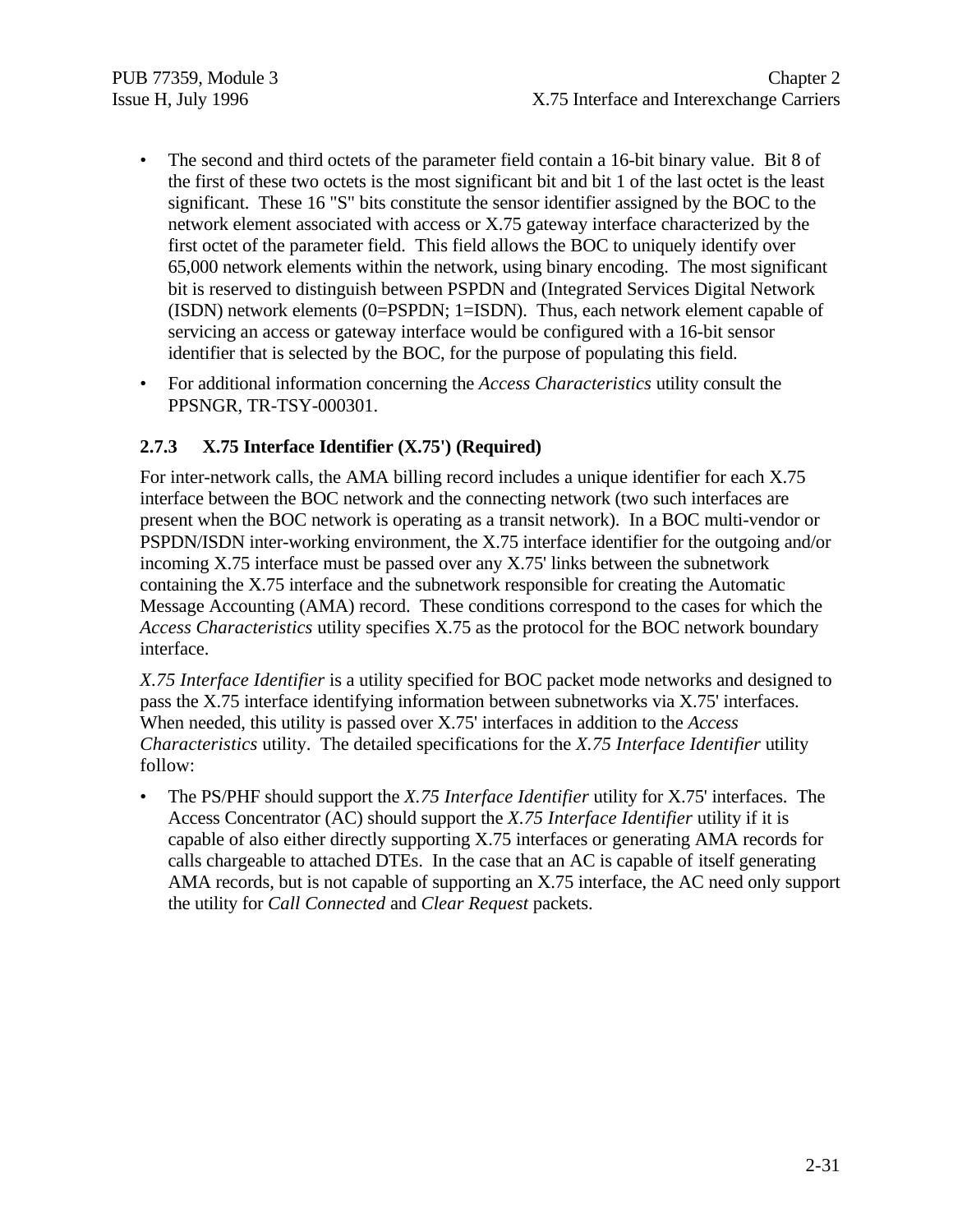#### Chapter 2 PUB 77359, Module 3 X.75 Interface and Interexchange Carriers Issue H, July 1996

• The procedures, coding, and application for the *X.75 Interface Identifier* utility are as specified below and in subsections 3.5.4.7.1, 3.5.4.7.2, and 3.5.4.7.3 of the PPSNGR (TR-TSY-000301). References to "incoming" and "outgoing" X.75 interfaces below are with respect to the *Call Request* packet path through the network as illustrated in Figure 2-17.



**Figure 2-17 '**Incoming' and 'outgoing' X.75 Interfaces Relative to a BOC Network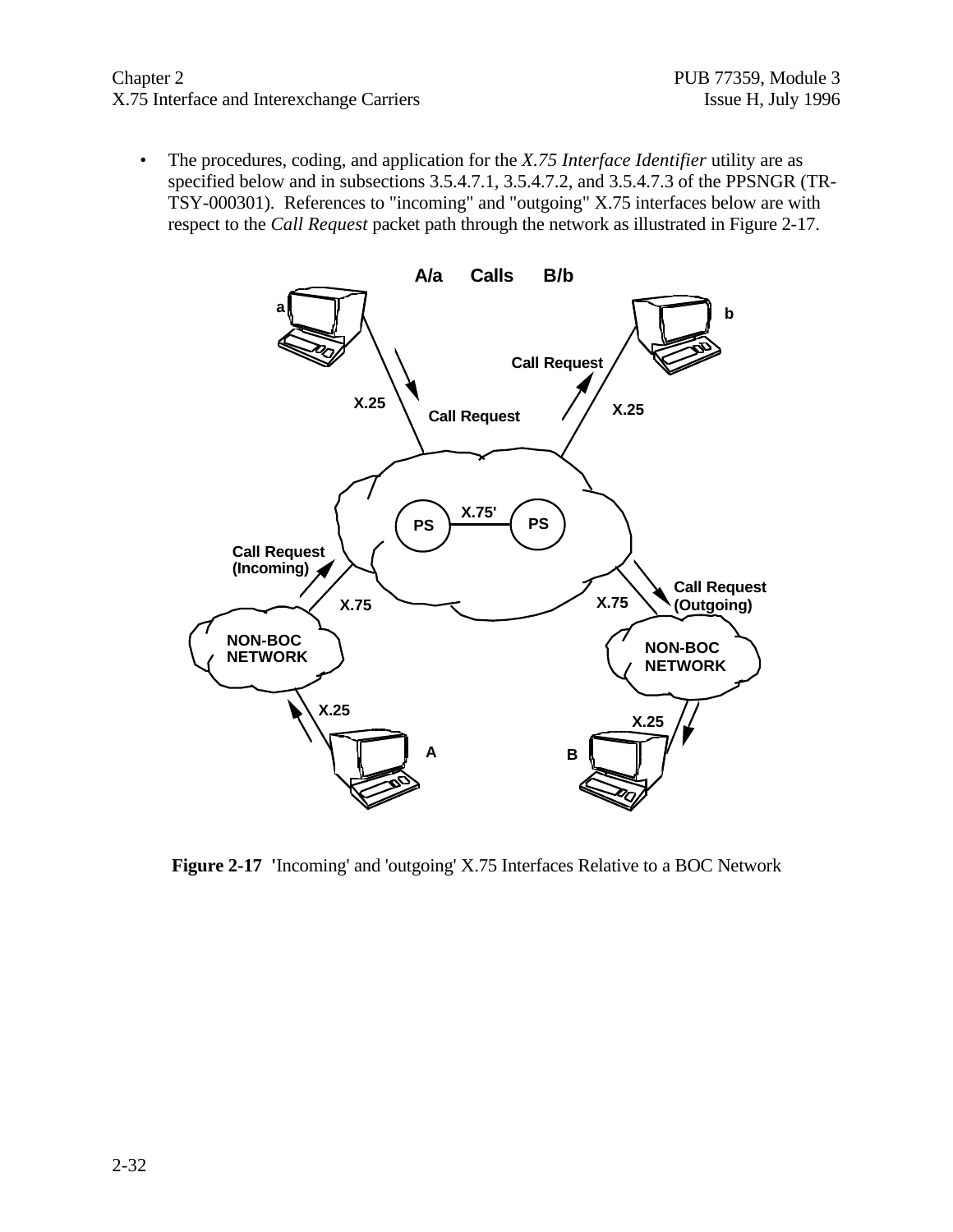#### Procedures

- Only a single instance of the *X.75 Interface Identifier* utility is permitted in any packet. The utility appears in a *Call Request* packet passed over an X.75' interface if and only if that *Call Request* entered the BOC network over an incoming X.75 interface (i.e., the "PPPPP" subfield carried in the *Access Characteristics* utility to be passed over the X.75' interface for the packet contains "00100"). The utility appears in a *Call Connected* packet passed over and X.75' interface if and only if that *Call Connected* packet entered the BOC network over and outgoing X.75 interface (i.e., the "PPPPP" subfield carried in the *Access Characteristics* utility to be passed over the X.75' interface for the packet contains "00100"). The same rule applies to the insertion of the utility in a *Clear Request* packet passed over an X.75' interface as applies for a *Call Connected* packet, except that the utility is inserted in the *Clear Request* packet only if both of the following are satisfied:
	- The *Call Request* packet has already been passed over the outgoing X.75 interface for the call.
	- The *Call Connected* packet for the call has not previously been passed over the X.75' interface.
- The subnetwork containing the incoming X.75 inter-network gateway is responsible for inserting the *X.75 Interface Identifier* utility in the *Call Request* packet passed over the X.75' interface. All successive X.75' interfaces over which the *Call Request* packet is carried pass this instance with no change. When the *X.75 Interface Identifier* utility appears in a *Call Request* packet, the information it carries pertains to the incoming X.75 gateway interface within the BOC's network.
- The subnetwork containing the outgoing X.75 inter-network gateway is responsible for inserting the *X.75 Interface Identifier* utility in the *Call Connected* or *Clear Request* packet over an X.75' interface. Once inserted, this utility instance is passed without change in the *Call Connected* or *Clear Request* packet carried over any subsequent X.75' interface. When the *X.75 Interface Identifier* utility appears in a *Call Connected* or *Clear Request* packet, the information it carries pertains to the outgoing X.75 gateway interface within the BOC's network.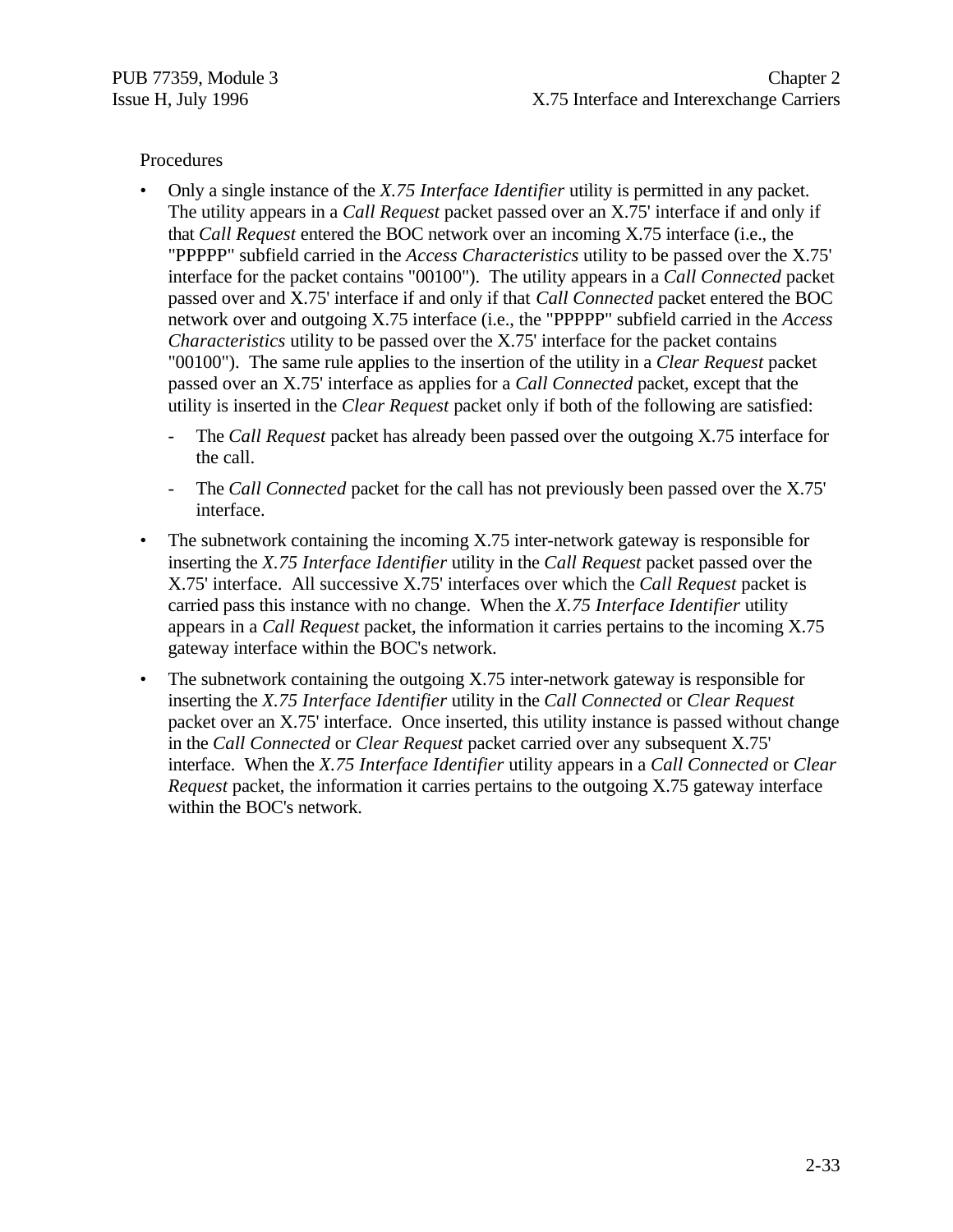# Chapter 2 PUB 77359, Module 3 X.75 Interface and Interexchange Carriers Issue H, July 1996

• If an undelivered *Call Connected* packet is being replaced by a *Clear Request* packet, the clearing subnetwork transfers the *X.75 Interface Identifier* utility, if present, from the *Call Connected* to the *Clear Request* packet, unmodified, if the clearing cause is not of a type that prevents the information in the upstream *Call Connected* packet from being received by the clearing network element. For example, if a PS/PHF clears a call because of a protocol problem (not affecting the presence or validity of the utility) detected in a *Call Connected* packet received across the X.75' interface, the *X.75 Interface Identifier* utility received should be included in the resulting *Clear Request* generated. This requirement assures that a key item of billing information (the outgoing X.75 interface identifier) is passed to the AMA recording point so that whatever network services have been rendered up to this point can be successfully billed, if appropriate.

#### Coding

• The utility code for the class D *X.75 Interface Identifier* utility is "11100011" (bit 8 to the left). As a utility specified for BOC networks, it follows the utility marker. The utility instance consists of (a) the utility code; (b) a parameter length octet containing "00000110" (bit 8 to the left, specifying 6 octets to follow); and (c) a parameter field of 6 additional octets, encoding an 11- digit X.75 interface identifier in Binary Coded Decimal (BCD). A pictorial representation of the utility appears in Figure 2-18. The most significant digit is encoded in bits 5 through 8 of the first of these octets and the least significant digit is encoded in bits 5 through 8 of the last octet. Bits 1 through 4 of the last octet are not used and are set to all zeros.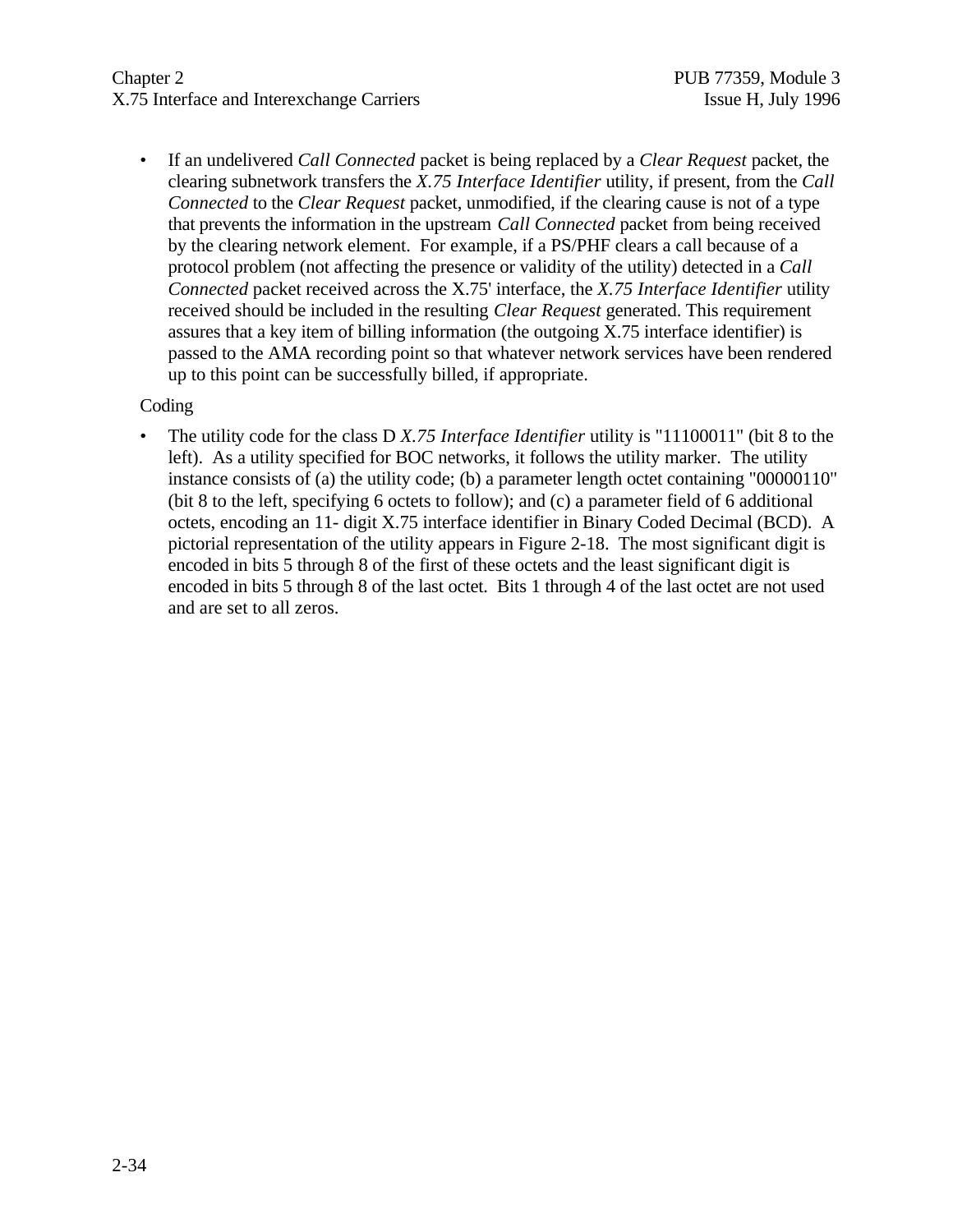

**Figure 2-18** X.75 Interface Identifier

• The 11-digit X.75 interface identifier carried in this utility is based on the BOC-assigned value configured for the X.75 interface to which this utility instance refers. All values are right-justified within the 11-digit field with leading zeros. No X.75 interface should be configured with a value of all zeros. If Multi Link Procedure (MLP) is supported on the interface, all Single Link Procedures (SLP) belonging to the MLP share a common X.75 interface identifier, which uniquely identifies the MLP. For additional information concerning the *X.75 Interface Identifier* utility consult the PPSNGR, TR-TSY-000301.

# **2.8 Routing**

Packet Switched Public Data Network (PSPDN) Data Terminal Equipment (DTE) to Interexchange Carrier (IC) Data Terminal Equipment (DTE)

• On internetwork calls, the PSPDN DTE enters an address of up to 14 digits for the called DTE that is connected to the IC preceded by the prefix "1". This address consists of a 4-digit DNIC of the destination IC and a DTE address of up to 10 digits. The PSPDN STE strips the prefix "1" and passes the called address to the IC STE at the network interface in a Call Request packet. It also passes the calling address in the same Call Request packet. The IC routes the call based on the address information.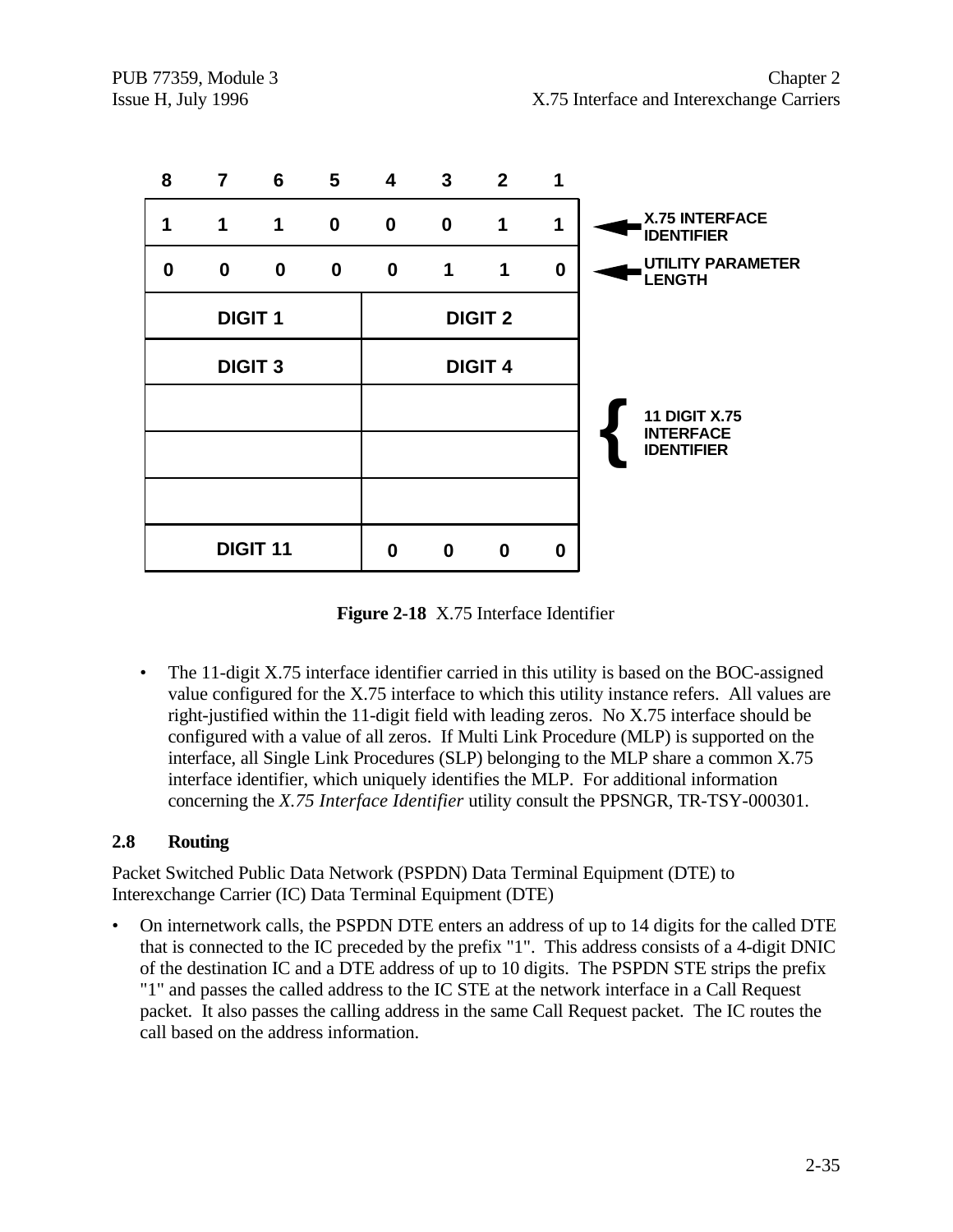Interexchange Carrier (IC) Data Terminal Equipment (DTE) to Packet Switched Public Data Network (PSPDN) Data Terminal Equipment (DTE)

• Internetwork calls that originate from terminals connected to the IC are routed on the basis of the PSPDN DNIC and the address of the called DTE connected to the PSPDN. The number of digits on this internetwork call is a total of 14, of which the first four digits are the PSPDN DNIC . The IC would use the next three or six digits of the called DTE address to route the call to the appropriate PSPDN gateway (STE). The PSPDN DNIC will be provided by the terminal user at call set up time. The destination DCE (in the PSPDN) may add the prefix "1" to the calling address before it delivers the Incoming Call packet to the DTE.

Packet Switched Public Data Network (PSPDN) Data Terminal Equipment (DTE) to Packet Switched Public Data Network (PSPDN) Data Terminal Equipment (DTE) (InterLATA)

• Calls that originate on a PSPDN in one LATA and terminate on a DTE connected to the PSPDN in another LATA would use an IC for inter-LATA communications. The call would be routed by the PSPDN to the selected IC (STE). **THE PSPDN would be included in fields of X.75 call Request packet.** The IC network would then determine the appropriate routing based on either the next three or six digits of the called address and route the call toward the corresponding gateway. The destination PSPDN would then route the call to the appropriate DTE.

Packet Switched Public Data Network (PSPDN) Data Terminal Equipment (DTE) to Integrated Services Digital Network (ISDN) Data Terminal Equipment (DTE) (InterLATA)

• Calls that originate on a PSPDN and terminate on a DTE connected to an ISDN in another LATA would use an IC for inter-communications. The call would be routed by the PSPDN to the selected IC (STE). The ISDN E. 164 address,  $CC+N(S)N$  (Country Code + National Significant Number), will be in the called DTE address field of the X.75 Call Request Packet preceded by an escape code of 0 or 9. The IC will route on either the Country Code, for calls beyond North America (CC other than 1), or the first six (6) digits of the National Significant Number (NPA+NXX), for calls within North America ( $CC = 1$ ), toward the corresponding gateway. The destination ISDN and/or PSPDN will route the call to the appropriate DTE.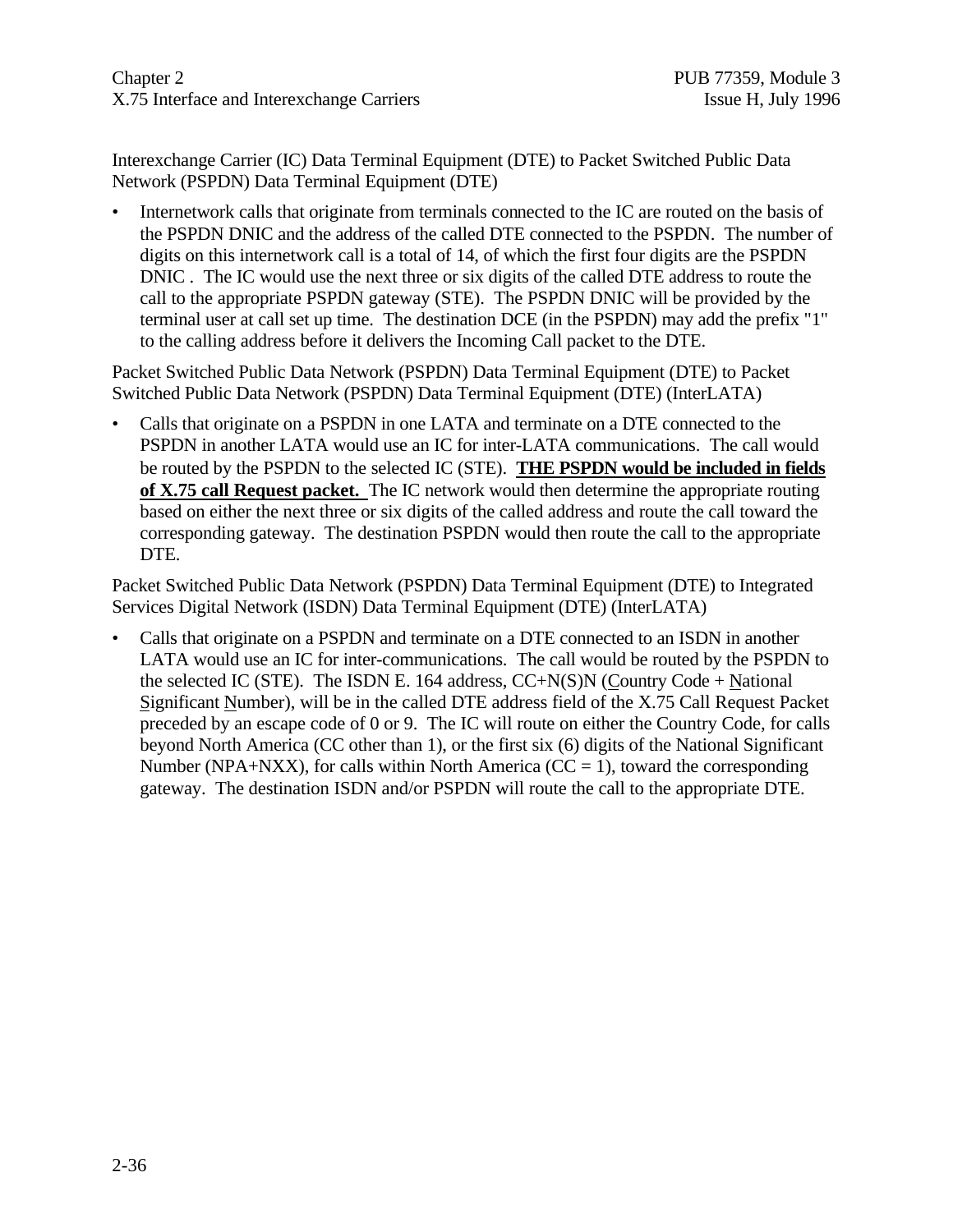Integrated Services Digital Network (ISDN) Data Terminal Equipment (DTE) to Integrated Services Digital Network (ISDN) Data Terminal Equipment (DTE) (InterLATA)

- Calls that originate on an ISDN and terminate on a DTE connected to an ISDN in another LATA and transit the PSPDN to access the selected IC for inter-communications will be routed in the same manner identified above. Both the called DTE address field and the calling DTE address field in the X.75 Call Request Packet sent by the PSPDN will contain an E.164 address preceded by an escape code of 0 or 9.
- Calls that originate on an ISDN and terminate on a DTE connected to an ISDN in another LATA and where the IC has direct X.75 connection to the ISDN will be routed in the same manner as identified above for ISDN DTE transiting the PSPDN.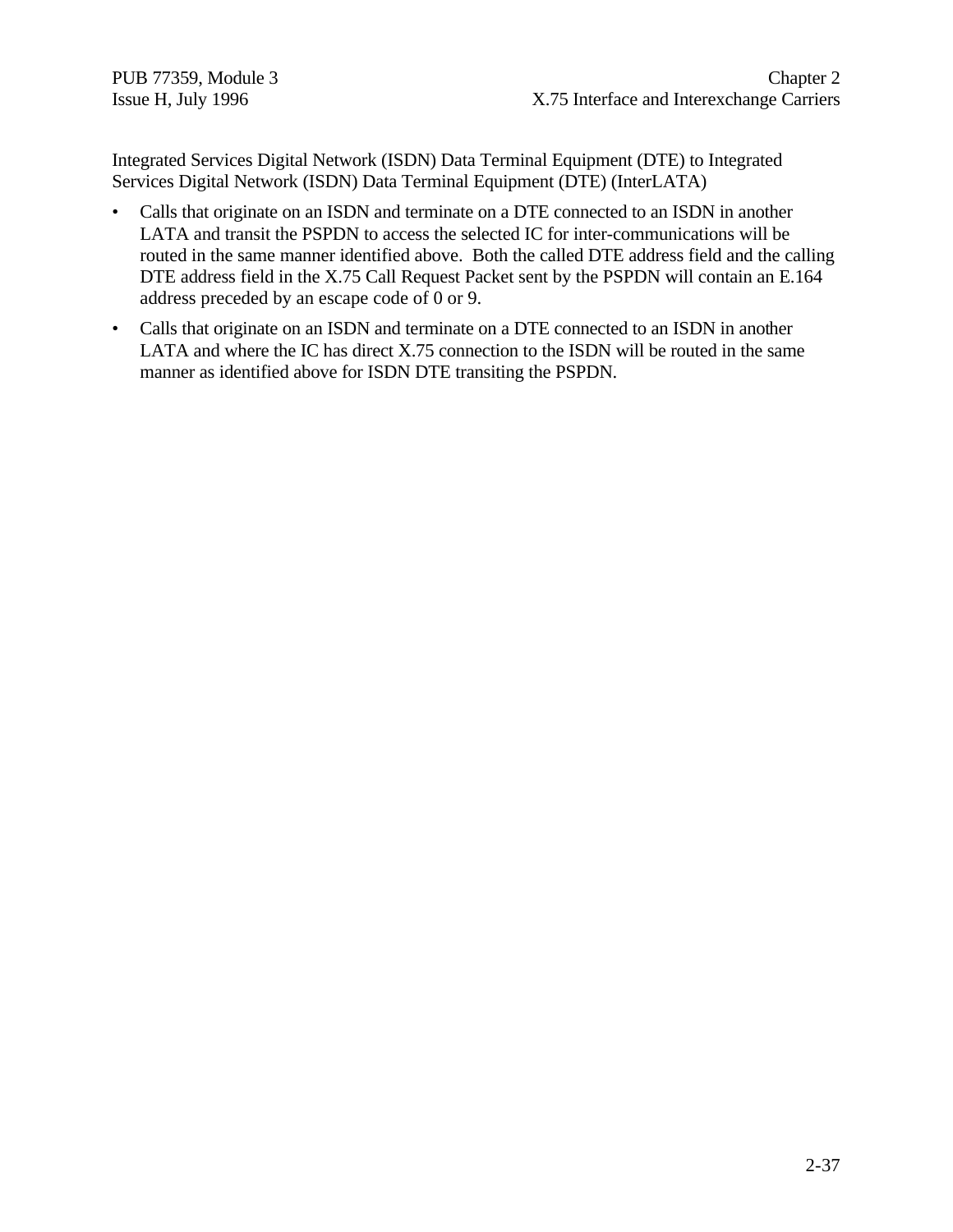| PHYSICAL LEVEL                      |                                              |
|-------------------------------------|----------------------------------------------|
| <b>Transmission Rates</b>           | 9.6 and 56 kbit/s                            |
| Interfaces                          | EIA-232 for 9.6 kbit/s                       |
|                                     | CCITT Recommendation V.35 for 56 kbit/s      |
| <b>LINK LEVEL</b>                   |                                              |
| Procedure                           | LAPB/SLP                                     |
| Parameter K                         | $K = 7$ (Modulo 8)                           |
| Parameter N1                        | 2096 Bits (256 octets)                       |
| Parameter N <sub>2</sub>            | 10                                           |
| Timer T1                            | 3 Seconds                                    |
| Parameter T2                        | 200 milliseconds                             |
| Timer T3                            | 15 Seconds                                   |
| Frame Address Field Convention      |                                              |
| Command                             | 03                                           |
| Response                            | 01                                           |
| PACKET LEVEL                        |                                              |
| Packet Types                        | <b>All Basic Packets</b>                     |
| Number of logical channels per link | 128 @ 56 kbit/s                              |
|                                     | 64 @ 9.6 kbit/s                              |
|                                     | 32 @ 4.8 kbit/s                              |
|                                     | 16 @ 2.4 kbit/s                              |
| Packet Size                         | 128 octets                                   |
| Packet Window Size                  | $W = 2$                                      |
| Packet Sequence Numbering           | Modulo 8                                     |
| <b>Address Format</b>               | Inter-network: 4 digit $DNIC + 10$ digit NTN |
|                                     | Intra-network: 10 digit NTN                  |
|                                     | ISDN addresses: $0 + CC + N(S)N$             |
|                                     | $CC = Country Code (1 for North America)$    |
|                                     | $N(S)N = National Significant Number$        |
| <b>Packet Level Timers</b>          |                                              |
| T <sub>30</sub>                     | 180 seconds                                  |
| <b>T31</b>                          | 200 seconds                                  |
| T32                                 | 180 seconds                                  |
| T33                                 | 180 seconds                                  |

# **Table 2-5** Summary of X.75 DIGIPAC® Default Interface Attributes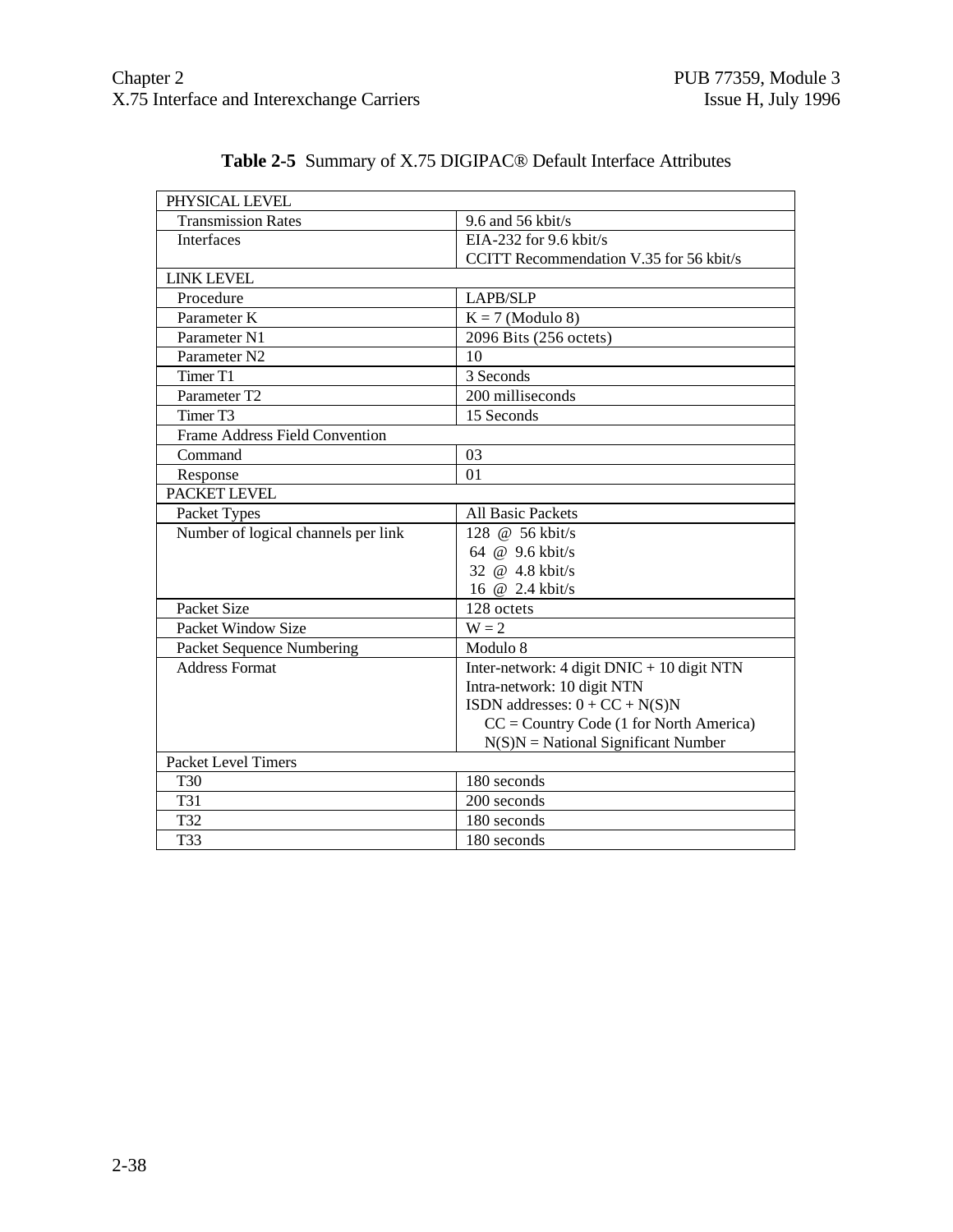| <b>TIMER</b><br><b>NUMBER</b> | <b>VALUE</b> | <b>STATE OF</b><br><b>LOGICAL</b><br><b>CHANNEL</b> | <b>STARTED</b><br><b>WHEN</b>                      | <b>NORMALLY</b><br><b>TERMINATED</b><br><b>WHEN</b>                                                                              | <b>ACTIONS TO TAKEN WHEN THE</b><br><b>TIME OUT EXPIRES</b>                                                                  |                                                                                                                                       |
|-------------------------------|--------------|-----------------------------------------------------|----------------------------------------------------|----------------------------------------------------------------------------------------------------------------------------------|------------------------------------------------------------------------------------------------------------------------------|---------------------------------------------------------------------------------------------------------------------------------------|
|                               |              |                                                     |                                                    |                                                                                                                                  | <b>TOWARD STE</b><br>X/Y                                                                                                     | <b>TOWARD</b><br><b>NETWORK</b>                                                                                                       |
| T 30                          | 180 sec.     | r2/r3                                               | STE X/Y issues<br>a restart                        | STE X/Y leaves the<br>$r2/r3$ state (i.e., a<br>restart<br>confirmation or<br>restart request<br>is received)                    | STE X/Y signals<br>a restart request<br>packet (network<br>congestion, #52)<br>again, and<br>restarts time-out<br><b>T30</b> | For permanent<br>virtual circuits, the<br>STE signals a<br>reset request<br>packet (network<br>congestion,<br>#52)                    |
| T31                           | 200 sec.     | p2/p3                                               | <b>STE X/Y issues</b><br>a call request<br>packet  | <b>STE X/Y leaves</b><br>the p2/p3 state<br>(e.g., call connected,<br>clear<br>request or call<br>request packet<br>is received) | STE X/Y enters<br>p6/p7 state signaling<br>a clear<br>request packet<br>(network<br>congestion,<br>#49)                      | STE X/Y signals a<br>clear request packet<br>(network<br>congestion, #49)                                                             |
| T32                           | 180 sec.     | d2/d3                                               | <b>STE X/Y issues</b><br>a reset request<br>packet | STE X/Y leaves<br>the d2/d3 state<br>(e.g., a reset<br>confirmation or<br>reset request packet<br>is received)                   | STE X/Y signals a<br>reset request packet<br>(network congestion,<br>#51) again and<br>restarts time-out T32                 | Nothing is signaled<br>toward the network.<br>Proper response is<br>to signal reset<br>request packet<br>(network congestion,<br>#51) |
| <b>T33</b>                    | 180 sec.     | p6/p7                                               | <b>STE X/Y issues</b><br>a clear<br>request packet | STE X/Y leaves the<br>p6//p7 state<br>(e.g., a clear<br>confirmation or<br>clear request packet<br>is received)                  | STE X/Y signals a<br>clear request packet<br>(network congestion,<br>#50) again, and<br>restarts time-out T33                |                                                                                                                                       |

**Table 2-6** STE time-outs (First Time)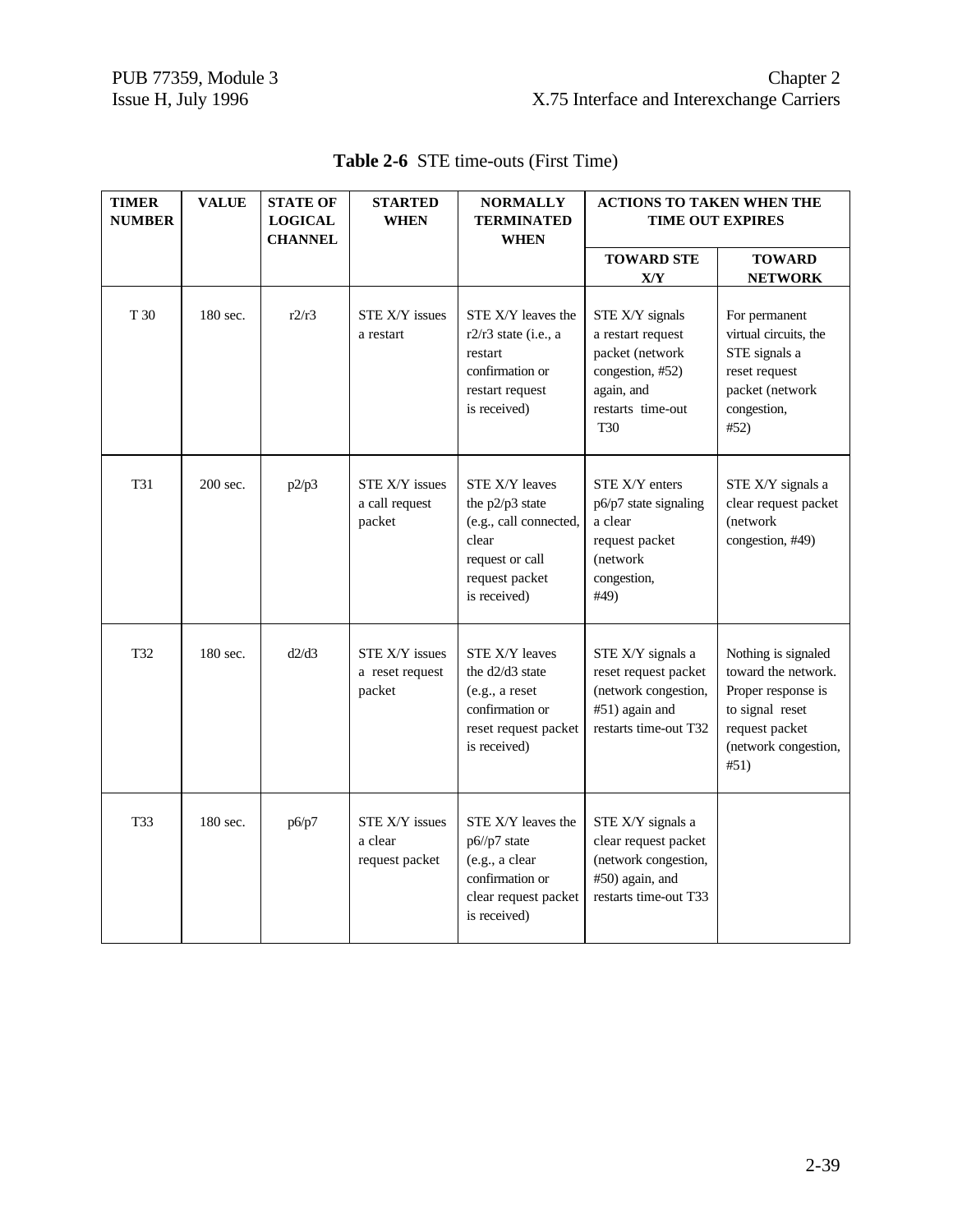| <b>TIME-OUT</b><br><b>NUMBER</b> | ACTIONS TO BE TAKEN THE SECOND TIME THE TIME-OUT EXPIRES                                                                                                                                                                                                                                                                                                                                   |                                                                                                        |  |  |  |
|----------------------------------|--------------------------------------------------------------------------------------------------------------------------------------------------------------------------------------------------------------------------------------------------------------------------------------------------------------------------------------------------------------------------------------------|--------------------------------------------------------------------------------------------------------|--|--|--|
|                                  | <b>TOWARD STE X/Y</b>                                                                                                                                                                                                                                                                                                                                                                      | <b>TOWARD NETWORK</b>                                                                                  |  |  |  |
| T30                              | STE X/Y enter the r1 state Note -<br>Further actions may be initiated at higher<br>level                                                                                                                                                                                                                                                                                                   | For permanent virtual circuits, STE X/Y<br>signals a reset request packet (network<br>congestion, #52) |  |  |  |
| T31                              | (Not possible; T31 is not restarted after it has expired)                                                                                                                                                                                                                                                                                                                                  |                                                                                                        |  |  |  |
| T32                              | For virtual calls, STE X/Y enters the<br>For virtual calls, STE X/Y signals a clear<br>p6/p7 state signaling a clear request<br>request packet (network congestion,<br>packet (network congestion, #51). For<br>#51). For permanent virtual circuits,<br>permanent virtual circuits, STE X/Y<br>STE X/Y signals a reset request packet<br>enters the d1 state<br>(network congestion, #51) |                                                                                                        |  |  |  |
| T33                              | STE X/Y enters the p1 state.                                                                                                                                                                                                                                                                                                                                                               |                                                                                                        |  |  |  |

# **Table 2-7** STE X/Y Time-Outs (Second Time)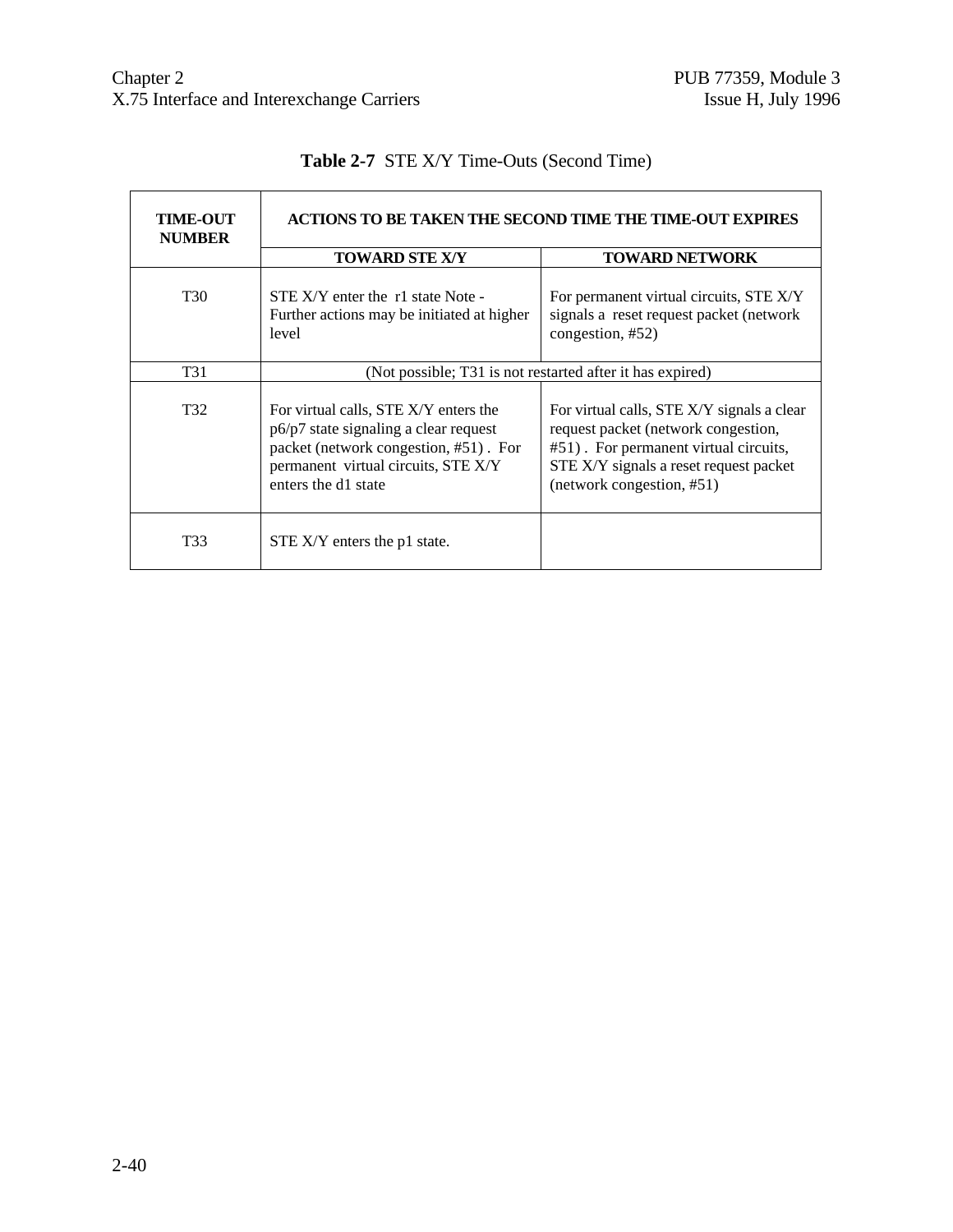|                                                                    |                                                                   | <b>Support</b> |  |
|--------------------------------------------------------------------|-------------------------------------------------------------------|----------------|--|
| 1988 CCITT X.75 Utilities<br><b>Transit Network Identification</b> |                                                                   | <b>YES</b>     |  |
| Call Identifier <sup>1</sup>                                       |                                                                   | <b>YES</b>     |  |
|                                                                    | Throughput Class Indication                                       | <b>YES</b>     |  |
| Window Size Indication <sup>2</sup>                                |                                                                   | <b>YES</b>     |  |
| <b>Packet Size Indication</b>                                      |                                                                   | <b>YES</b>     |  |
|                                                                    | Fast Select and/or Reverse Charge Indication                      | <b>YES</b>     |  |
|                                                                    | Closed User Group Indication                                      | <b>YES</b>     |  |
|                                                                    | Closed User Group with Outgoing Access Indication                 | <b>YES</b>     |  |
|                                                                    | Called Line Address Modified Notification <sup>3</sup>            | <b>YES</b>     |  |
| Reasons                                                            | Call distribution within a hunt group                             | <b>YES</b>     |  |
|                                                                    | Call redirection due to originally called                         | <b>YES</b>     |  |
|                                                                    | DTE out of order                                                  |                |  |
|                                                                    | Call redirection due to originally called                         | <b>YES</b>     |  |
|                                                                    | DTE busy                                                          |                |  |
|                                                                    | Call redirection due to prior request                             | <b>YES</b>     |  |
|                                                                    | from originally called DTE for                                    |                |  |
|                                                                    | systematic call redirection                                       | <b>PASSIVE</b> |  |
|                                                                    | Called DTE originated<br>Call deflection by the originally called | <b>PASSIVE</b> |  |
|                                                                    | <b>DTE</b>                                                        |                |  |
|                                                                    | Clearing Network Identification Code                              | <b>YES</b>     |  |
| <b>Traffic Class Indication</b>                                    |                                                                   | N <sub>O</sub> |  |
| <b>Transit Delay Indication</b>                                    |                                                                   | <b>YES</b>     |  |
| Transit Delay Selection <sup>4</sup>                               |                                                                   | <b>YES</b>     |  |
| Tariffs <sup>5</sup>                                               |                                                                   | <b>YES</b>     |  |
| <b>NUI</b>                                                         |                                                                   | N <sub>O</sub> |  |
| 1988 CCITT X.75 Utilities                                          |                                                                   | Support        |  |
| RPOA Selection <sup>6</sup>                                        |                                                                   | <b>YES</b>     |  |
| <b>Utility Marker</b>                                              |                                                                   | <b>YES</b>     |  |

# **Table 2-8** Support Of 1988 X.75 Utilities

**Notes:**

1. Will accept this utility in the Call Connected packet. If present, (and supported on call connected packets from the X.75 gateway, as defined in the X.75 UTILITY envelope) it is conveyed transparently back to the source; otherwise, the X.75 gateway inserts the original call identifier in the call connected packet before sending it through the DIGIPAC® network.

2. Because DIGIPAC® only supports modulo 8 packet sequencing the largest value that can be negotiated is seven (7).

3. Active support for the first four reasons and passive support for the last reasons for Called Line Address Modified Notification. Active support meaning that the Network can generate as well as pass the reason for Called Line Address Modified Notification. Passive support means that the Network can not generate the reason but will pass the reason transparently over the X.75 gateway.

4. Will pass this utility transparently through the X.75 interface in the call request packet.

- 5. Supports both the 1984 and the 1988 version of the utility. If the 1984 interface is specified, the utility will appear after the utility marker and the utility code will be Hex 06.
- 6. Does not support multiple instances of this utility in any packet.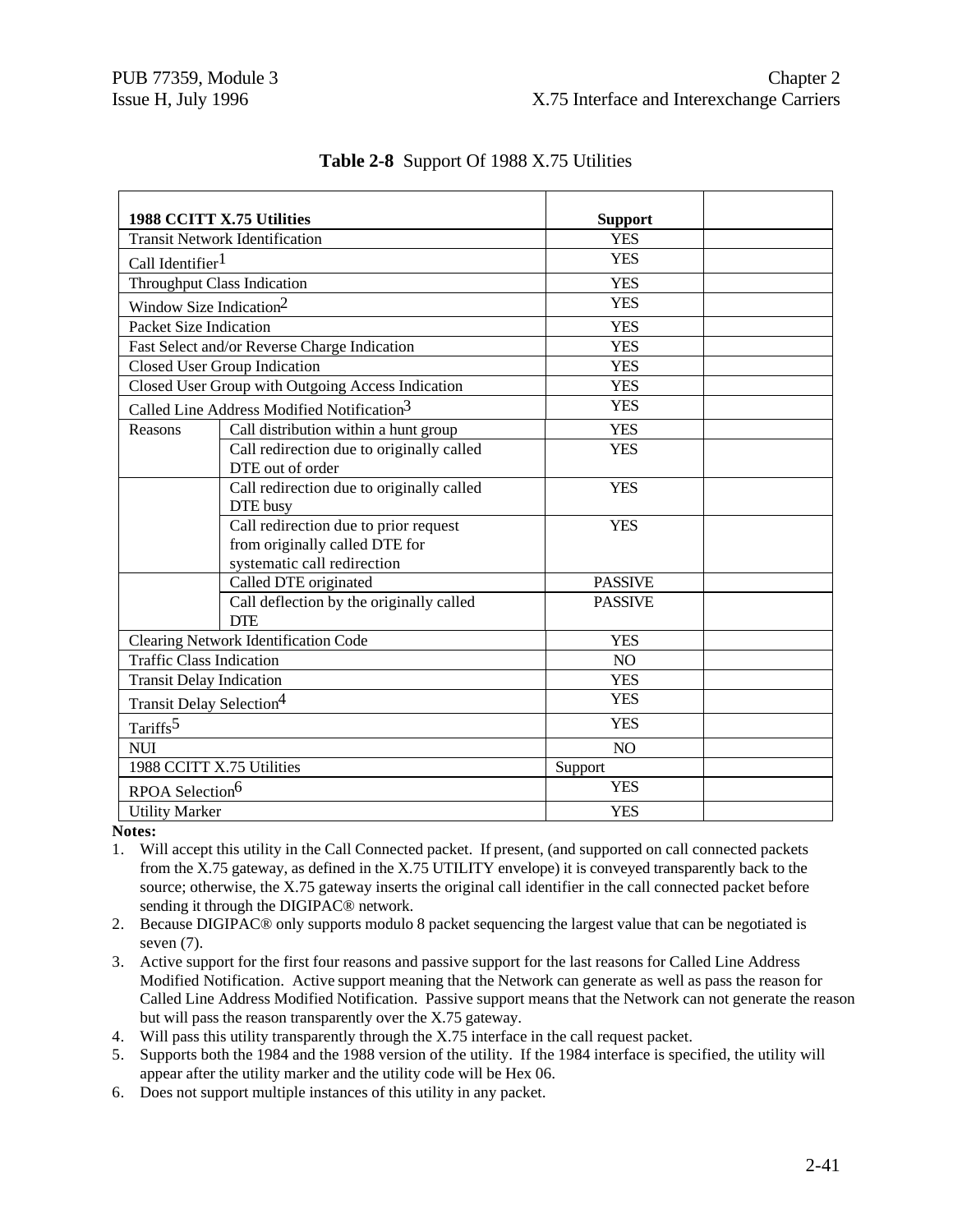| <b>Bellcore X.75' Utilities</b>                  | <b>DIGIPAC<sup>®</sup></b> Support |
|--------------------------------------------------|------------------------------------|
| IC Preselection Indication                       | YES                                |
| Call Redirection or Call Deflection Notification | NO.                                |
| <b>Access Characteristics</b>                    | <b>YES</b>                         |
| <b>Protocol Conversion Permissions</b>           | NO.                                |
| <b>Transit Subnetwork Count</b>                  | NO.                                |
| <b>Clearing Subnetwork Identification</b>        | NO.                                |
| X.75 Interface Identifier                        | YES                                |

# **Table 2-9** Support Of Bellcore X.75' Utilities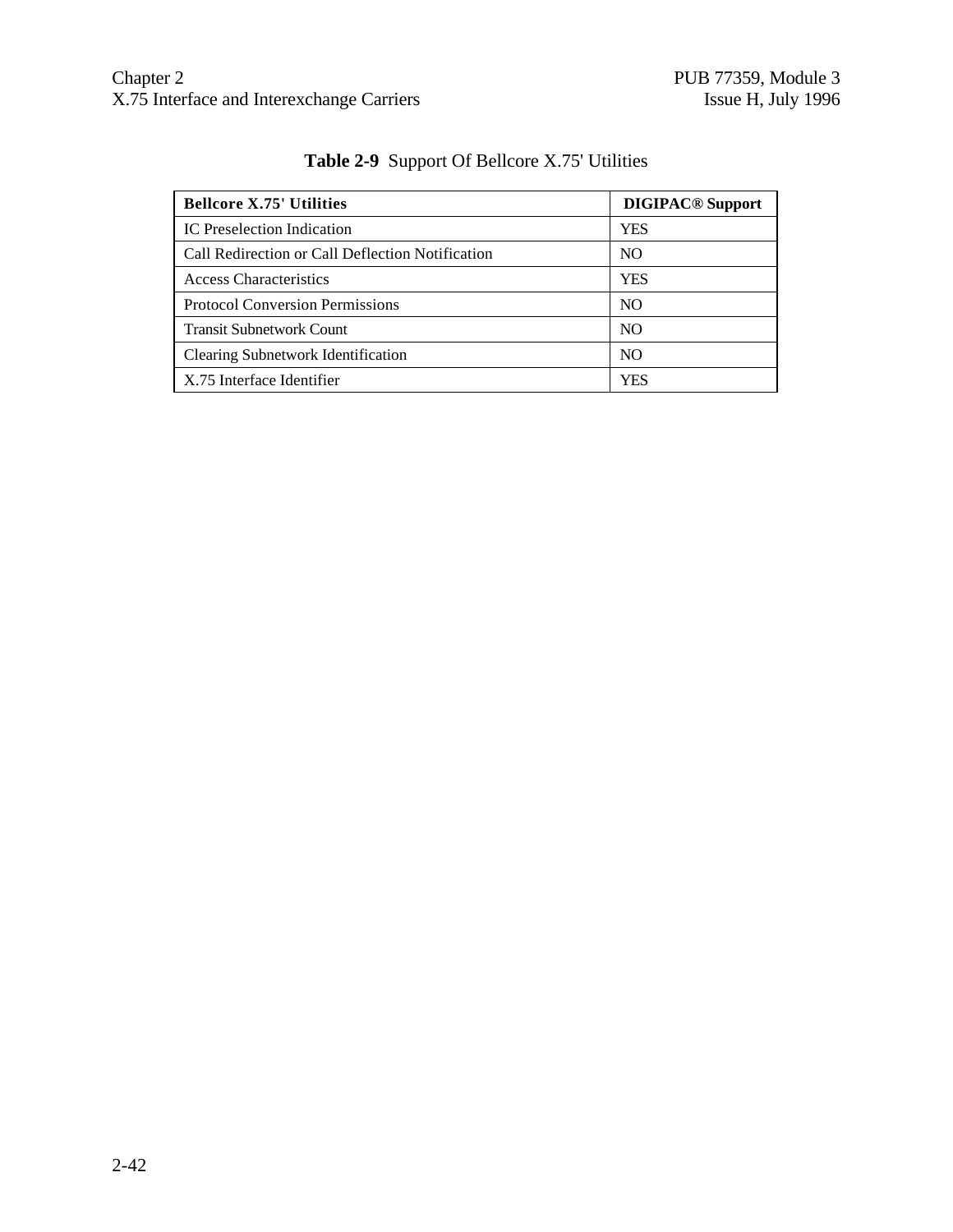# **CONTENTS**

| <b>Chapter and Section</b> |  |  | Page |
|----------------------------|--|--|------|
|                            |  |  |      |
|                            |  |  |      |
| <b>Table</b>               |  |  |      |
|                            |  |  |      |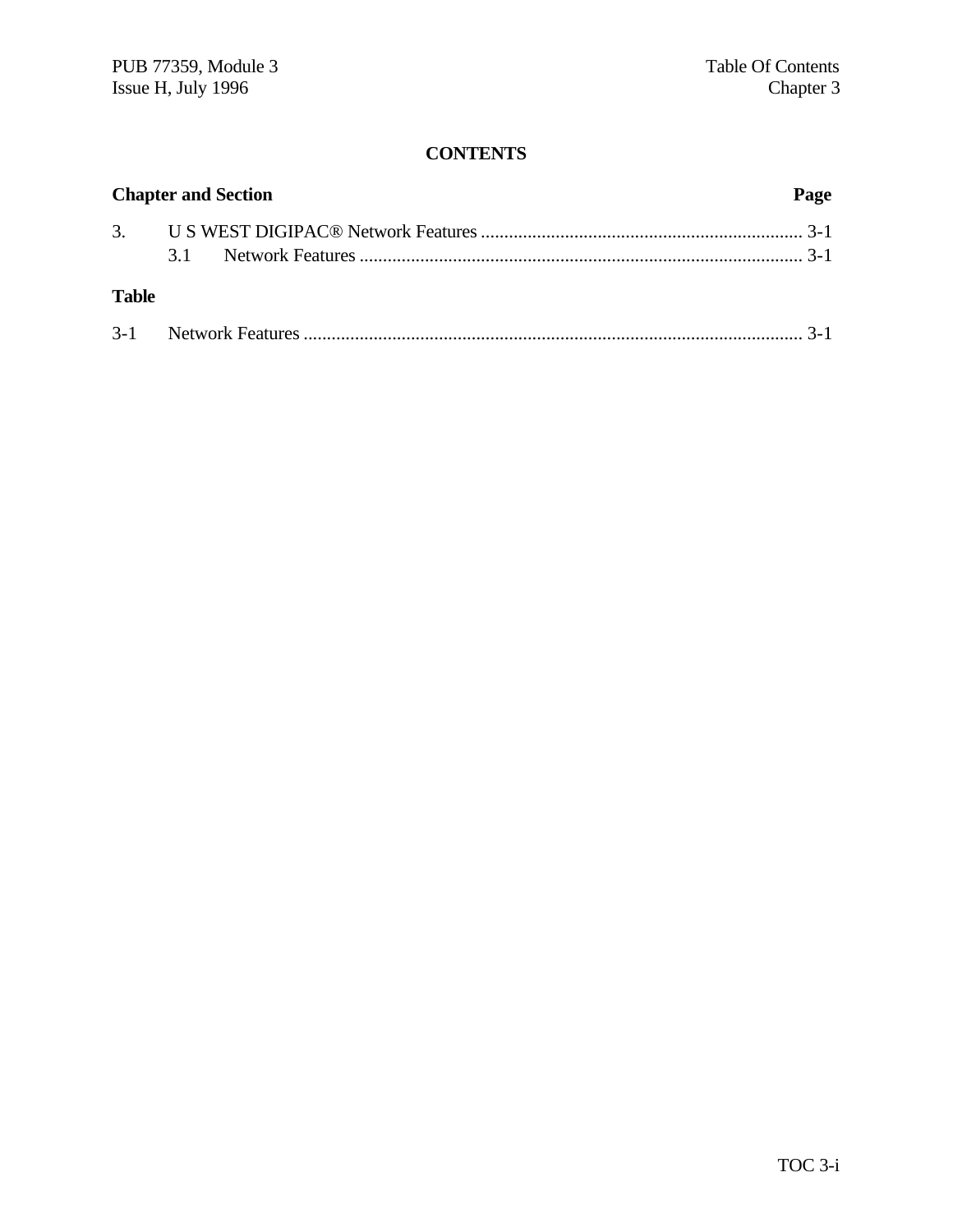# **3. U S WEST DIGIPAC® Network Features**

# **3.1 Network Features**

Please reference the following Table 3-1

KEY: S - Supported; NS - Not Supported; NA - Not Applicable

#### **Table 3-1** Network Features (Page 1 of 2)

| <b>FEATURE</b>                                | <b>ASYNCHRONOUS</b> | X.25      | X.75      |
|-----------------------------------------------|---------------------|-----------|-----------|
|                                               |                     |           |           |
| Extended Packet Sequence Numbering Module 128 | <b>NA</b>           | S         | ${\bf S}$ |
| <b>Nonstandard Default Window Sizes</b>       |                     |           |           |
| Default throughput Classes Assignment         | <b>NA</b>           | S         | S         |
| <b>Incoming Calls Barred</b>                  | S                   | S         | <b>NA</b> |
| <b>Outgoing Calls Barred</b>                  | S                   | S         | S         |
| One-way Logical Channel Outgoing              | S                   | S         | S         |
| One-way Logical Channel Incoming              | S                   | S         | <b>NA</b> |
| Closed User Group                             | S                   | S         | <b>NA</b> |
| <b>CUG</b> with Outgoing Access               | S                   | S         | S         |
| CUG with Incoming Access                      | S                   | S         | S         |
| Incoming Calls Barred Within a CUG            | ${\bf S}$           | S         | <b>NA</b> |
| Outgoing Calls Barred Within a CUG            | S                   | S         | <b>NA</b> |
| <b>Reverse Charging</b>                       | ${\bf S}$           | S         | <b>NA</b> |
| <b>Reverse Charging Acceptance</b>            | S                   | S         | ${\bf S}$ |
| <b>RPOA Selection</b>                         | S                   | S         | S         |
| <b>Nonstandard Default Packet Sizes</b>       | S                   | S         | S         |
| Multiple Circuits to the same DTE             | S                   | S         | S         |
| Flow Control Parameter Negotiation            | <b>NA</b>           | S         | <b>NA</b> |
| <b>Throughput Class Negotiation</b>           | S                   | S         | S         |
| <b>Fast Select</b>                            | S                   | S         | S         |
| <b>Fast Select Acceptance</b>                 | ${\bf S}$           | S         | S         |
| <b>Closed User Group Selection</b>            | S                   | S         | <b>NA</b> |
| <b>Local Charging Prevention</b>              | ${\bf S}$           | S         | S         |
| Network User Identification                   | S                   | S         | <b>NA</b> |
| Charging Information                          | S                   | S         | <b>NS</b> |
| Multi-Line Hunt Group                         | ${\bf S}$           | S         | <b>NA</b> |
| <b>Call Redirection</b>                       | S                   | S         | <b>NA</b> |
| Call Line Address Modification Notification   | S                   | S         | <b>NA</b> |
| Call Redirection Notification                 | S                   | S         | <b>NS</b> |
| Direct Call                                   | S                   | S         | <b>NA</b> |
| <b>Packet Retransmission</b>                  | S                   | <b>NA</b> | <b>NA</b> |
| <b>Bilateral Closed User Group</b>            | <b>NS</b>           | <b>NS</b> | <b>NS</b> |
|                                               | <b>NS</b>           | <b>NS</b> | <b>NS</b> |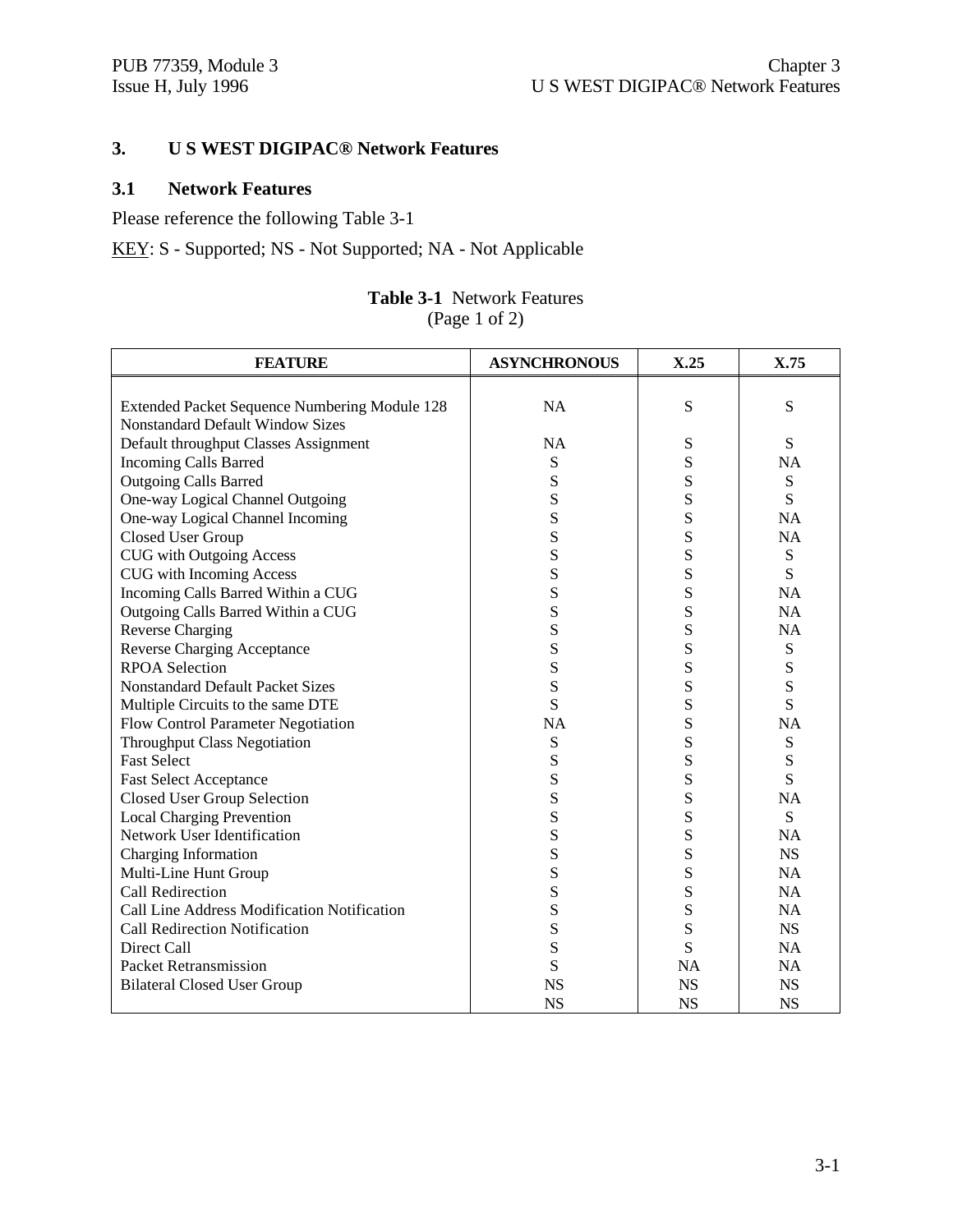| <b>FEATURE</b>                                    | <b>ASYNCHRONOUS</b> | X.25      | X.75      |
|---------------------------------------------------|---------------------|-----------|-----------|
|                                                   |                     |           |           |
| Window Size Indication                            | <b>NA</b>           | <b>NA</b> | ${\bf S}$ |
| <b>Utility Marker</b>                             | <b>NA</b>           | <b>NA</b> | S         |
| <b>Bilateral CUG</b> with Outgoing Access         | <b>NS</b>           | <b>NS</b> | <b>NS</b> |
| <b>On-line Facility Registration</b>              | <b>NS</b>           | <b>NS</b> | <b>NS</b> |
| Multiple Trunks with the Same Address             | ${\bf S}$           | S         | S         |
| <b>Abbreviated Address Calling</b>                | S                   | <b>NA</b> | <b>NA</b> |
| <b>Setting Values of PAD Parameters</b>           | S                   | NA        | <b>NA</b> |
| Reading Values of PAD Parameters                  | S                   | NA        | <b>NA</b> |
| Automatic Detection of: Data Rate Code and        |                     |           |           |
| <b>Operational Characteristics</b>                | ${\bf S}$           | <b>NA</b> | <b>NA</b> |
| <b>PAD Recall</b>                                 | ${\bf S}$           | <b>NA</b> | <b>NA</b> |
| Echo                                              | ${\bf S}$           | <b>NA</b> | <b>NA</b> |
| Selection of Data Forwarding Signal               | S                   | <b>NA</b> | <b>NA</b> |
| Selection of Idle Time Delay                      | S                   | <b>NA</b> | <b>NA</b> |
| <b>Ancillary Device Control</b>                   | ${\bf S}$           | <b>NA</b> | <b>NA</b> |
| Suppression of PAD Service Signals                | S                   | <b>NA</b> | NA        |
| Selection of Operation of PAD on Receipt of Break | S                   | NA        | <b>NA</b> |
| <b>Discard Output</b>                             | S                   | <b>NA</b> | <b>NA</b> |
| Padding After Carriage Return                     | S                   | <b>NA</b> | NA        |
| Line Folding                                      | S                   | NA        | <b>NA</b> |
| <b>Binary Speed (Read Only)</b>                   | S                   | <b>NA</b> | <b>NA</b> |
| Flow Control of PAD by Start-Stop Mode DTE        | S                   | <b>NA</b> | <b>NA</b> |
| Linefeed Insertion                                | S                   | NA        | <b>NA</b> |
| <b>Linefeed Padding</b>                           | S                   | <b>NA</b> | NA        |
| <b>Editing Functions</b>                          | S                   | <b>NA</b> | <b>NA</b> |
| <b>Parity Functions</b>                           | S                   | <b>NA</b> | <b>NA</b> |
| <b>Standard Profile Selections</b>                | S                   | ${\bf S}$ | <b>NA</b> |
| <b>Permanent Virtual Circuits</b>                 | S                   | S         | S         |
| D-bit Modification                                | <b>NS</b>           | S         | <b>NS</b> |
| Transmit Delay Selection and Notification         | <b>NS</b>           | S         | <b>NS</b> |
| <b>Bilateral CUG Selection</b>                    | <b>NS</b>           | <b>NS</b> | <b>NS</b> |
| <b>Transit Network Identification</b>             | <b>NA</b>           | <b>NA</b> | ${\bf S}$ |
| Call Identifier                                   | <b>NA</b>           | <b>NA</b> | S         |
|                                                   |                     |           |           |

# **Table 3-1** Network Features (Page 2 of 2)

**Note:** Network features supported may change with updated tariff filings.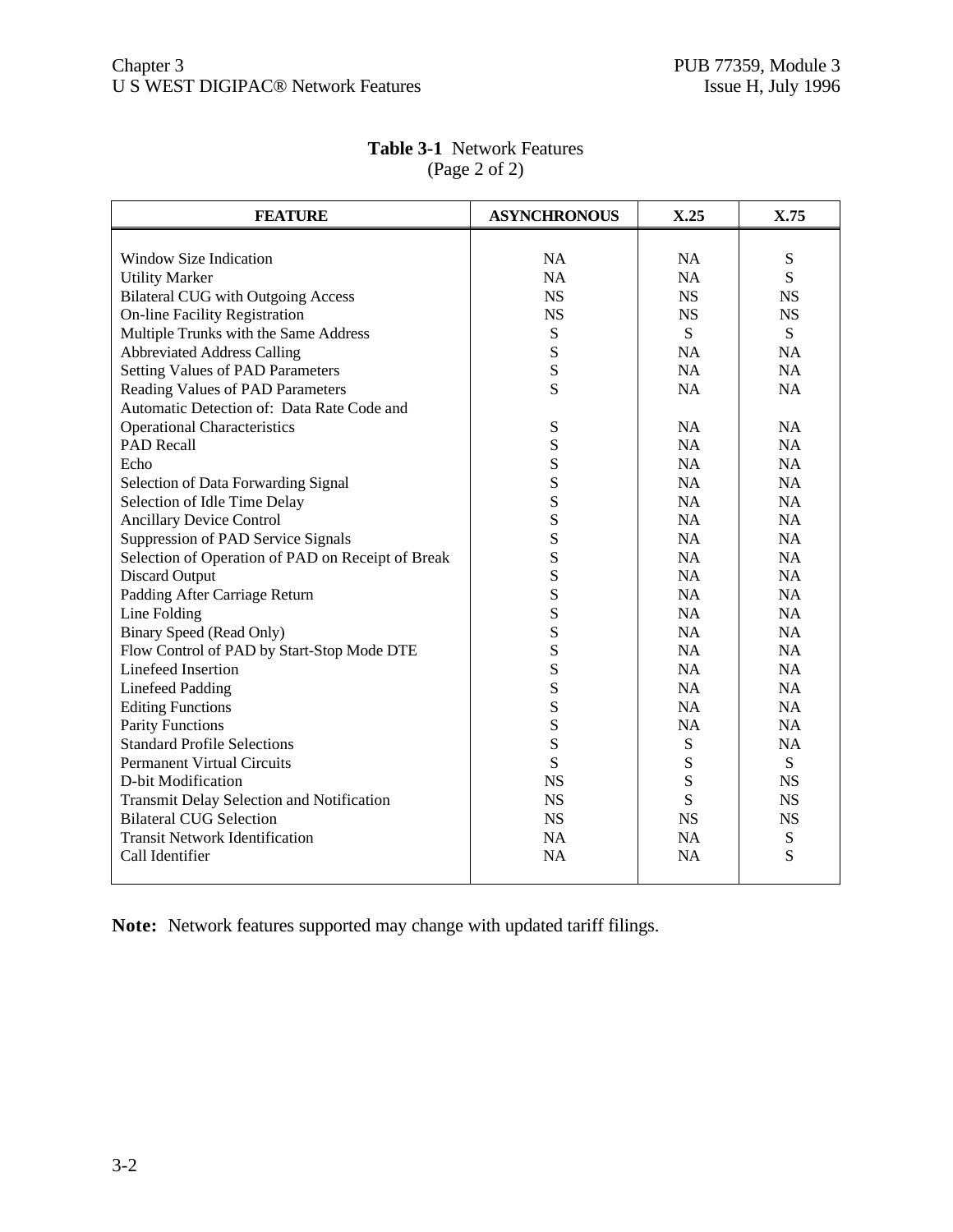# **CONTENTS**

| <b>Chapter and Section</b> |     |  | Page |
|----------------------------|-----|--|------|
|                            |     |  |      |
|                            | 4.1 |  |      |
|                            |     |  |      |
|                            | 4.3 |  |      |
|                            | 4.4 |  |      |
|                            |     |  |      |
|                            |     |  |      |

# **Tables**

| $4 - 1$ | Direct Access - Synchronous - 9600 bit/s CCITT Recommendation |  |
|---------|---------------------------------------------------------------|--|
|         |                                                               |  |
| $4 - 2$ | Direct Access - Synchronous - 9600 bit/s CCITT Recommendation |  |
|         |                                                               |  |
| $4 - 3$ | Direct Access - Synchronous - 9600 bit/s Digital - CSU/DSU    |  |
|         |                                                               |  |
| $4 - 4$ | Direct Access - Synchronous - 56000 bit/s Digital - CSU/DSU   |  |
|         |                                                               |  |
| $4 - 5$ |                                                               |  |
| $4 - 6$ |                                                               |  |
|         |                                                               |  |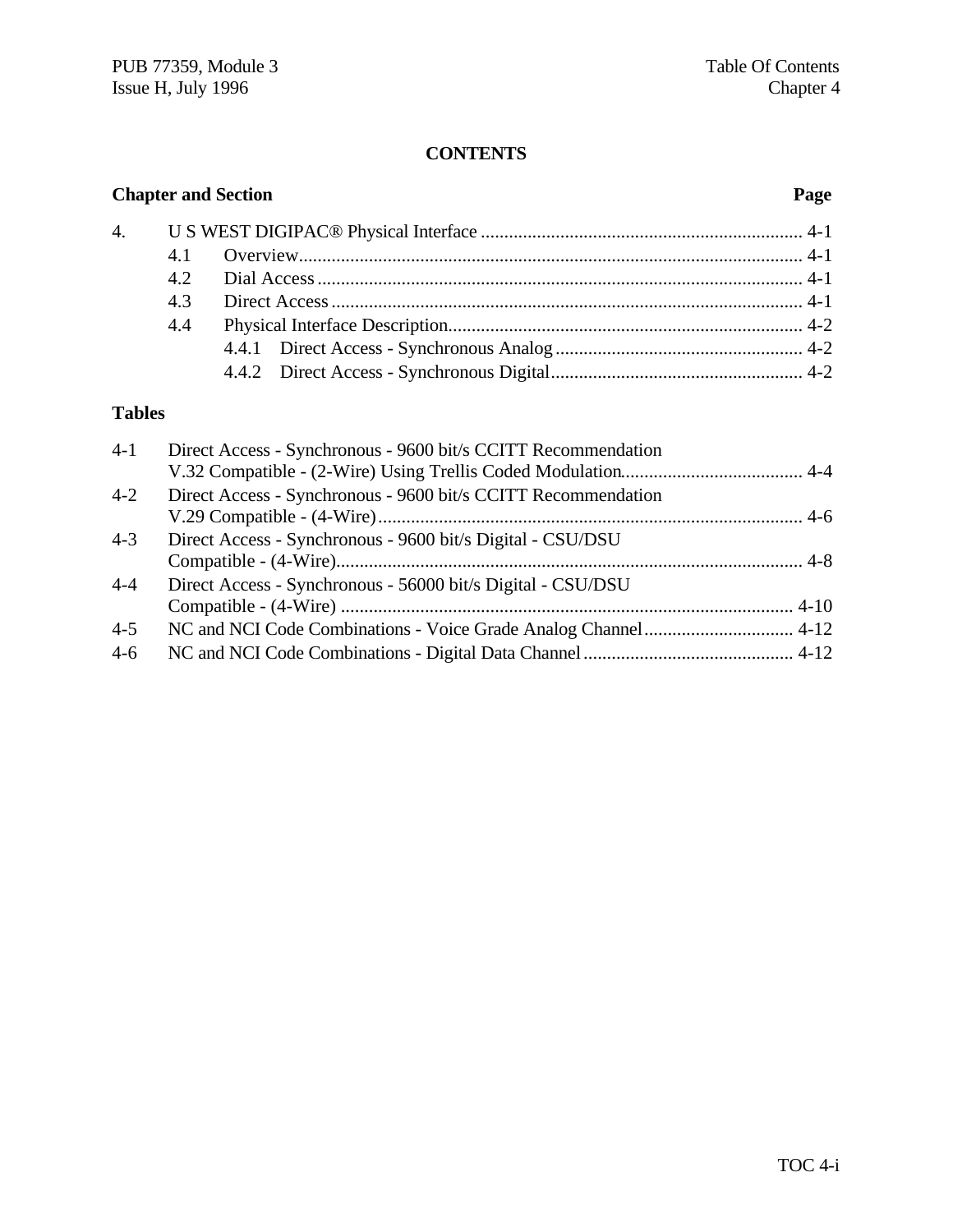# **4. U S WEST DIGIPAC® Physical Interface**

# **4.1 Overview**

This Chapter describes the physical interface with the DIGIPAC® Network. Descriptions for the Line, Modem, Data Service Unit (DSU) and DIGIPAC® Network port are addressed. In this document, Modem is used generically to identify either an analog data Modem or a digital data DSU. Modems attached to the DIGIPAC® Network must be compatible with the description shown for each type of service. If not compatible, the customer provided modem will not be able to communicate with the associated DIGIPAC® modem located in the Central Office (CO).

Tables 4-1 through 4-4 specify the options for the modem types required to accommodate the available DIGIPAC® services. These tables provide a description of each selected option and whether the option is required or recommended for the customer. The options are intended to be generic to a given modem. The customer provided modem may have different technology or text to describe each option; with fewer or more options than addressed. Tables 4-5 through 4-6 list compatible Network Channel (NC) and Network Channel Interface (NCI) code combinations to assist the customer with NC and NCI selections.

A glossary section is provided Chapter 5 to assist the customer in understanding the terminology used in this section. Your U S WEST Communications, Inc. Marketing Representative may be contacted for assistance with questions and for further clarification.

# **4.2 Dial Access**

DIGIPAC $\odot$  does not support a dial access service for X.75 interfaces.

# **4.3 Direct Access**

DIGIPAC® supports direct access ports for X.75 interfaces that provide a full duplex interface, at either 9600 or 56000 bit/s. Modem transmission interfaces for analog voice grade data channels are supported for 9600 bit/s. Modem transmission interfaces for digital data channels are supported for 9600 bit/s and 56000 bit/s.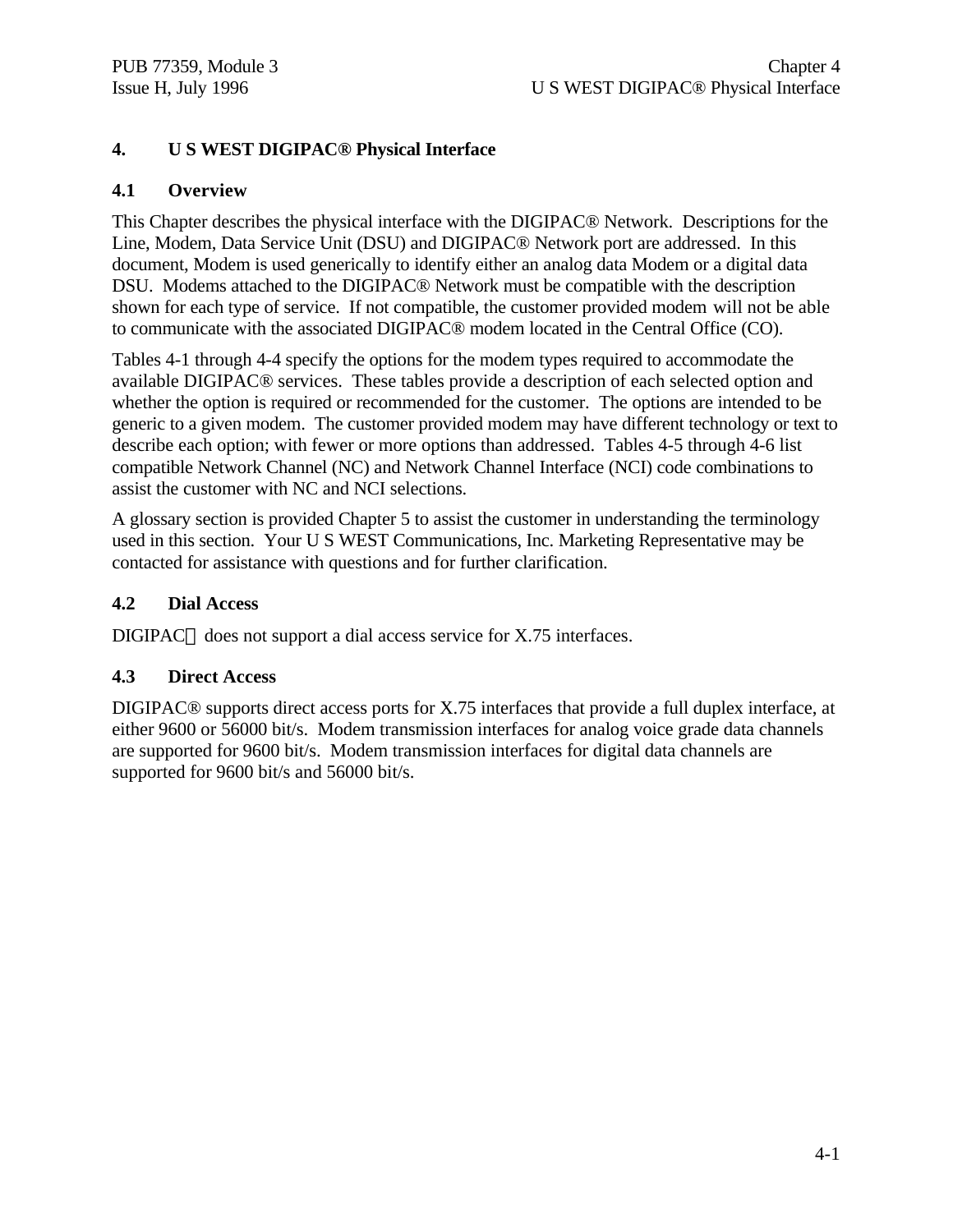#### **4.4 Physical Interface Description**

#### **4.4.1 Direct Access - Synchronous Analog**

- Direct Access Synchronous 9600 bit/s
	- Line: 2-Wire; Two-point voice grade data channel
	- Modem: CCITT V.32 compatible using Trellis Coded Modulation scheme

Interface specifications and operation in accordance with CCITT Recommendation V.32 - 1988 "A Family of 2-Wire Modems Operating At Data Signaling Rates Of Up To 9600 bit/s For Use One The General Switched Telephone Network And On Leased Telephone - Type Circuits"

See Table 4-1 for options

Port: EIA RS-232-D; (CCITT V.24/V.28/V.54)

• Direct Access - Synchronous - 9600 bit/s

Line: 4-Wire; Two-point voice grade data channel

Modem: CCITT V.29 compatible; full duplex operation

Interface specifications and operation in accordance with CCITT Recommendation V.29 - 1988 "9600 Bits Per Second Modem For Use On Point-To-Point 4-Wire Leased Telephone - Type Circuits"

See Table 4-2 for options

Port: EIA RS-232-C; recommended EIA-232-D

#### **4.4.2 Direct Access - Synchronous Digital**

- Direct Access Synchronous 9600 bit/s
	- Line: 4-Wire; Dedicated digital channel
	- Modem: DSU/CSU compatible

Interface specifications and operation in accordance with Pre-divestiture PUB 41021 "Digital Data System - Channel Interface Specifications", March 1973, with Addendum, October 1981; and AT&T PUB 62310, "Digital Data System Channel Interface Specification", September 1983.

See Table 4-3 for options

Port: EIA RS-232-C; recommended EIA-232-D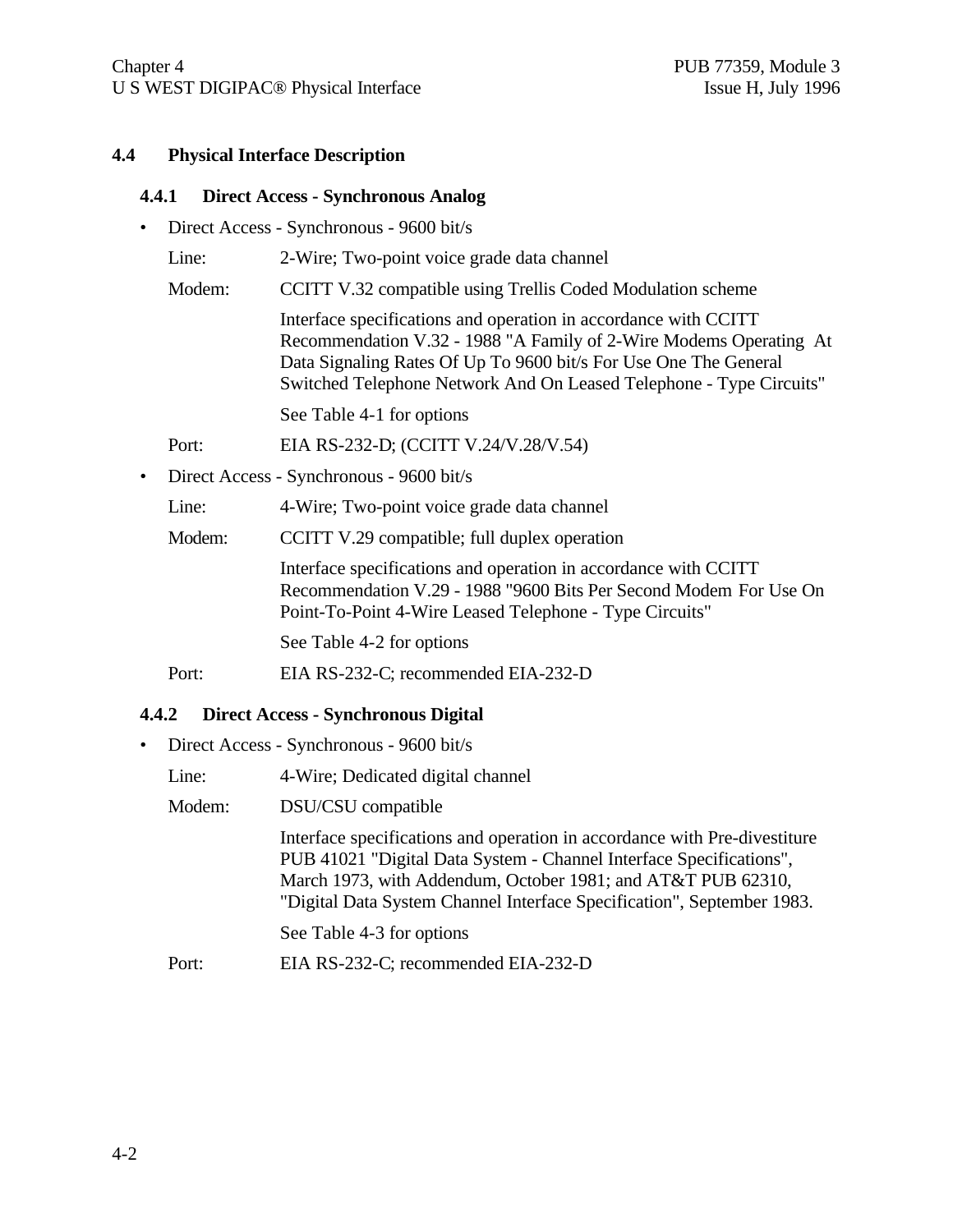• Direct Access - Synchronous - 56000 bit/s

| Line:  | 4-Wire; Dedicated digital channel                                                                                                                                                                                                                                                          |
|--------|--------------------------------------------------------------------------------------------------------------------------------------------------------------------------------------------------------------------------------------------------------------------------------------------|
| Modem: | DSU/CSU compatible                                                                                                                                                                                                                                                                         |
|        | Interface specifications and operation in accordance with Pre-divestiture<br>PUB 41021 "Digital Data System - Channel Interface Specifications",<br>March 1973, with Addendum, October 1981; and AT&T PUB 62310,<br>"Digital Data System Channel Interface Specification", September 1983. |
|        | See Table 4-14 for options                                                                                                                                                                                                                                                                 |
| Port:  | CCITT V.35 WITH V.54 recommended                                                                                                                                                                                                                                                           |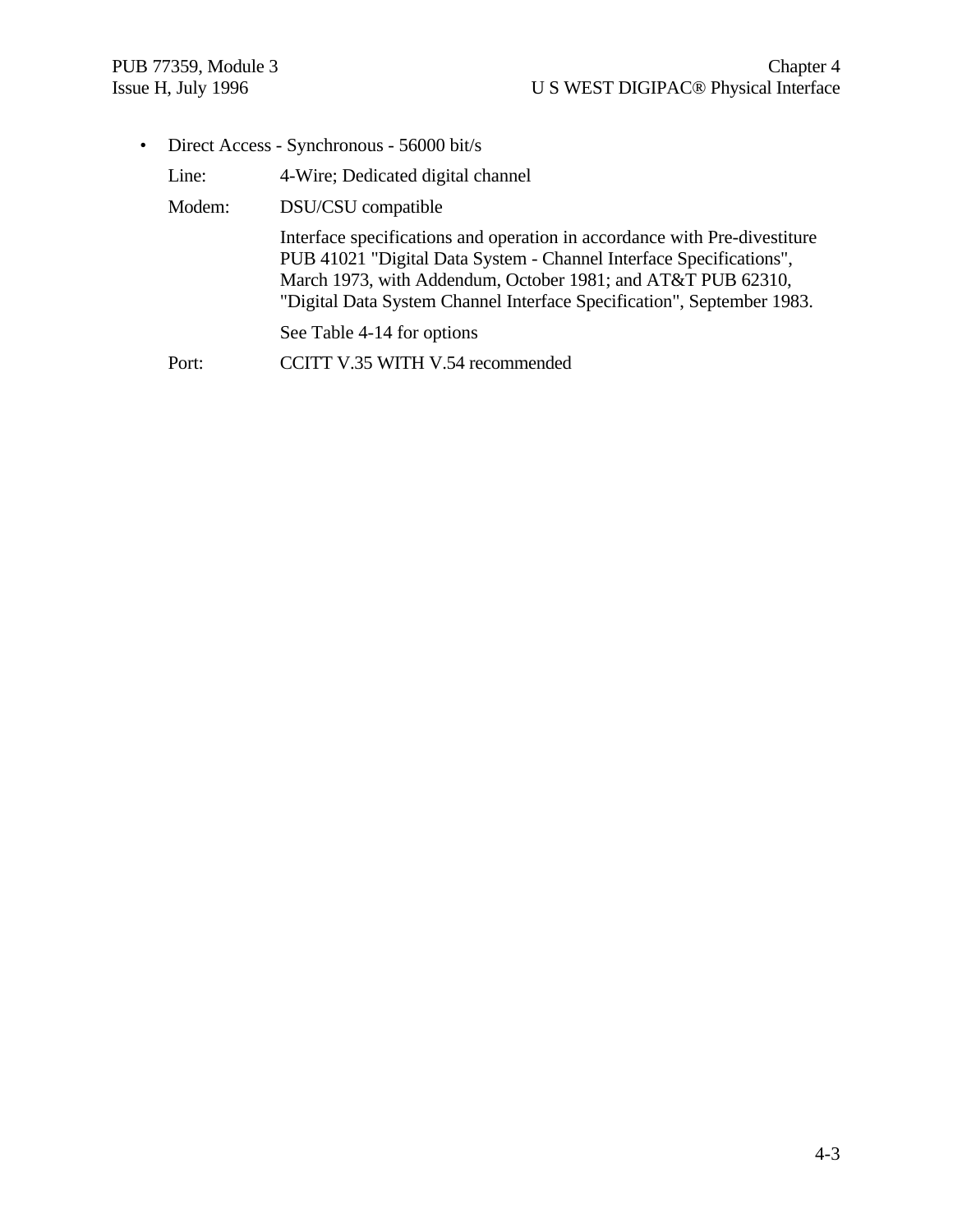# **Table 4-1** Direct Access - Synchronous - 9600 bit/s CCITT Recommendation V.32 Compatible - (2-Wire) Using Trellis Coded Modulation (Page 1 of 2)

| REQUIRED MODEM OPTIONS DIGIPAC® AND CUSTOMER |                                                                                                                         |  |  |  |  |  |
|----------------------------------------------|-------------------------------------------------------------------------------------------------------------------------|--|--|--|--|--|
| 1.                                           | Communication protocol compatibility: CCITT                                                                             |  |  |  |  |  |
| 2.                                           | Private line operation.                                                                                                 |  |  |  |  |  |
| 3.                                           | 2-Wire facility operation.                                                                                              |  |  |  |  |  |
| 4.                                           | Data transmission: Synchronous operation.                                                                               |  |  |  |  |  |
| 5.                                           | Trellis Coded Modulation, enabled.                                                                                      |  |  |  |  |  |
| 6.                                           | Data rate: $9600 \frac{bit}{s}$ .                                                                                       |  |  |  |  |  |
| 7.                                           | Transmitter timing source:<br>$CUSTOMER = Modem receive (SLAVE)$<br>$DIGIPAC@ = Modem clock (INTERNAL)$                 |  |  |  |  |  |
| 8.                                           | Transmit signal level: -12.0 dBm                                                                                        |  |  |  |  |  |
| 9.                                           | Constant transmit carrier. Carrier stays on independent of RTS from the DTE.                                            |  |  |  |  |  |
| 10.                                          | Line impedance: 600 ohms.                                                                                               |  |  |  |  |  |
| 11.                                          | Private line handshake mode:<br>$CUSTOMER = Originate$<br>$DIGIPAC@ = Terminate$                                        |  |  |  |  |  |
| 12.                                          | Loss of carrier disconnect, disabled. Modem will maintain data connection when loss of received<br>carrier is detected. |  |  |  |  |  |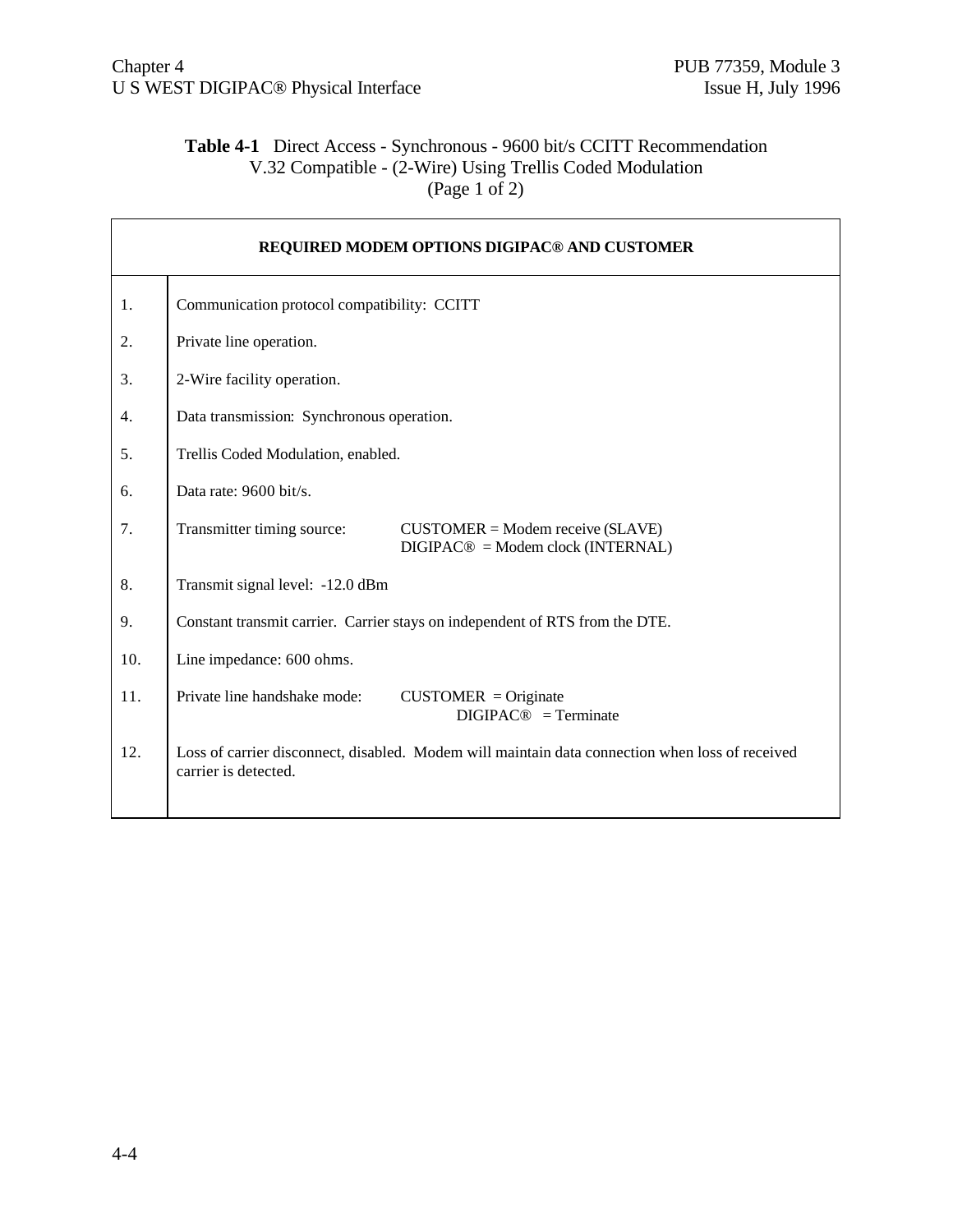# **Table 4-1** Direct Access - Synchronous - 9600 bit/s CCITT Recommendation V.32 Compatible - (2-Wire) Using Trellis Coded Modulation (Page 2 of 2)

| <b>DIGIPAC® MODEM OPTIONS</b> |                                                                                                                                                                                 |  |  |  |  |  |
|-------------------------------|---------------------------------------------------------------------------------------------------------------------------------------------------------------------------------|--|--|--|--|--|
| 1.                            | Automatic answering enabled. Modem automatically answers calls and switches to data mode.                                                                                       |  |  |  |  |  |
| 2.                            | Send space disconnect, enabled. Transmits 2 to 4 seconds of spaces at end of call to disconnect<br>remote modem.                                                                |  |  |  |  |  |
| 3.                            | Receive space disconnect, enabled. Modem disconnects upon receiving approximately 2 seconds of<br>space signal from remote modem.                                               |  |  |  |  |  |
| 4.                            | Request to Send (CA/105) To Clear To Send (CB/106) delay: within 2 ms.                                                                                                          |  |  |  |  |  |
| 5.                            | Receive Line Signal Detector, circuit CF/109 (pin 8) turns OFF and ON in response to the OFF and ON<br>transitions of received carrier, not forced ON.                          |  |  |  |  |  |
| 6.                            | Data Terminal Ready (CD) is transitive. An OFF transition causes the modem to terminate the<br>connection (go on-hook), then return to the command mode.                        |  |  |  |  |  |
| 7.                            | DTE control of data rate via circuit CH/111 (pin 23), disabled. Terminal cannot control modem data<br>rate.                                                                     |  |  |  |  |  |
| 8.                            | Data Set Ready (circuit CC/107) normal, indicates when modem is ready to exchange control signals<br>with the DTE to initiate transfer of data.                                 |  |  |  |  |  |
| 9.                            | Data Set Ready (circuit CC/107) forced ON during Analog Loopback test.                                                                                                          |  |  |  |  |  |
| 10.                           | DTE control of Analog Loopback via circuit LL/141, enabled and assigned to pin 18.                                                                                              |  |  |  |  |  |
|                               | Modem goes off-hook (busy) when an Analog Loopback test is invoked.                                                                                                             |  |  |  |  |  |
| 11.                           | DTE control of Remote Digital Loopback via circuit RL/140 (pin 21), enabled.                                                                                                    |  |  |  |  |  |
| 12.<br>13.                    | Enable modem's ability to respond to Remote Digital Loopback (RDL) signal from remote modem.<br>The modem responds to a digital loopback signal generated by the far end modem. |  |  |  |  |  |
|                               | Test mode indication to DTE via circuit TM/142, (pin 25), enabled.                                                                                                              |  |  |  |  |  |
| 14.                           | Signal quality abort, enabled. Modem will initiate retrain procedures upon detection of unsatisfactory<br>signal reception or loss of equalization.                             |  |  |  |  |  |
| 15.<br>16.                    | Frame and signal grounds separated by 100 ohms.                                                                                                                                 |  |  |  |  |  |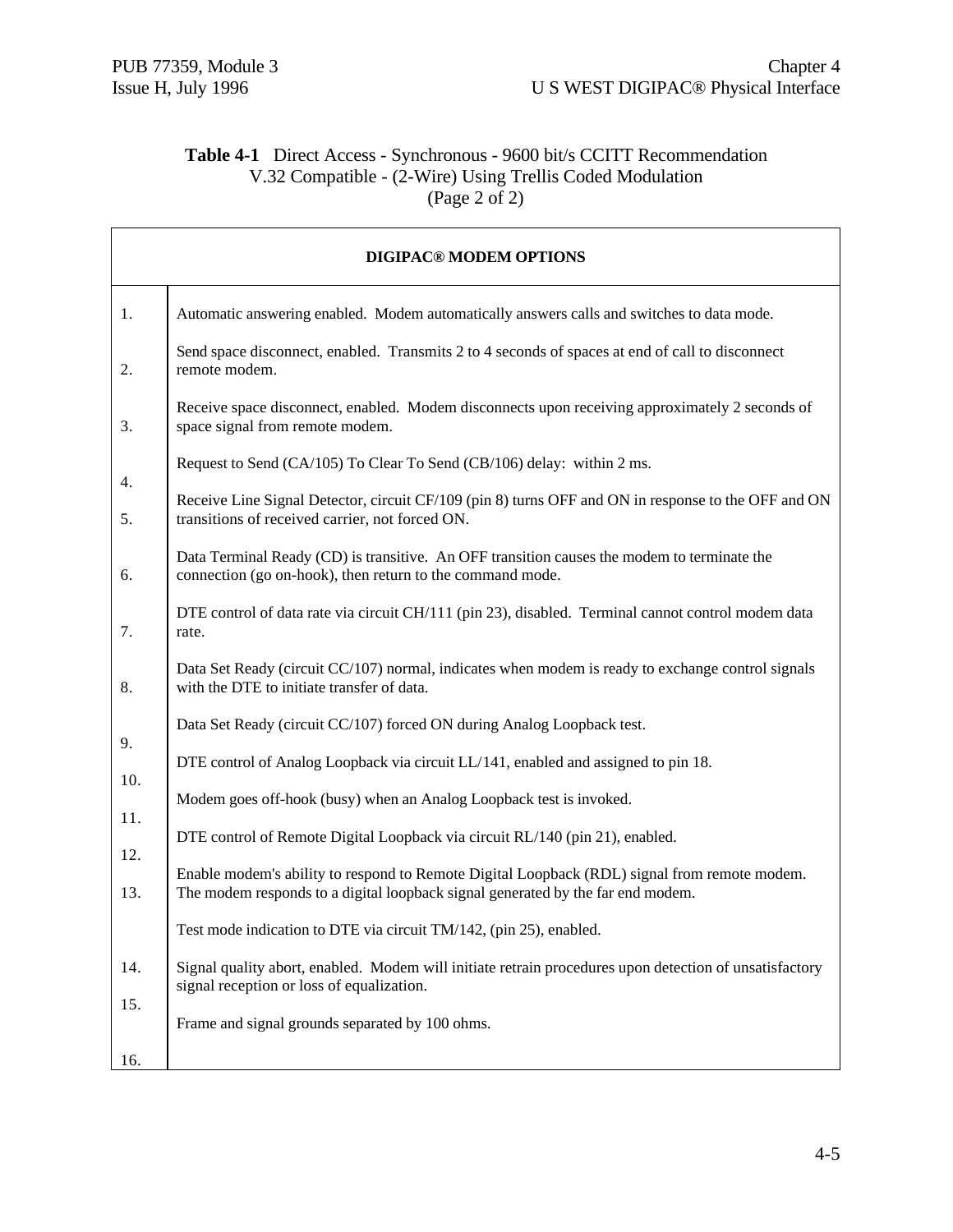# **Table 4-2** Direct Access - Synchronous - 9600 bit/s CCITT Recommendation V.29 Compatible - (4-Wire)  $(\text{Page 1 of 2})$

| REQUIRED MODEM OPTIONS (DIGIPAC® AND CUSTOMER) |                                                                                                                                                         |  |  |  |  |  |
|------------------------------------------------|---------------------------------------------------------------------------------------------------------------------------------------------------------|--|--|--|--|--|
| 1.                                             | Communication protocol compatibility: CCITT V.29                                                                                                        |  |  |  |  |  |
| 2.                                             | Synchronous operation.                                                                                                                                  |  |  |  |  |  |
| 3.                                             | 4-Wire Private Line operation                                                                                                                           |  |  |  |  |  |
| 4.                                             | Constant transmit carrier - PL operation.                                                                                                               |  |  |  |  |  |
| 5.                                             | Data rate: 9600 bit/s. Fall back rate: 4800 bit/s                                                                                                       |  |  |  |  |  |
| 6.                                             | Transmit signal level:<br>$CUSTOMER = 0.0$ dBm<br>$DIGIPAC@ = -8.0$ dBm                                                                                 |  |  |  |  |  |
| 7.                                             | Line impedance: 600 ohms.                                                                                                                               |  |  |  |  |  |
| 8.                                             | Carrier detect thresholds: Acquisition = $Low$ (-26 to 34 dBm)<br>Release<br>$=$ Low (-31 to 35 dBm)                                                    |  |  |  |  |  |
| 9.                                             | Transmitter timing source:<br>$CUSTOMER = Modem receive (SLAVE)$<br>$DIGIPAC@ = Modem clock (INTERNAL)$                                                 |  |  |  |  |  |
| 10.                                            | Round robin retrain, enable. If receiver loses equalization, the modem interrupts the data transmission<br>and transmits an outbound training sequence. |  |  |  |  |  |
| 11.                                            | DTE control of data rate via the CH lead (pin 23), disabled. Terminal cannot control modem data rate.                                                   |  |  |  |  |  |
| 12.                                            | Amplitude and delay compromise equalizers, disabled or set to Short Haul.                                                                               |  |  |  |  |  |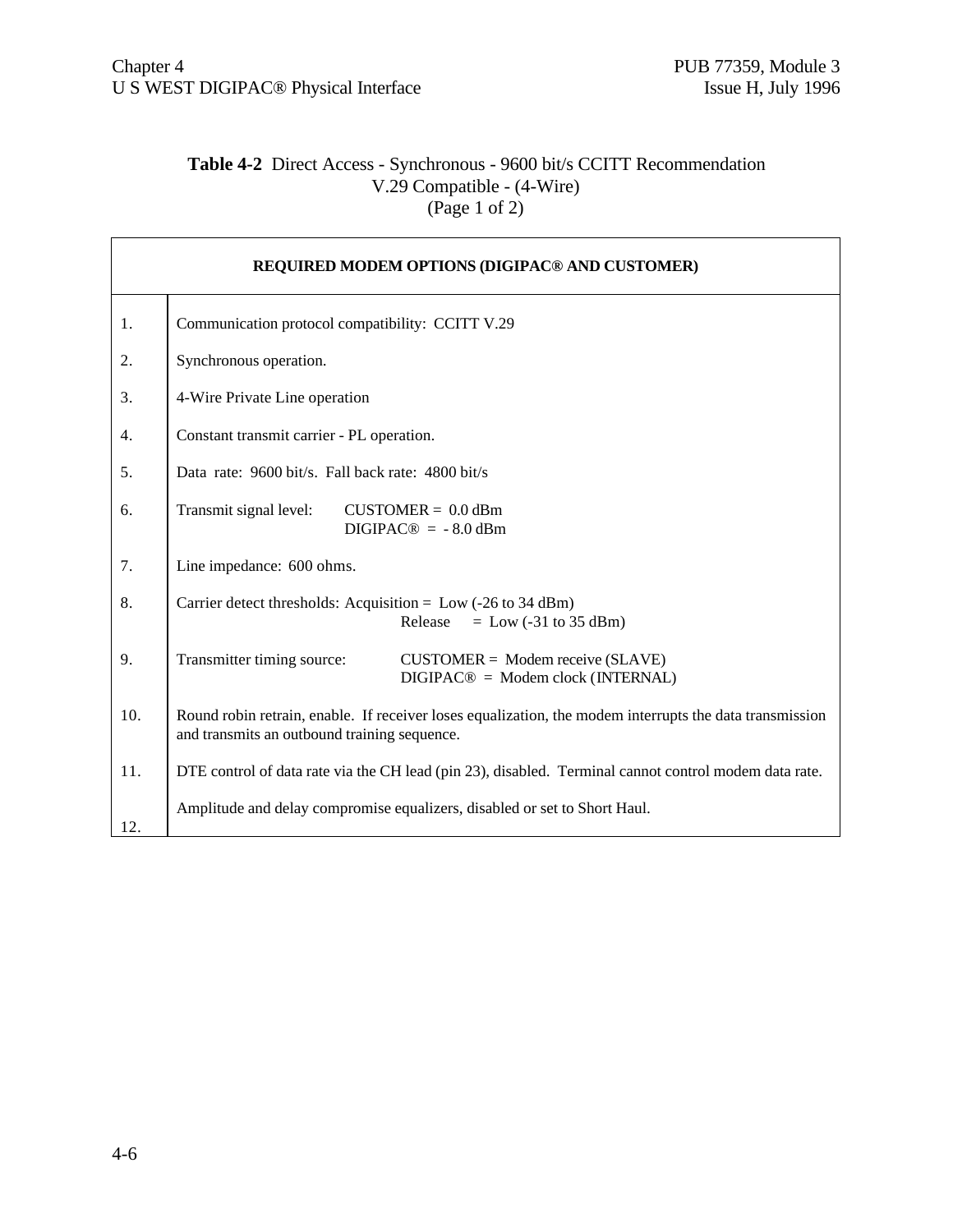# **Table 4-2** Direct Access - Synchronous - 9600 bit/s CCITT Recommendation V.29 Compatible - (4-Wire) (Page 2 of 2)

|     | <b>DIGIPAC® MODEM OPTIONS</b>                                                                                                                                                                                   |
|-----|-----------------------------------------------------------------------------------------------------------------------------------------------------------------------------------------------------------------|
| 1.  | Request to Send (CA/pin 4) to Clear To Send (CB/pin 5) delay: 15 ms.                                                                                                                                            |
| 2.  | Signal Quality alarm to DTE (via pin 21), disabled. Not a function of the DIGIPAC <sup>®</sup> port interface<br>lead.                                                                                          |
| 3.  | Train-On-Data. enabled. When receiver loses equalization, normally due to deteriorated signal quality,<br>the receiver adaptive equalizer will attempt to retrain on incoming data.                             |
| 4.  | Anti-streaming/Anti-streaming timer, disabled. Normally disable on two point private line circuits.                                                                                                             |
| 5.  | One-second adaptive equalizer and carrier detect holdover during receive carrier breaks. Modem<br>receiver and equalizer will override receive line signal breaks of one second or less.                        |
|     | Data Set Ready (CC) lead forced ON during Analog Loopback test.                                                                                                                                                 |
| 6.  | Analog Bilateral Loopback; enabled. Analog and Voice Frequency Loopback occur when an Analog<br>Loopback is invoked.                                                                                            |
| 7.  | Digital Bilateral Loopback; enabled. A digital loopback occurs towards the facility and DTE when a<br>Digital Loopback is invoked.                                                                              |
| 8.  | Errors are not injected into the transmitted test pattern during Self-Test.                                                                                                                                     |
| 9.  | DTE control of Analog Loopback via the LL lead (pin 18), enabled. A V.54 function that allows an<br>Analog Loopback test to be performed remotely for fault isolation.                                          |
| 10. | Enable modem's ability to respond to Remote Digital Loopback (RDL) signal from remote modem.<br>The modem responds to a digital loopback signal from the far end modem for fault isolation; a V.54<br>function. |
| 11. | DTE control of Remote Digital Loopback via pin 21, enabled. A V.54 function that allows the remote<br>modem to be placed into a digital loopback for fault isolation.                                           |
| 12. | Frame and signal grounds separated by 100 ohms.                                                                                                                                                                 |
| 13. |                                                                                                                                                                                                                 |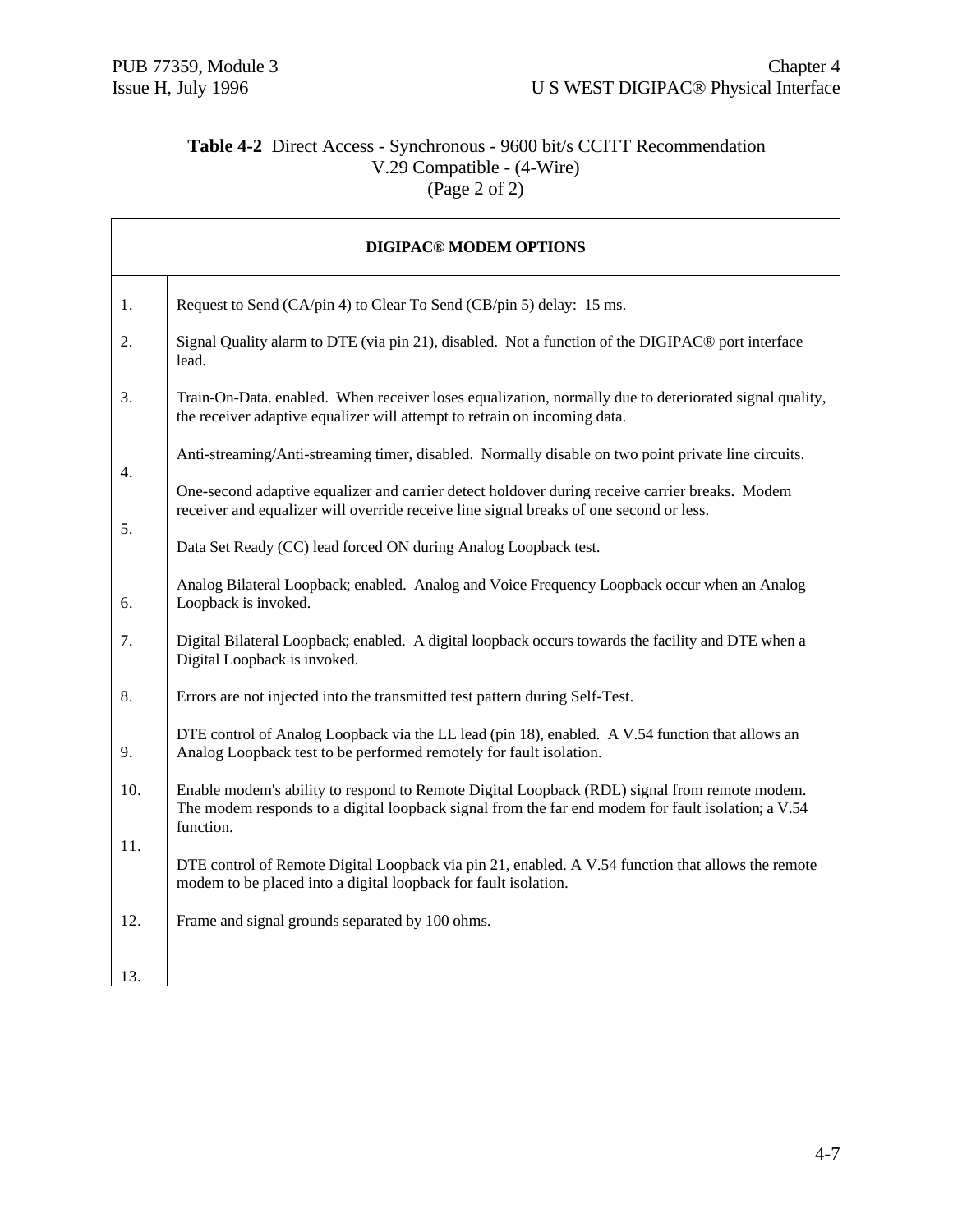# **Table 4-3** Direct Access - Synchronous - 9600 bit/s Digital - CSU/DSU Compatible - (4-Wire)  $\frac{1}{2}$  (Page 1 of 2)

| REQUIRED CSU/DSU OPTIONS (DIGIPAC® AND CUSTOMER) |                                                                                                                                                                                                                 |  |  |  |  |  |
|--------------------------------------------------|-----------------------------------------------------------------------------------------------------------------------------------------------------------------------------------------------------------------|--|--|--|--|--|
| 1.                                               | Data transmission: Synchronous operation.                                                                                                                                                                       |  |  |  |  |  |
| 2.                                               | Data rate: 2400, 4800 or 9600 bit/s, according to service requested.                                                                                                                                            |  |  |  |  |  |
| 3.                                               | Line impedance: 600 ohms.                                                                                                                                                                                       |  |  |  |  |  |
| 4.                                               | Transmitter timing source:<br>$CUSTOMER = Modem receive (SLAVE)$<br>$DIGIPAC@ = Modem clock (INTERNAL)$                                                                                                         |  |  |  |  |  |
| RECOMMENDED MODEM OPTIONS (CUSTOMER)             |                                                                                                                                                                                                                 |  |  |  |  |  |
| 1.                                               | Enable modem's ability to respond to Remote Digital Loopback (RDL) signal from remote modem.<br>The modem responds to a digital loopback signal from the far end modem for fault isolation; a V.54<br>function. |  |  |  |  |  |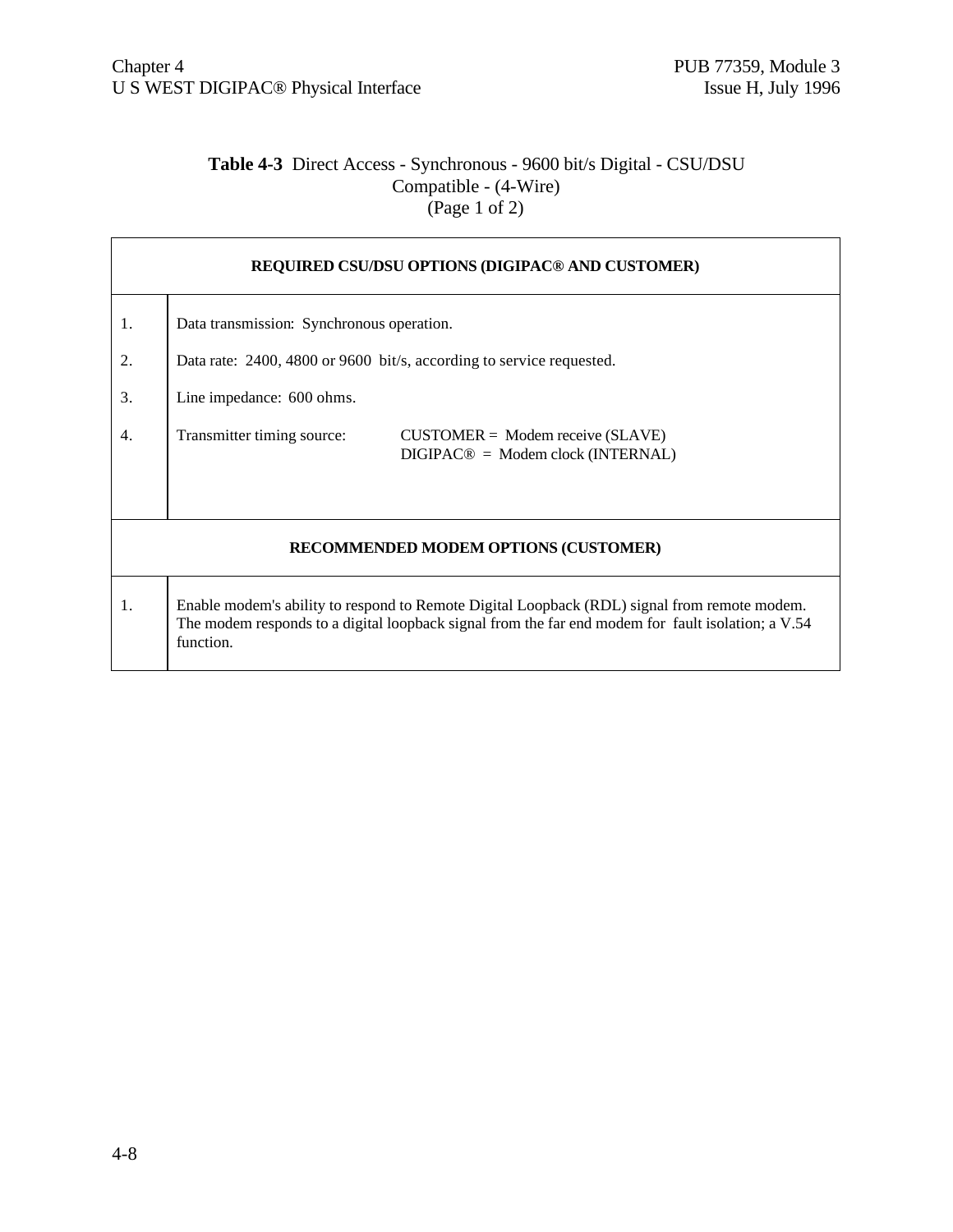# **Table 4-3** Direct Access - Synchronous - 9600 bit/s Digital - CSU/DSU Compatible - (4-Wire)  $(Page 2 of 2)$

| <b>DIGIPAC® MODEM OPTIONS</b> |                                                                                                                                                                                                                 |  |  |  |  |
|-------------------------------|-----------------------------------------------------------------------------------------------------------------------------------------------------------------------------------------------------------------|--|--|--|--|
| 1.                            | Request To Send circuit C/l05 (pin 4) to Clear To Send, circuit CB/106 (pin 5) delay:<br>10 ms.                                                                                                                 |  |  |  |  |
| 2.                            | System status, OFF. During reception of out-of-service code or no signal reception, Data Set Ready<br>operate normally; not turned OFF.                                                                         |  |  |  |  |
| 3.                            | Circuit assurance, off. During reception of out-of service code or no signal reception (DCD Low),<br>Clear-To-Send operate normally; not turned OFF.                                                            |  |  |  |  |
| 4.                            | Test mode indication to DTE via circuit TM/142, (pin 25), enabled.                                                                                                                                              |  |  |  |  |
| 5.                            | DTE control of Remote Terminal Test via circuit CI/112 (pin 12), disabled. Circuit CI/112 (pin 12)<br>not functional DIGIPAC <sup>®</sup> port interface lead.                                                  |  |  |  |  |
| 6.                            | Data Set Ready circuit CC/107 (pin 6) forced ON during Analog Loopback test.                                                                                                                                    |  |  |  |  |
| 7.                            | Analog and Voice Frequency Loopback occur when an Analog Loopback is invoked. During Analog<br>Loopback, the signal on the receive VF line will be looped back over the transmit VF line.                       |  |  |  |  |
| 8.                            | DTE control of Analog Loopback via circuit LL/141 (pin 18), enabled. A V.54 function that allows an<br>Analog Loopback test to be performed remotely for fault isolation.                                       |  |  |  |  |
| 9.                            | Enable modem's ability to respond to remote Digital Loopback (RDL) signal from remote modem.<br>The modem responds to a digital loopback signal from the far end modem for fault isolation; a V.54<br>Function. |  |  |  |  |
| 10.                           | DTE control of Remote Digital Loopback via circuit RL/140 (pin 21), enabled. A V.54 function that<br>allows the remote modem to be placed into a digital loopback.                                              |  |  |  |  |
| 11.                           | Bilateral remote terminal testing, enabled. Remote Terminal test, bilateral digital loopback occurs<br>(digital loopback occurs towards the facility and DTE).                                                  |  |  |  |  |
| 12.                           | Frame and signal grounds separated by 100 ohms.                                                                                                                                                                 |  |  |  |  |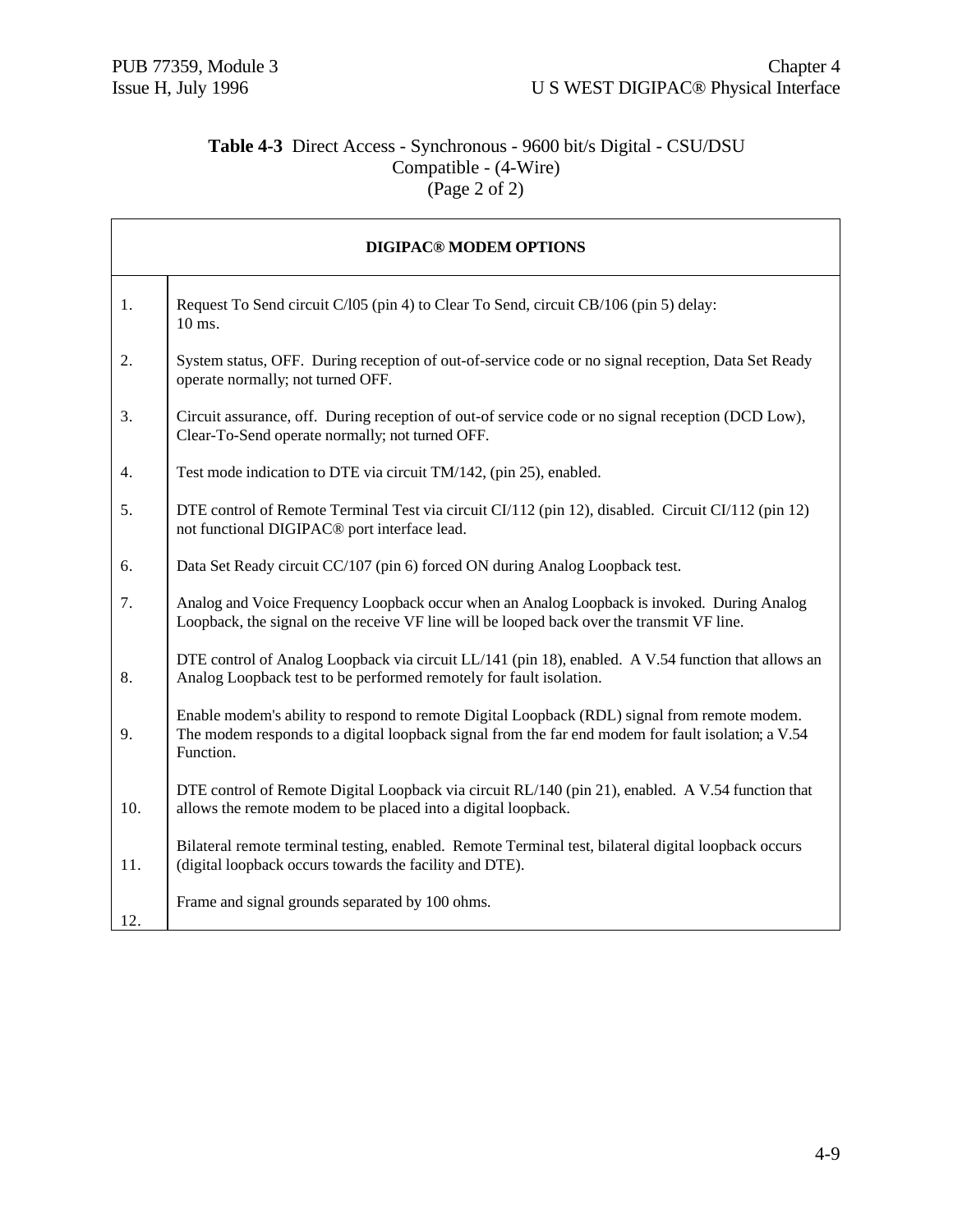# **Table 4-4** Direct Access - Synchronous - 56000 bit/s Digital - CSU/DSU Compatible - (4-Wire) (Page 1 of 2)

| REQUIRED CSU/DSU OPTIONS (DIGIPAC <sup>®</sup> AND CUSTOMER) |                                                                                                                                                                                                                 |  |  |  |  |  |  |
|--------------------------------------------------------------|-----------------------------------------------------------------------------------------------------------------------------------------------------------------------------------------------------------------|--|--|--|--|--|--|
| 1.                                                           | Data transmission: Synchronous operation.                                                                                                                                                                       |  |  |  |  |  |  |
| 2.                                                           | Data rate: $56000$ bit/s.                                                                                                                                                                                       |  |  |  |  |  |  |
| 3.                                                           | Line impedance: 600 ohms.                                                                                                                                                                                       |  |  |  |  |  |  |
| 4.                                                           | Transmitter timing source:<br>$CUSTOMER = Modem receive (SLAVE)$<br>$DIGIPAC@ = Modem receive (SLAVE)$                                                                                                          |  |  |  |  |  |  |
| RECOMMENDED MODEM OPTIONS (CUSTOMER)                         |                                                                                                                                                                                                                 |  |  |  |  |  |  |
| 1.                                                           | Enable modem's ability to respond to Remote Digital Loopback (RDL) signal from remote modem.<br>The modem responds to a digital loopback signal from the far end modem for fault isolation; a V.54<br>function. |  |  |  |  |  |  |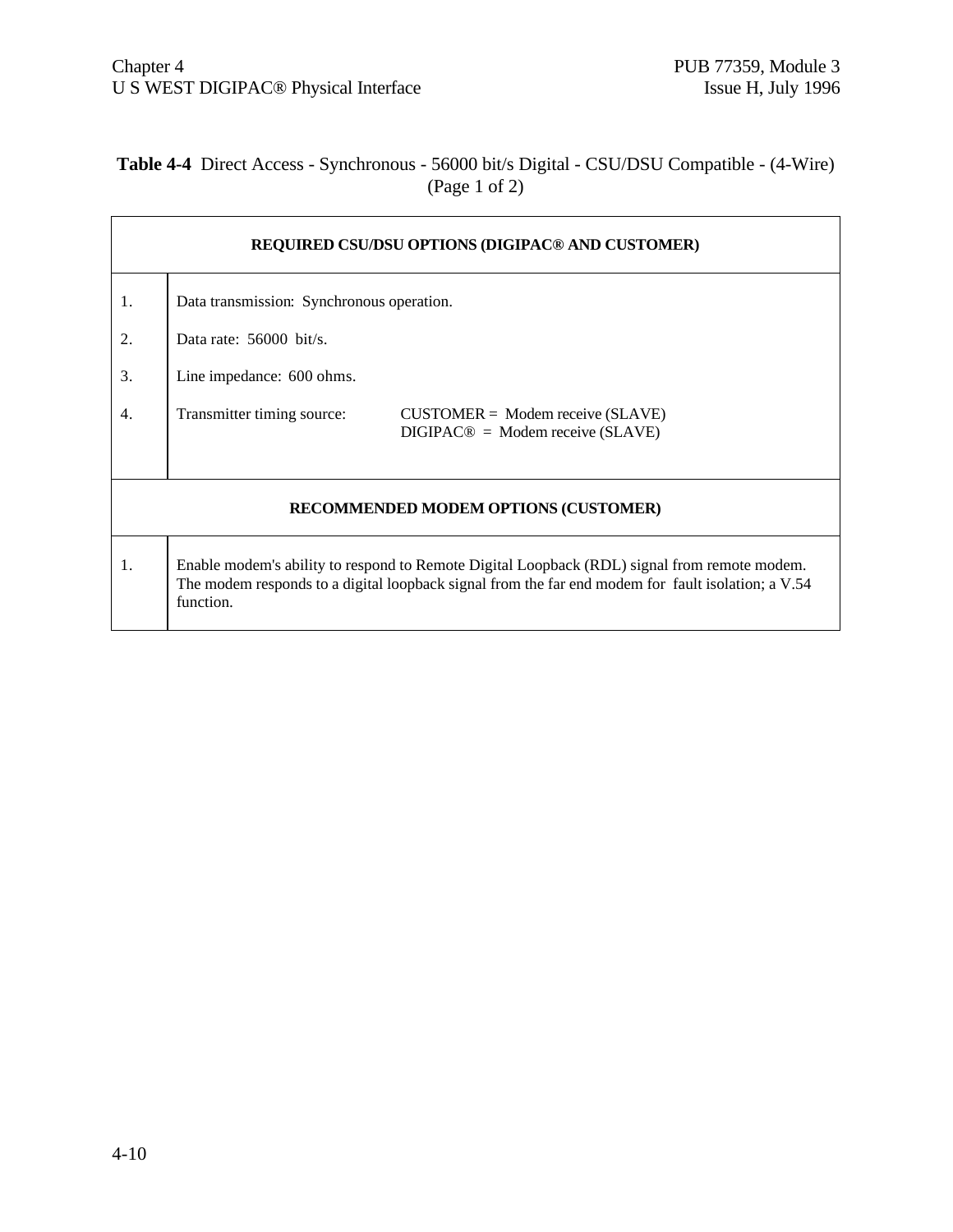# **Table 4-4** Direct Access - Synchronous - 56000 bit/s Digital - CSU/DSU Compatible - (4-Wire) (Page 2 of 2)

| <b>DIGIPAC® MODEM OPTIONS</b> |                                                                                                                                                                                                                 |  |  |  |  |
|-------------------------------|-----------------------------------------------------------------------------------------------------------------------------------------------------------------------------------------------------------------|--|--|--|--|
| 1.                            | Request to Send circuit CA/105 (pin C) to Clear to Send, circuit CB106 (pin D) delay:<br>$10 \text{ ms}$ .                                                                                                      |  |  |  |  |
| 2.                            | System status, off. During reception of out-of-service code or no signal reception, Data Set Ready<br>operate normally; not turned OFF.                                                                         |  |  |  |  |
| 3.                            | Circuit assurance, off. During reception of out-of service code or no signal reception (DCD low),<br>Clear-To-Send operate normally; not turned OFF.                                                            |  |  |  |  |
| 4.                            | Test mode indication to DTE via circuit TM/142, (pin K), enabled.                                                                                                                                               |  |  |  |  |
| 5.                            | Data Set Ready circuit CC/107 (pin E) forced ON during Analog Loopback test.                                                                                                                                    |  |  |  |  |
| 6.                            | Analog and Voice Frequency Loopback occur when an Analog Loopback is invoked. During Analog<br>Loopback, the signal on the receive VF line will be looped back over the transmit VF line.                       |  |  |  |  |
| 7.                            | DTE control of analog Loopback via circuit LL/141 (pin L), enabled. A V.54 function that allows an<br>Analog Loopback test to be performed remotely for fault isolation.                                        |  |  |  |  |
| 8.                            | Enable modem's ability to respond to Remote Digital Loopback (RDL) signal from remote modem.<br>The modem responds to a digital loopback signal from the far end modem for fault isolation; a V.54<br>function. |  |  |  |  |
| 9.                            | DTE control of Remote Digital Loopback via circuit RL/140 (pin BB), enabled. A V.54 function that<br>allows the remote modem to be placed into a digital loopback.                                              |  |  |  |  |
| 10.                           | Bilateral remote terminal testing, enabled. Remote Terminal test, bilateral digital loopback occurs<br>(digital loopback occurs towards the facility and DTE).                                                  |  |  |  |  |
| 11.                           | Frame and signal grounds separated by 100 ohms.                                                                                                                                                                 |  |  |  |  |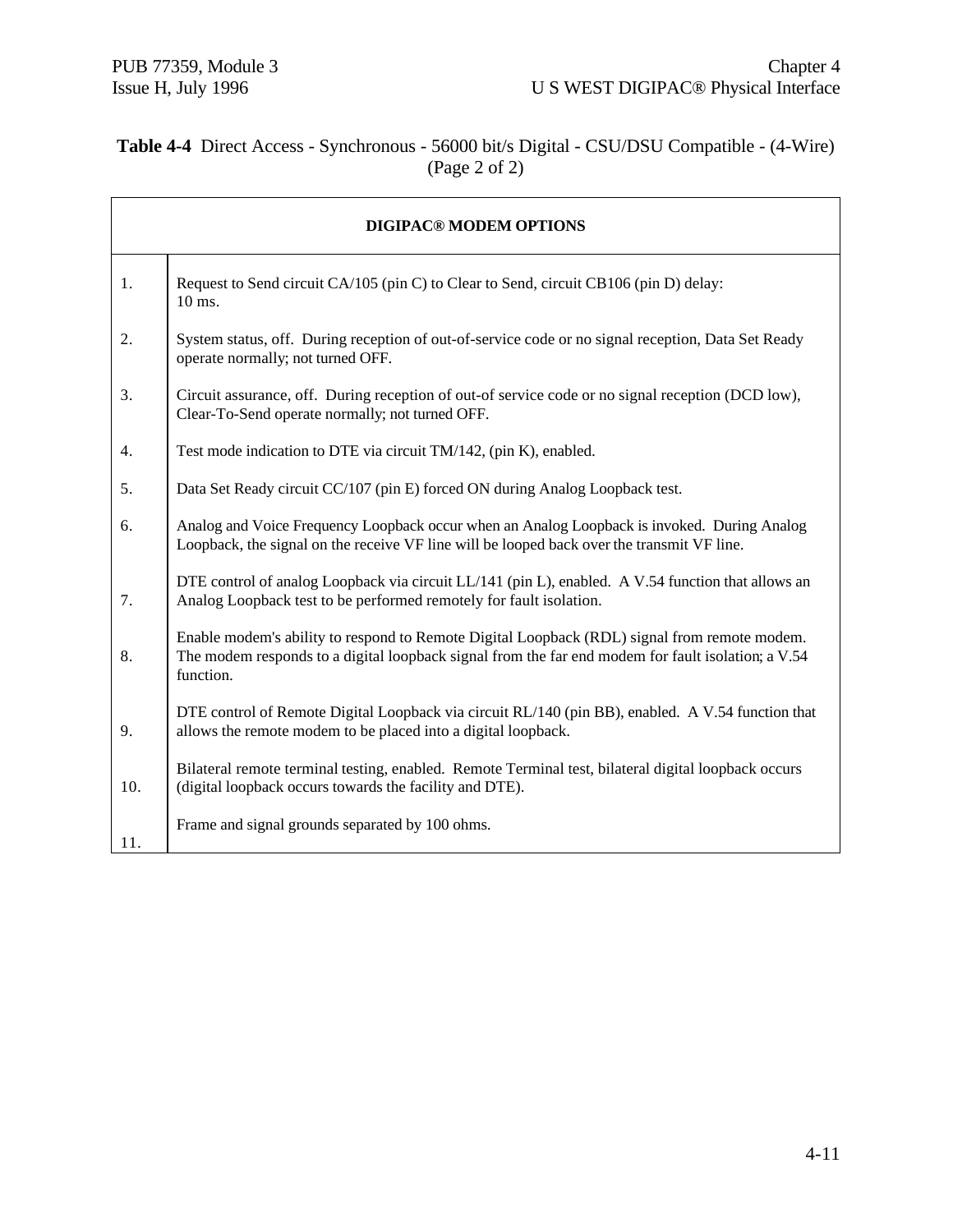| <b>SPEED</b> |                | <b>MODEM</b>     |         | <b>NC CODE</b> |         | <b>NCI CODE</b> | <b>NCI CODE</b> |
|--------------|----------------|------------------|---------|----------------|---------|-----------------|-----------------|
| (bit/s)      | <b>SERVICE</b> | <b>OPERATION</b> | VG6     | VG10           | VG36    | <b>CKL 1-PS</b> | <b>CKL 2-CS</b> |
| 9600         | Synch          | CCITT V.32       | N/A     | $LN1-$         | $UG$ -- | 02DM2.9PS.PT    | 02DA2.PX        |
|              |                | CCITT V.32       | N/A     | $LN1-$         | $UG-$   | 02DM2.9PS.PT    | $DIGITAL**$     |
|              |                | CCITT V.29       | $LG$ -- | $LN1-$         | $UG-$   | 04DM2.6P.PX     | 04DA2.PI        |
|              |                | CCITT V.29       | $LG$ -- | N/A            | N/A     | 04DM2.6P.PX     | 04DB2X          |
|              |                | CCITT V.29       | $LG$ -- | $LN-$          | $UG-$   | 04DM2.6P.PX     | DIGITAL**       |

**Table 4-5** NC and NCI Code Combinations - Voice Grade Analog Channel

|  | Table 4-6 NC and NCI Code Combinations - Digital Data Channel |  |
|--|---------------------------------------------------------------|--|
|  |                                                               |  |

| <b>SPEED</b> |                | <b>ACCESS PORT</b> |     | <b>NC CODE</b> |                   | <b>NCI CODE</b> | <b>NCI CODE</b> |
|--------------|----------------|--------------------|-----|----------------|-------------------|-----------------|-----------------|
| (bit/s)      | <b>SERVICE</b> | <b>PSSP</b>        | PSN | <b>ACCESS</b>  | <b>NON-ACCESS</b> | <b>CKL 1-PS</b> | <b>CKL 2-CS</b> |
| 9600         | Synch          | <b>YES</b>         | YES | $XG-P$         | $US-$             | 04DU5.96        | 04DU5.96        |
|              |                | <b>YES</b>         | YES |                |                   | 04DU5.96        | $DIGITAI.**$    |
| 56000        | Synch          | <b>YES</b>         | YES | $XH-P$         | $US -$            | 04DU5.56        | 04DU5.56        |
|              |                | <b>YES</b>         | YES |                |                   | 04DU5.56        | DIGITAL**       |

\*\* "Digital" indicates a digital channel interface code.

See appropriate U S WEST Technical Publication for additional information on Digital Channel Interface Codes.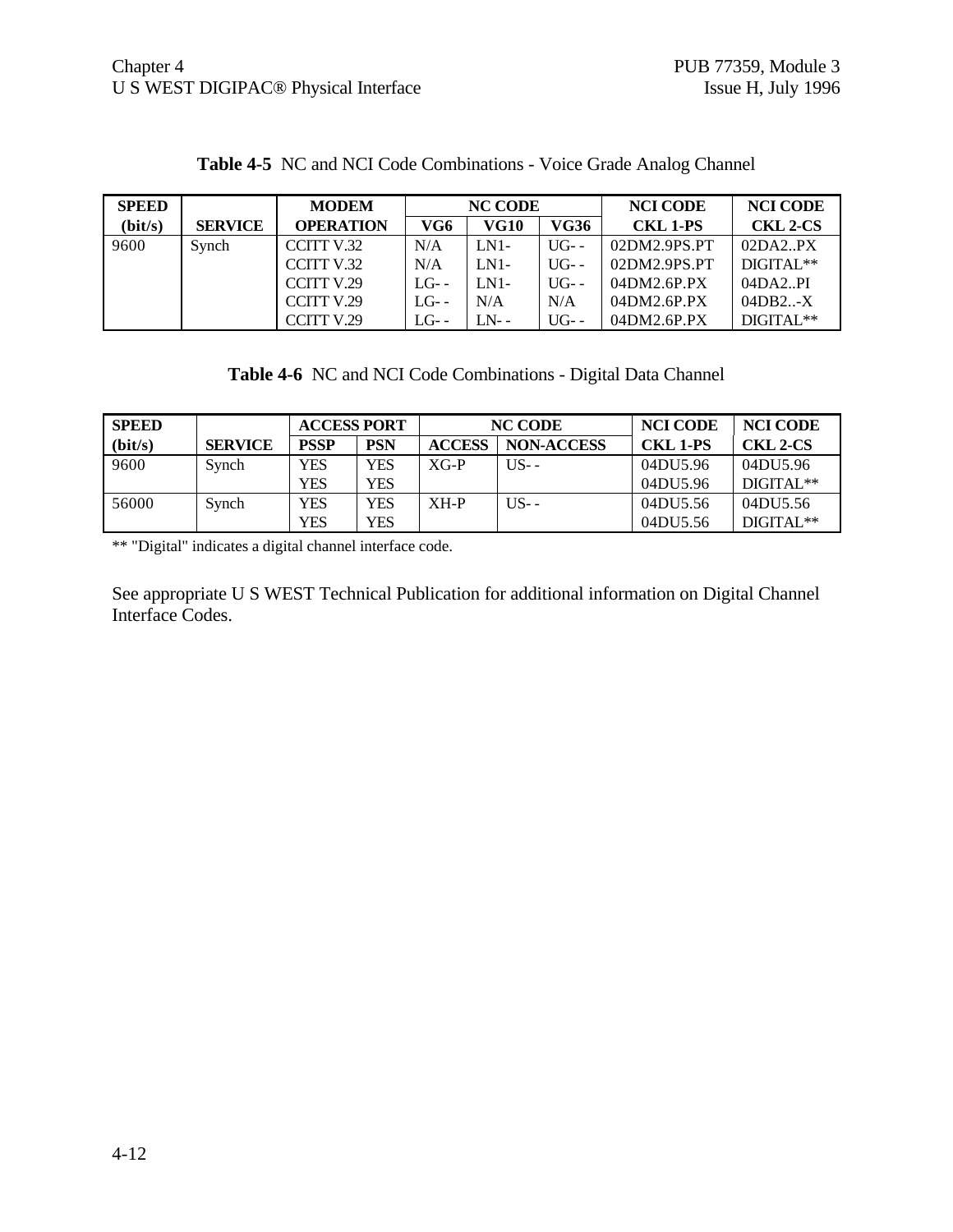# **CONTENTS**

# **Chapter and Section**

# Page

| 5. |  |  |  |  |  |
|----|--|--|--|--|--|
|    |  |  |  |  |  |
|    |  |  |  |  |  |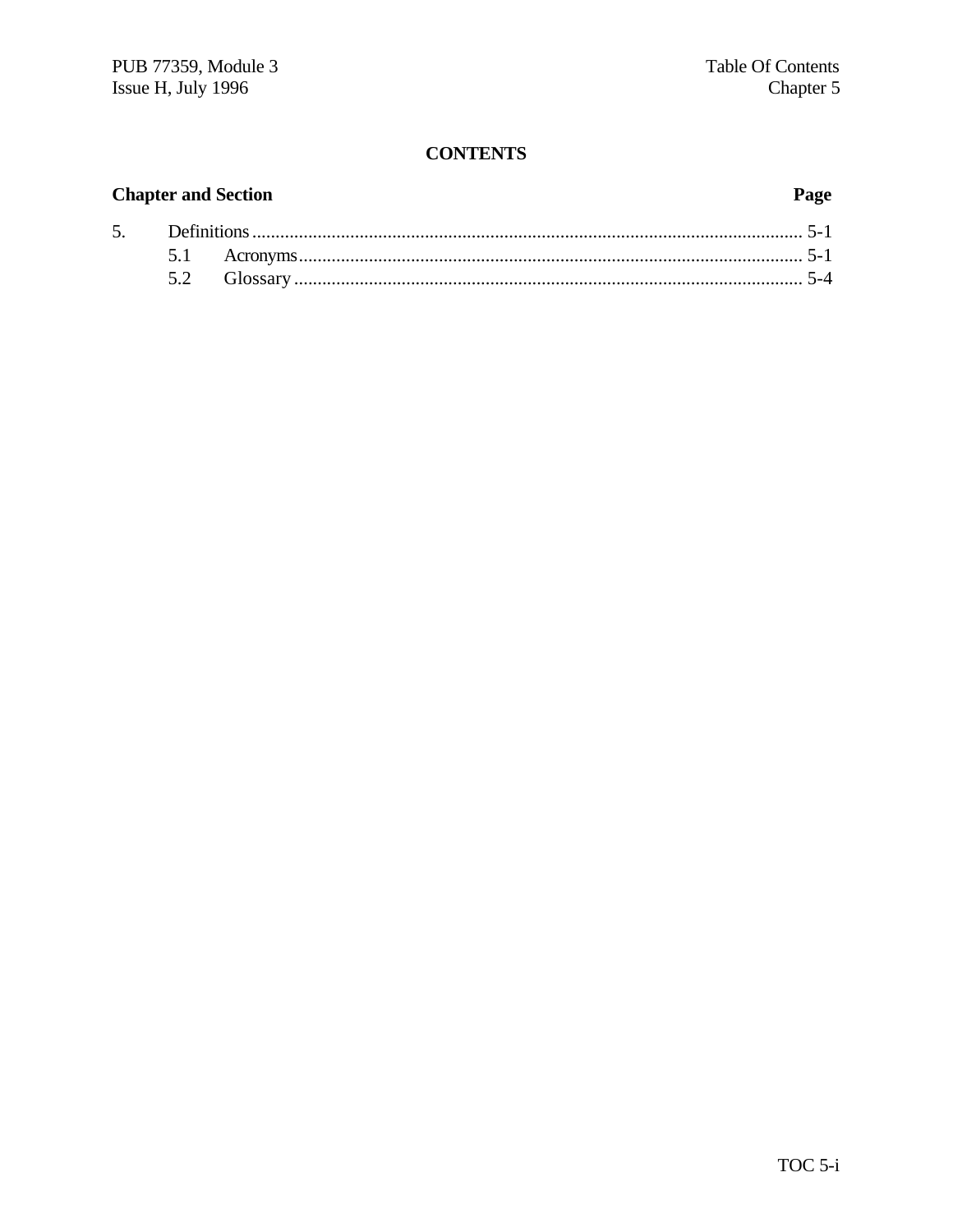# **5. Definitions**

# **5.1 Acronyms**

| AC           | <b>Access Concentrator</b>                                   |
|--------------|--------------------------------------------------------------|
| <b>AMA</b>   | <b>Automatic Message Accounting</b>                          |
| <b>ANSI</b>  | <b>American National Standards Institute</b>                 |
| <b>ASCII</b> | American Standard Code for Information Interchange           |
| <b>BCD</b>   | <b>Binary Coded Decimal</b>                                  |
| <b>BOC</b>   | <b>Bell Operating Company</b>                                |
| bps          | <b>Bits per Second</b>                                       |
| <b>CCA</b>   | Credit Card Association (CCA)                                |
| <b>CCITT</b> | International Telegraph and Telephone Consultative Committee |
| CO           | <b>Central Office</b>                                        |
| <b>CPE</b>   | <b>Customer Provided Equipment</b>                           |
| <b>CSU</b>   | <b>Channel Service Unit</b>                                  |
| <b>CUD</b>   | Call User Data                                               |
| <b>CUG</b>   | <b>Closed User Group</b>                                     |
| <b>DCE</b>   | Data Circuit-Terminating Equipment                           |
| <b>DDD</b>   | <b>Direct Distance Dialing</b>                               |
| <b>DDS</b>   | Digital Data System                                          |
| <b>DISC</b>  | Disconnect                                                   |
| <b>DM</b>    | <b>Disconnect Mode</b>                                       |
| <b>DNIC</b>  | Data Network Identification Code                             |
| <b>DNPA</b>  | Data Numbering Plan Area                                     |
| <b>DOV</b>   | Data Over Voice                                              |
| <b>DSU</b>   | Data Service Unit                                            |
| <b>DSP</b>   | Display System Protocol                                      |
| <b>DTE</b>   | Data Terminal Equipment                                      |
| <b>DVM</b>   | Data/Voice Multiplexer                                       |
| <b>EIA</b>   | <b>Electronic Industries Association</b>                     |
| $\mathbf{F}$ | Final bit                                                    |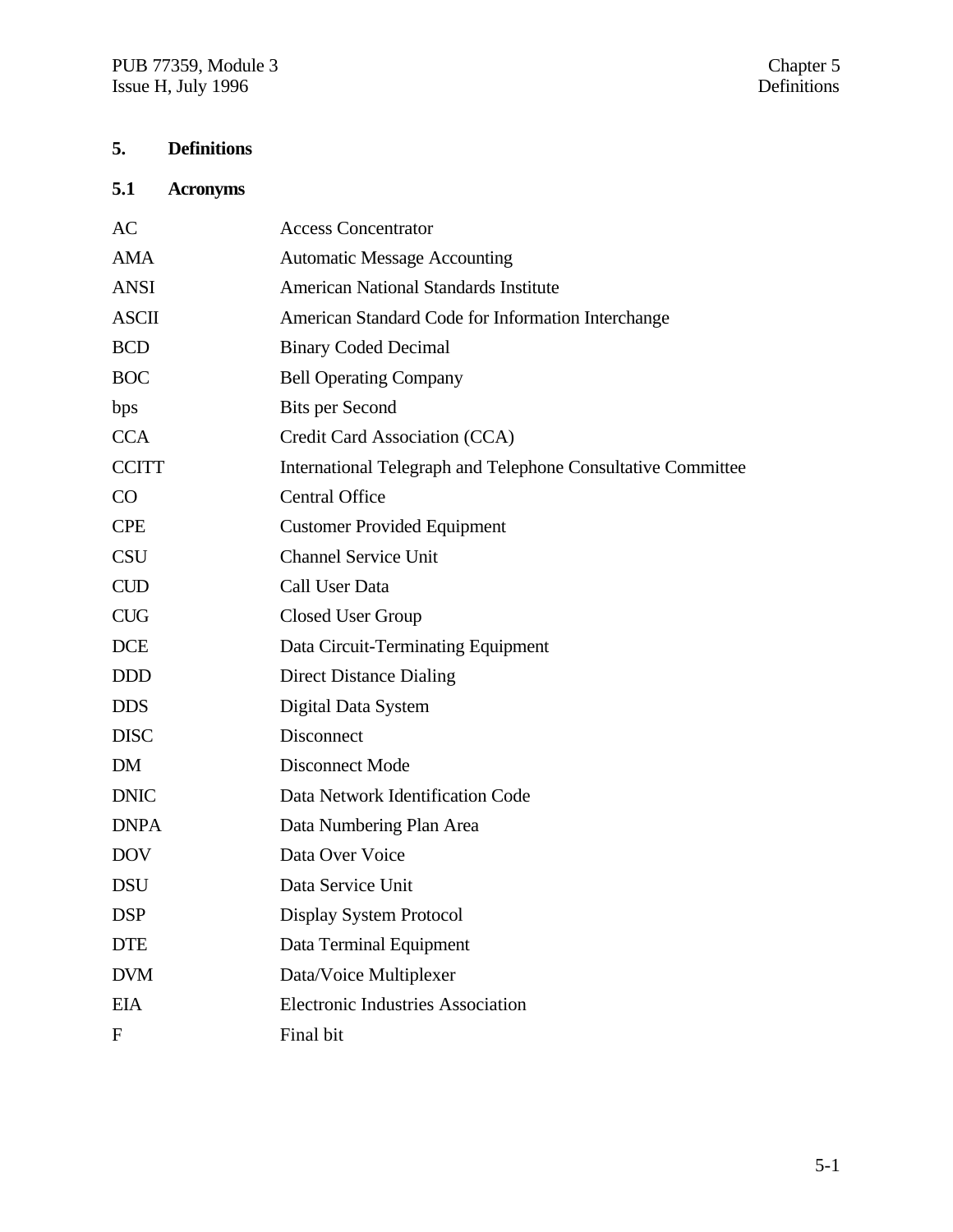| <b>FCS</b>      | <b>Frame Checking Sequence</b>              |
|-----------------|---------------------------------------------|
| <b>FRMR</b>     | <b>Frame Reject</b>                         |
| <b>HDLC</b>     | High Level Data Link Control                |
| I               | Information                                 |
| IA <sub>5</sub> | International Alphabet No. 5                |
| IC              | <b>Interexchange Carrier</b>                |
| <b>INIC</b>     | <b>ISDN Network Identifier Code</b>         |
| <b>ISDN</b>     | <b>Integrated Services Digital Network</b>  |
| <b>ISO</b>      | <b>International Standards Organization</b> |
| <b>ISP</b>      | <b>Information Service Provider</b>         |
| <b>K</b> bps    | Kilobits per second                         |
| <b>LAPB</b>     | <b>Link Access Procedure Balanced</b>       |
| <b>LATA</b>     | <b>Local Access and Transport Area</b>      |
| LC              | <b>Logical Channel</b>                      |
| <b>LCN</b>      | <b>Logical Channel Number</b>               |
| <b>LRC</b>      | <b>Logical Channel Number</b>               |
| <b>MLHG</b>     | Multi-line Hunt Group                       |
| <b>MNP®</b>     | <b>Microcom Networking Protocol</b>         |
| <b>MTCE</b>     | Maintenance                                 |
| <b>NPA</b>      | Numbering Plan Area                         |
| N(R)            | Receive Sequence Number                     |
| N(S)            | Send Sequence Number                        |
| <b>NTN</b>      | <b>Network Terminal Number</b>              |
| NUI             | Network User Identification                 |
| <b>OOS</b>      | Out of Service                              |
| <b>OSI</b>      | Open Systems Interconnection                |
| <b>OTC</b>      | <b>Operating Telephone Company</b>          |
| P               | Poll                                        |
| PAD             | Packet Assembler/Disassembler               |
| <b>PDN</b>      | <b>Public Data Network</b>                  |
| <b>PHF</b>      | <b>Packet Handler Function</b>              |
|                 |                                             |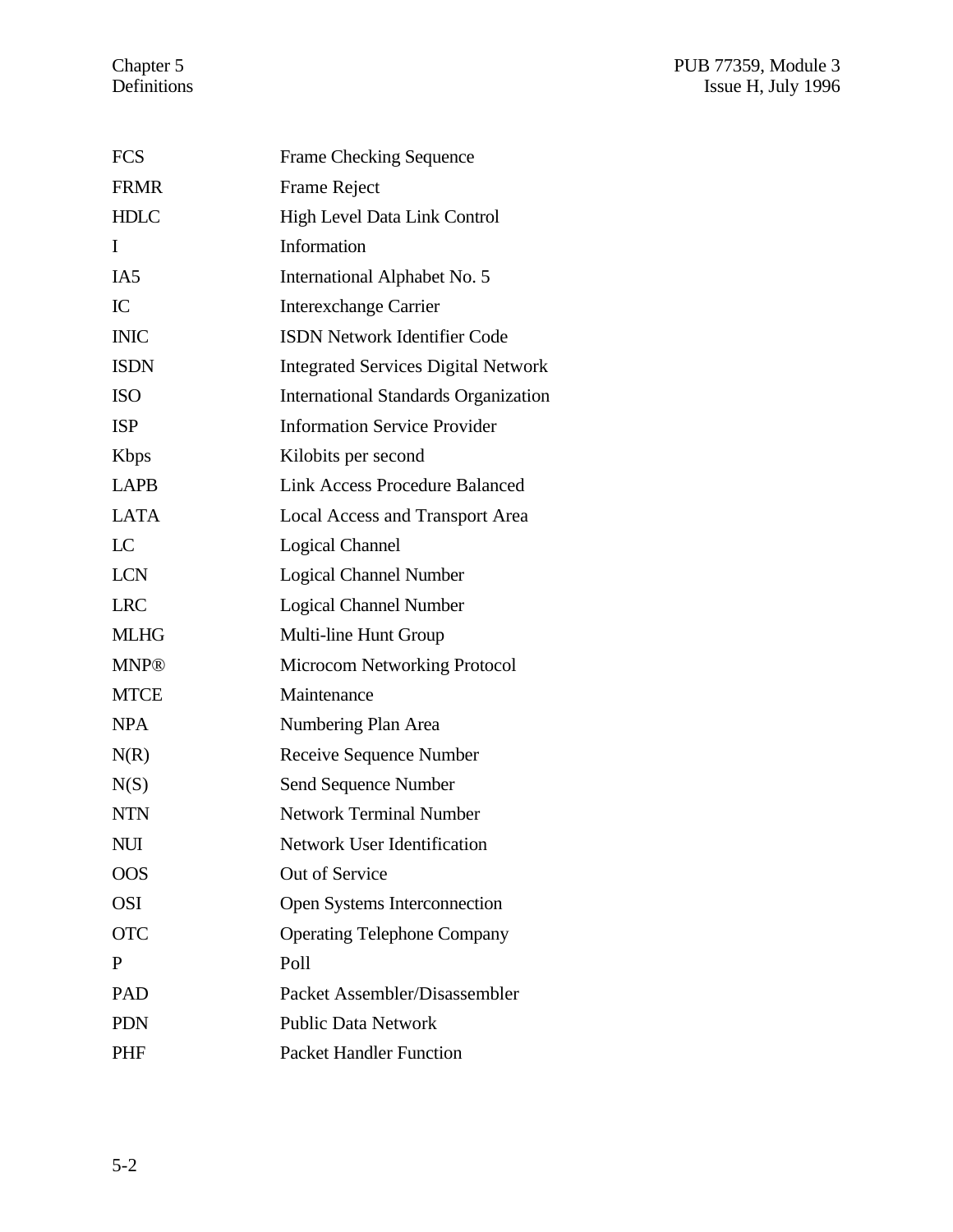| <b>POS</b>    | Point-Of-Sale                                              |
|---------------|------------------------------------------------------------|
| <b>PPSN</b>   | <b>Public Packet Switching Network</b>                     |
| <b>PPSNGR</b> | <b>Public Packet Switching Network Generic Requirement</b> |
| <b>PS</b>     | Packet Switch                                              |
| <b>PSDN</b>   | <b>Packet Switched Data Network</b>                        |
| <b>PSPDN</b>  | Packet Switched Public Data Network                        |
| <b>PSTN</b>   | Public Switched Telephone Network                          |
| <b>PVC</b>    | <b>Permanent Virtual Circuit</b>                           |
| RC            | <b>Recent Change</b>                                       |
| <b>RCVS</b>   | Recent Change and Verify Subsystem                         |
| <b>REJ</b>    | Reject                                                     |
| <b>RES</b>    | Reset                                                      |
| <b>RNR</b>    | <b>Receive Not Ready</b>                                   |
| <b>RPOA</b>   | Recognized Private Operating Agency                        |
| <b>RR</b>     | Receive Ready (packets or frames)                          |
| <b>SABM</b>   | Set Asynchronous Balanced Mode                             |
| <b>SABME</b>  | Set Asynchronous Balanced Mode Extended                    |
| <b>STE</b>    | <b>Signalling Terminal Equipment</b>                       |
| <b>SVC</b>    | <b>Switched Virtual Calls</b>                              |
| <b>UA</b>     | Unnumbered Acknowledgment                                  |
| <b>USTA</b>   | <b>United States Telephone Association</b>                 |
| <b>VC</b>     | Virtual Call                                               |
| V(R)          | <b>Receive State Variable</b>                              |
| V(S)          | <b>Send State Variable</b>                                 |
| <b>XID</b>    | <b>Exchange Identification</b>                             |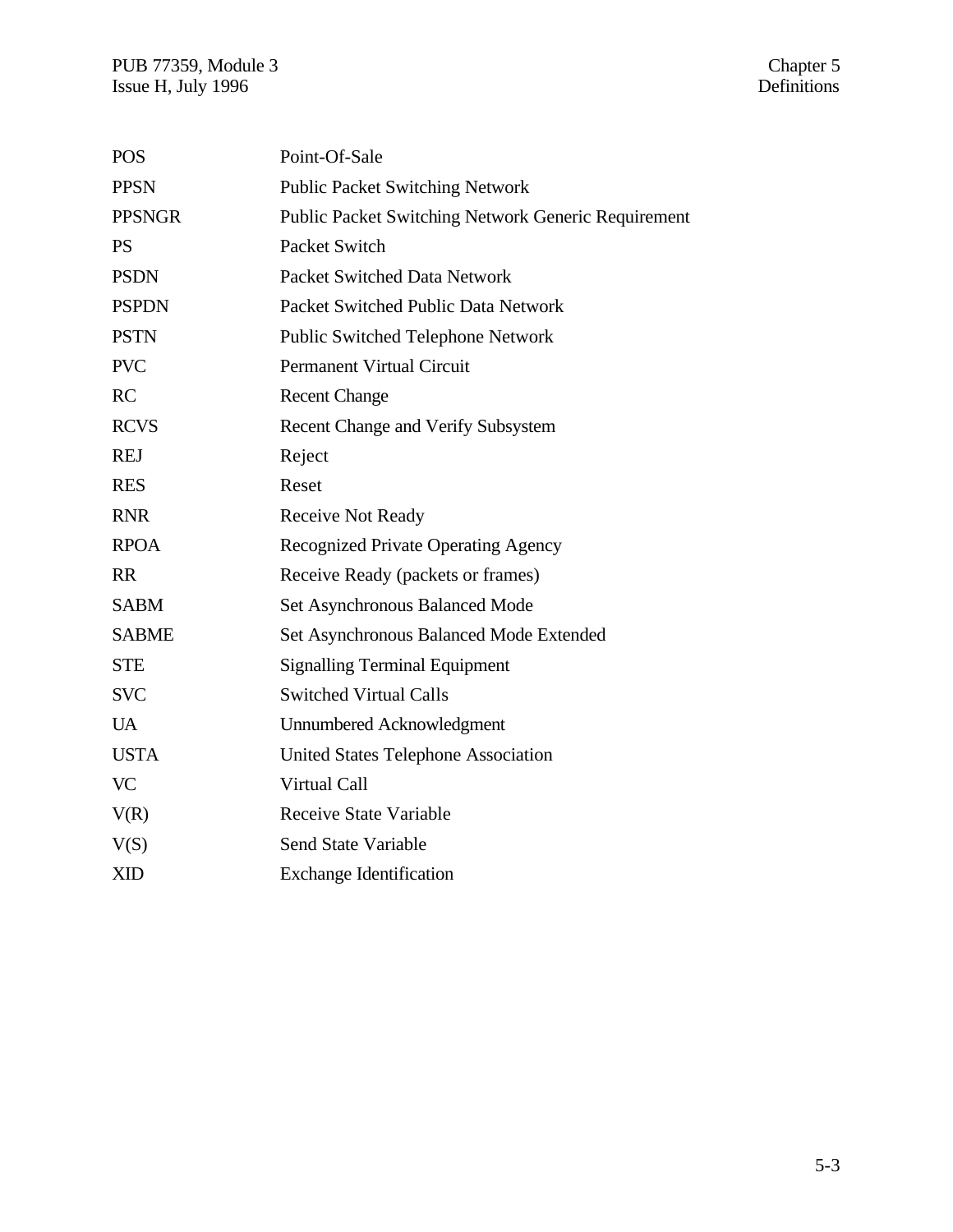# **5.2 Glossary**

### **Asynchronous Transmission**

Data transmission in which the time of occurrence of a specified significant instant in each byte, character, word, block or other unit of data (usually the leading edge of a start signal) is arbitrary, and occurs without necessarily being dependent on preceding signals on the channel.

# **Baud**

Denotes a unit of signaling speed. It is the reciprocal of the time duration in seconds of the shortest signal element (mark or space) within a code signal. The rates specified are the number of signal elements per second.

# **Bit**

An abbreviation of binary digit; one of the members of a set of two in the binary numeration system, e.g., either of the digits 0 or 1. Also, a unit of information; one bit of information is sufficient to specify one of two equally like possibilities, usually meaning yes or no.

# **Bits Per Second (BPS)**

Unit of data transmission rate (see baud).

# **Carrier Detect (DCD)**

See Received Line Signal Detector.

# **Character**

Letter, numeral, punctuation, control figure or any other symbol contained in a message.

# **Clear To Send (CTS)**

An EIA-232 interface control signal that indicates to the DTE whether or not the modem is ready to transmit data.

# **Conditioning**

Denotes an enhancement to the transmission performance of a voiceband channel. Parameter(s) affected are attenuation distortion, envelope delay, distortion and noise.

# **Consultative Committee International Telephone and Telegraph (CCITT)**

An international association that sets international telecommunications standards.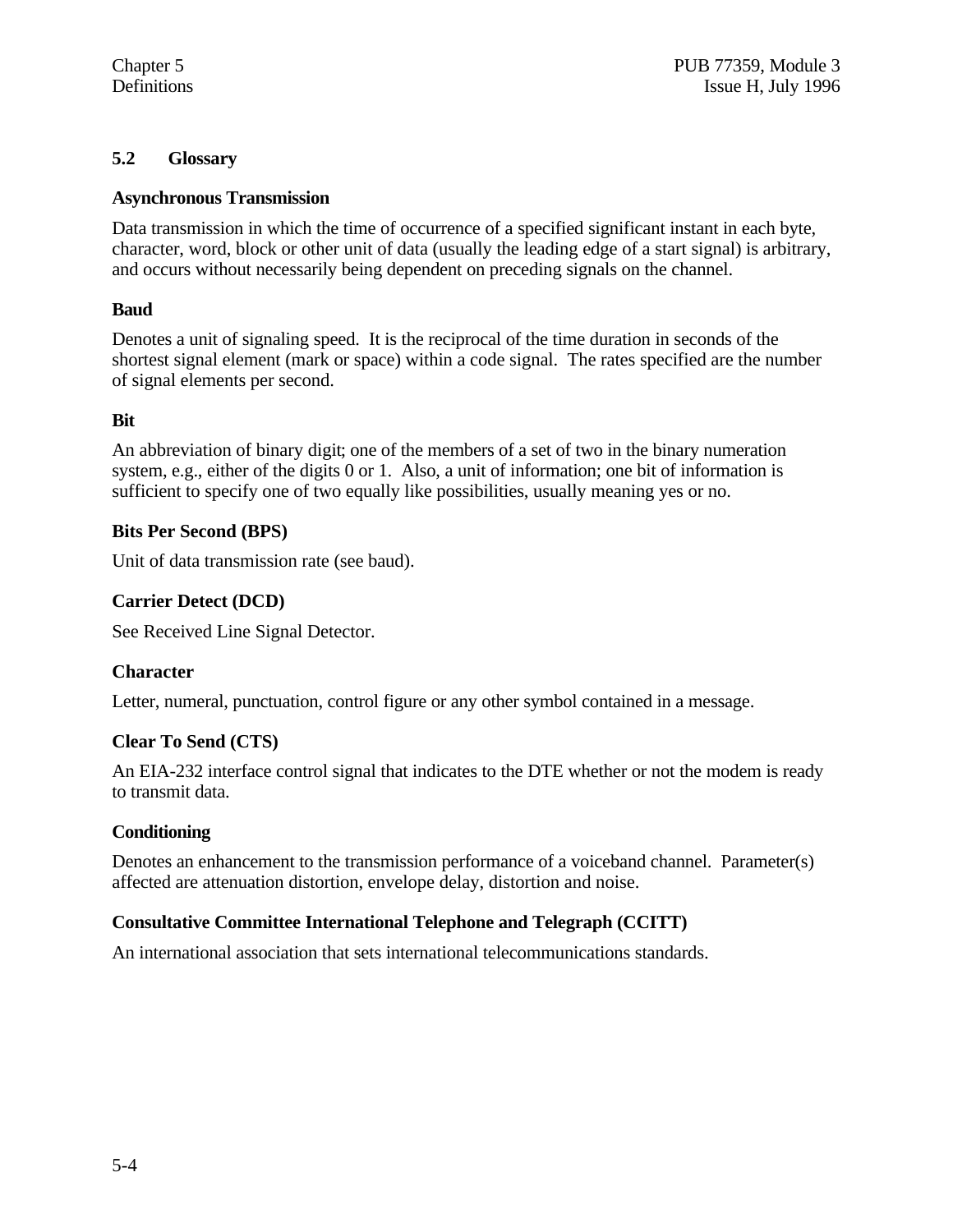### **Data Communications Equipment (DCE)**

The equipment that provides the functions required to establish, maintain and terminate data transmission connection; e.g., a modem, as well as the signal conversion, and coding required for communications between data terminal equipment and data circuit.

#### **Data Set Ready (DSR)**

An EIA-232 interface control signal that indicates to the DTE the status of the local modem; e.g., modem is connected to communications channel and is not in the test or dial mode.

#### **Data Terminal Equipment (DTE)**

Customer owned equipment used to transmit and receive data.

#### **Data Terminal Ready (DTR)**

An EIA-232 interface control signal that indicates to the modem the DTE is ready to transmit or receive data.

#### **Dial Access**

Access to the packet switch is via the voice Public Switched Network.

#### **Digital Service Unit (DSU)**

A DCE device that converts EIA-232-D or CCITT V.35 signals (from the packet switch) to baseband bipolar line signals suitable for transmission over a telephone channel.

#### **Direct Access**

Access to the packet switch is via a dedicated channel between the End-User and the packet switch.

# **Full Duplex**

Simultaneous transmission in both directions between two points.

#### **Half Duplex**

Data transmission in either direction, but not simultaneously.

#### **Line**

The transport facility (cable pair or carrier) between the Central Office and Network Channel Interface.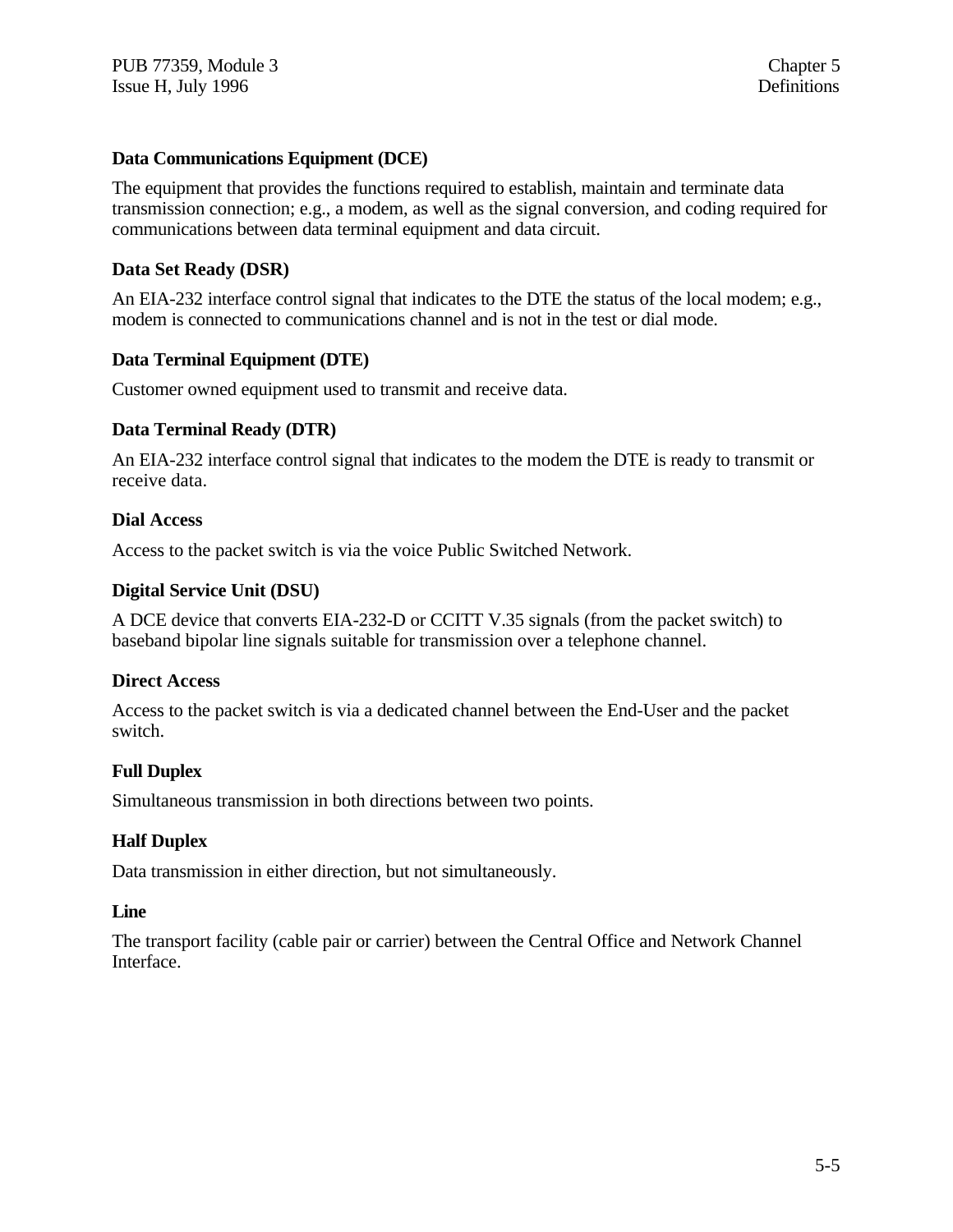# **Link Access Procedure For Modems (LAP-M)**

An error correction procedure defined in CCITT Recommendation V.42-1988.

### **Loopback**

A test procedure that causes a received signal to be returned to the source.

### **Modem**

A DCE device that converts EIA-232-D or CCITT V.35 signals (from the packet switch) to voiceband signals suitable for transmission over a telephone channel.

#### **Port**

An EIA-232 or CCITT V.35 I/O interface of a packet switch, computer or modem.

#### **Received Line Signal Detector**

An EIA-232 interface control signal that indicates to an attached DTE device that the modem is receiving a signal from a remote modem.

#### **Request to Send (RTS)**

An EIA-232 interface control signal that indicates the DTE has data to transmit and conditions the modem for data transmission.

#### **Ring Indicator**

An EIA-232 control interface signal which indicates to the DTE that a ringing signal is being received on the communications channel.

#### **Start Bit**

In asynchronous transmission, the first bit in each character, normally a space, which prepares the receiving equipment for the reception and registration of the character.

#### **Stop Bit**

In asynchronous transmission, the last bit, used to indicate the end of a character, normally a mark condition, which serves to return the line to its idle or rest state.

#### **Switch Network**

Data transmission and access to DIGIPAC® is via the voice Public Switched Network.

#### **Synchronous Transmission**

Transmission in which the occurrence of a specified event (e.g., byte, character, word, block or other unit of data, such as the leading edge of a start signal), occurs in a specified time relationship with a preceding signal in the channel, in accordance with a specified timing pulse, or in accordance with a specified time frame.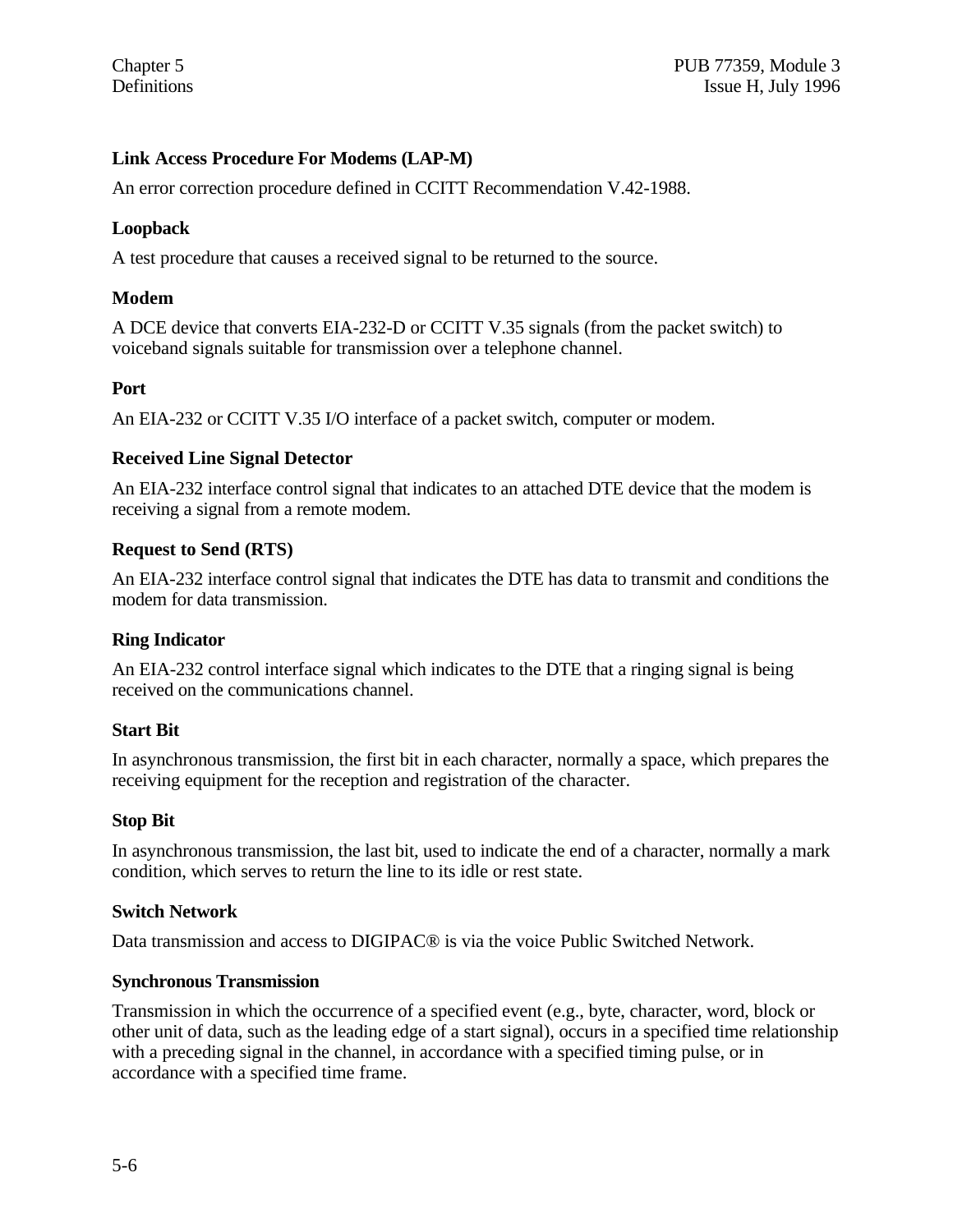# **CONTENTS**

# **Chapter and Section Page**

| 6. |      |  |
|----|------|--|
|    | 6.1  |  |
|    | 6.2  |  |
|    | 6.3  |  |
|    | 6.4  |  |
|    | 6.5  |  |
|    | 6.6  |  |
|    | 6.7  |  |
|    | 6.8  |  |
|    | 6.9  |  |
|    | 6.10 |  |
|    |      |  |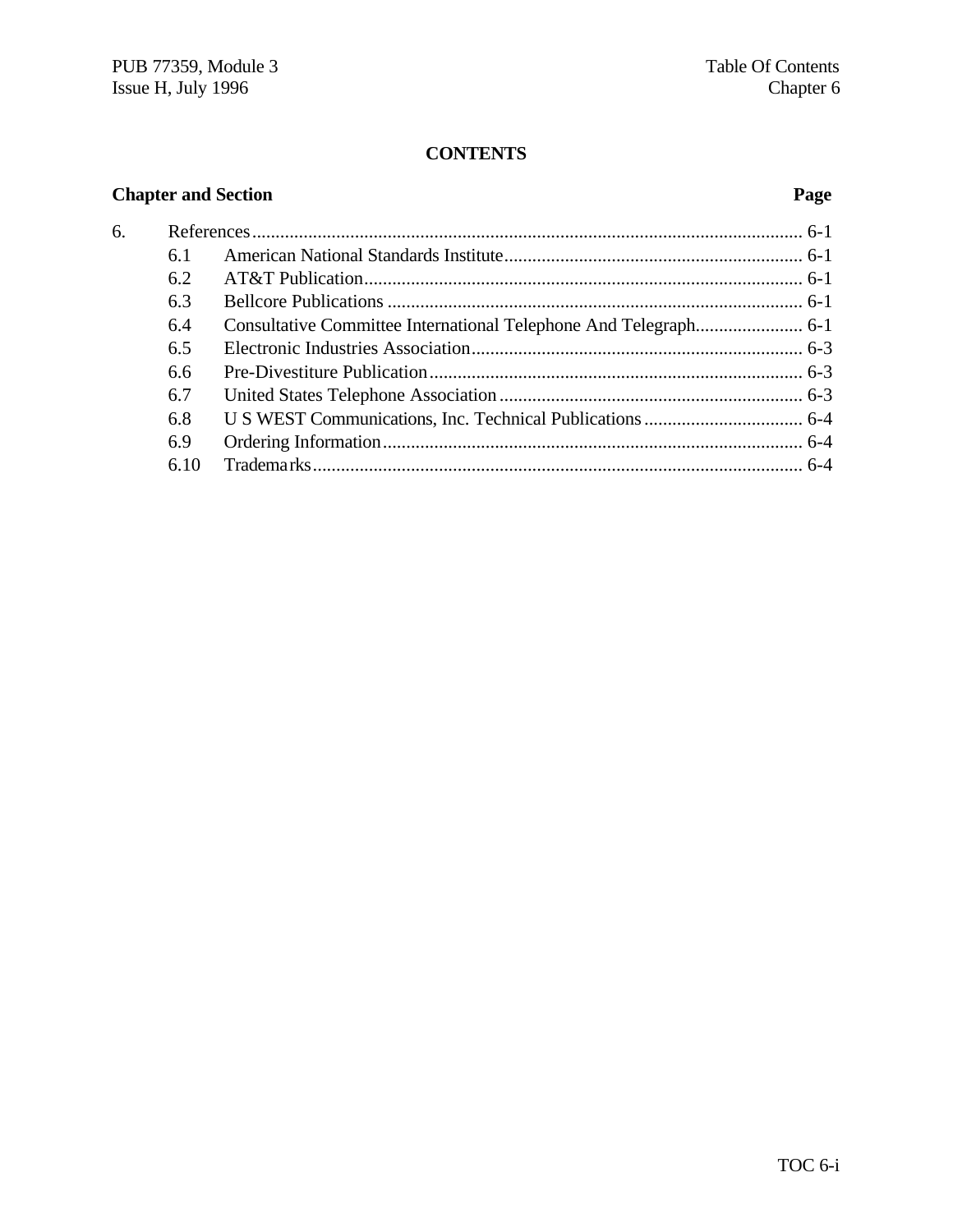#### **6. References**

#### **6.1 American National Standards Institute**

ANSI X3.4 Denotes the code character set to be used for the general interchange of information among information-processing systems, communications systems and associated equipment.

# **6.2 AT&T Publication**

PUB 62310 *"Digital Data System Channel Interface Specification"*, September 1983.

#### **6.3 Bellcore Publications**

| TR-NPL-000011 | Bellcore, Asynchronous Terminal and Host Interface Reference, Issue 1     |
|---------------|---------------------------------------------------------------------------|
| TR-TSY-000301 | Bellcore, Public Packet Switched Network Generic Requirements,<br>Issue 2 |

TR-TSY-000448 Bellcore, *ISDN Routing and Digit Analysis* , Issue 1, Revision 1

# **6.4 Consultative Committee International Telephone And Telegraph**

| <b>CCITT Recommendation V.3</b>     | International Alphabet No. 5                                                                                                                                                                                  |
|-------------------------------------|---------------------------------------------------------------------------------------------------------------------------------------------------------------------------------------------------------------|
| <b>CCITT Recommendation V.22bis</b> | 2400 Bits per second duplex modem using the frequency<br>division technique standardized for use on the general switched<br>telephone network and on point-to-point 2-Wire leased<br>telephone-type circuits. |
| <b>CCITT Recommendation V.24</b>    | Defines physical and electrical connection between data<br>terminal equipment and data communications equipment.                                                                                              |
| <b>CCITT</b> Recommendation V.26    | 2400 BPS modem standardized for use on 4-Wire leased<br>telephone-type circuits.                                                                                                                              |
| <b>CCITT Recommendation V.27</b>    | 4800 BPS with manual equalizer standardized for use on<br>leased telephone-type circuits.                                                                                                                     |
| <b>CCITT Recommendation V.29</b>    | 9600 BPS modem standardized for use on leased telephone-<br>type circuits.                                                                                                                                    |
| <b>CCITT Recommendation V.32</b>    | A family of 2-Wire duplex modems operating at data<br>signalling rates of up to 9600 bit/s for use on the general<br>switched telephone network and on leased telephone-type<br>circuits.                     |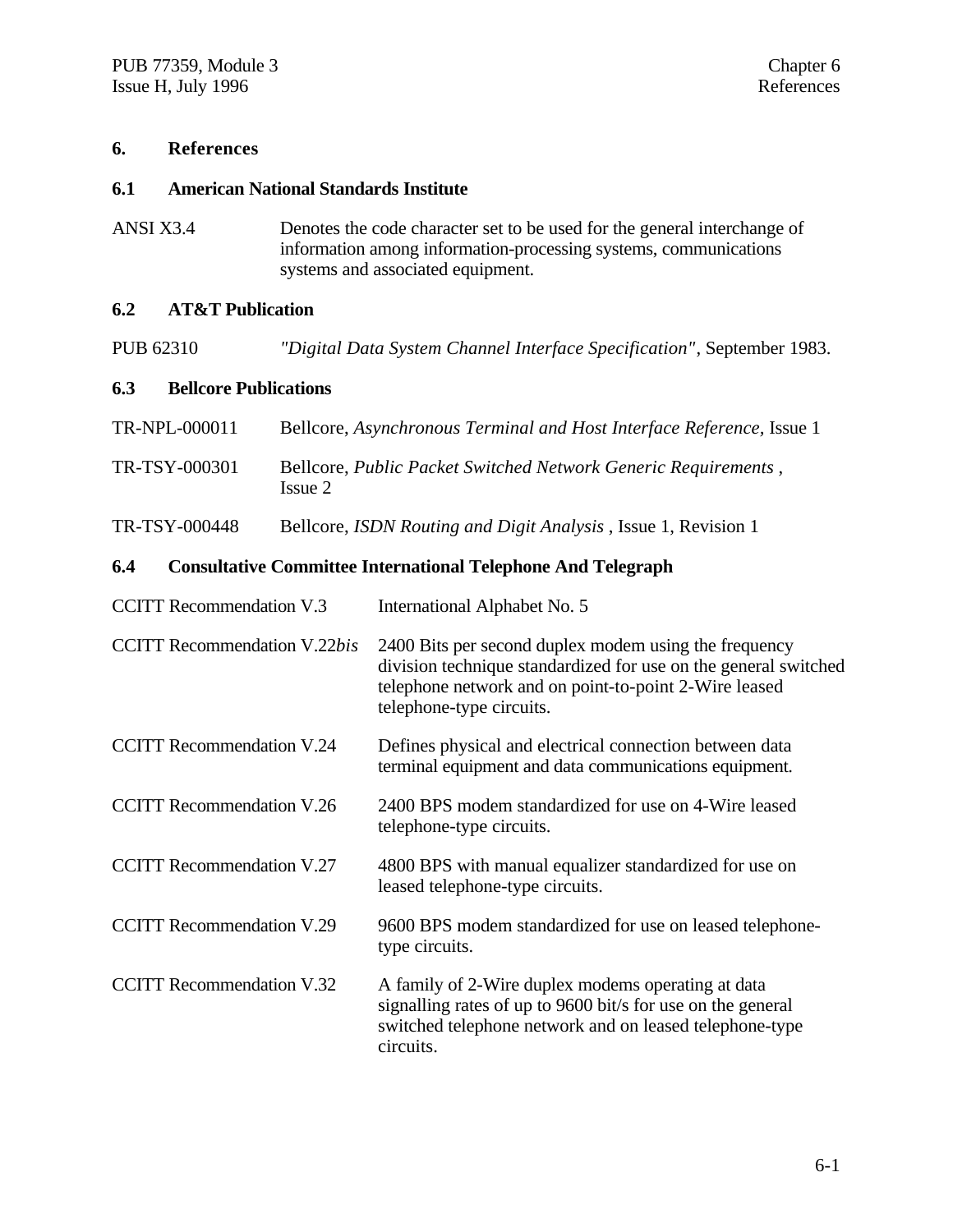| <b>CCITT</b> Recommendation V.32bis | A family of 2-Wire duplex modems operating at data<br>signaling rates of up to 14400 bit/s for use on the general<br>switched telephone network and on leased telephone-type<br>circuits. |
|-------------------------------------|-------------------------------------------------------------------------------------------------------------------------------------------------------------------------------------------|
| <b>CCITT Recommendation V.34</b>    | A family of 2-Wire duplex modems operating at data signaling<br>rates of up to 28800 bit/s for use on the general switched<br>telephone network and on leased telephone-type circuits.    |
| <b>CCITT</b> Recommendation V.35    | Modems for Synchronous Data Transmission using 60-108<br>KHz Group Band Circuits (Replaced by V.36)                                                                                       |
| <b>CCITT</b> Recommendation V.36    | Data Transmission at 48 Kilobits per second using 60-108<br><b>KHz Group Band Circuits</b>                                                                                                |
| <b>CCITT Recommendation V.42</b>    | Error-correction procedures for DCEs using Asynchronous-<br>Synchronous conversion.                                                                                                       |
| <b>CCITT</b> Recommendation V.54    | Loop back interface option associated with V.24.                                                                                                                                          |
| <b>CCITT</b> Recommendation X.1     | International user classes of service in Public Data Networks.                                                                                                                            |
| <b>CCITT</b> Recommendation X.2     | International user services and facilities in Public Data<br>Networks.                                                                                                                    |
| <b>CCITT</b> Recommendation X.3     | Packet Assembly/Disassembly (PAD) facility in a Public Data<br>Network.                                                                                                                   |
| <b>CCITT Recommendation X.4</b>     | General Structure of Signals of International Alphabet. 5 Code<br>for data transmission over Public Data Networks.                                                                        |
| <b>CCITT</b> Recommendation X.21    | Use on Public Data Networks of DTEs which are designed for<br>interfacing to synchronous CCITT series V. recommendation<br>modems.                                                        |
| <b>CCITT</b> Recommendation X.25    | Interface between DTE and DCE for terminals operating in the<br>packet mode on Public Data Networks.                                                                                      |
| <b>CCITT</b> Recommendation X.28    | DTE/DEC Interface for start-stop mode data terminal<br>equipment accessing the PAD facility in a Public Data<br>Network situated in the same country.                                     |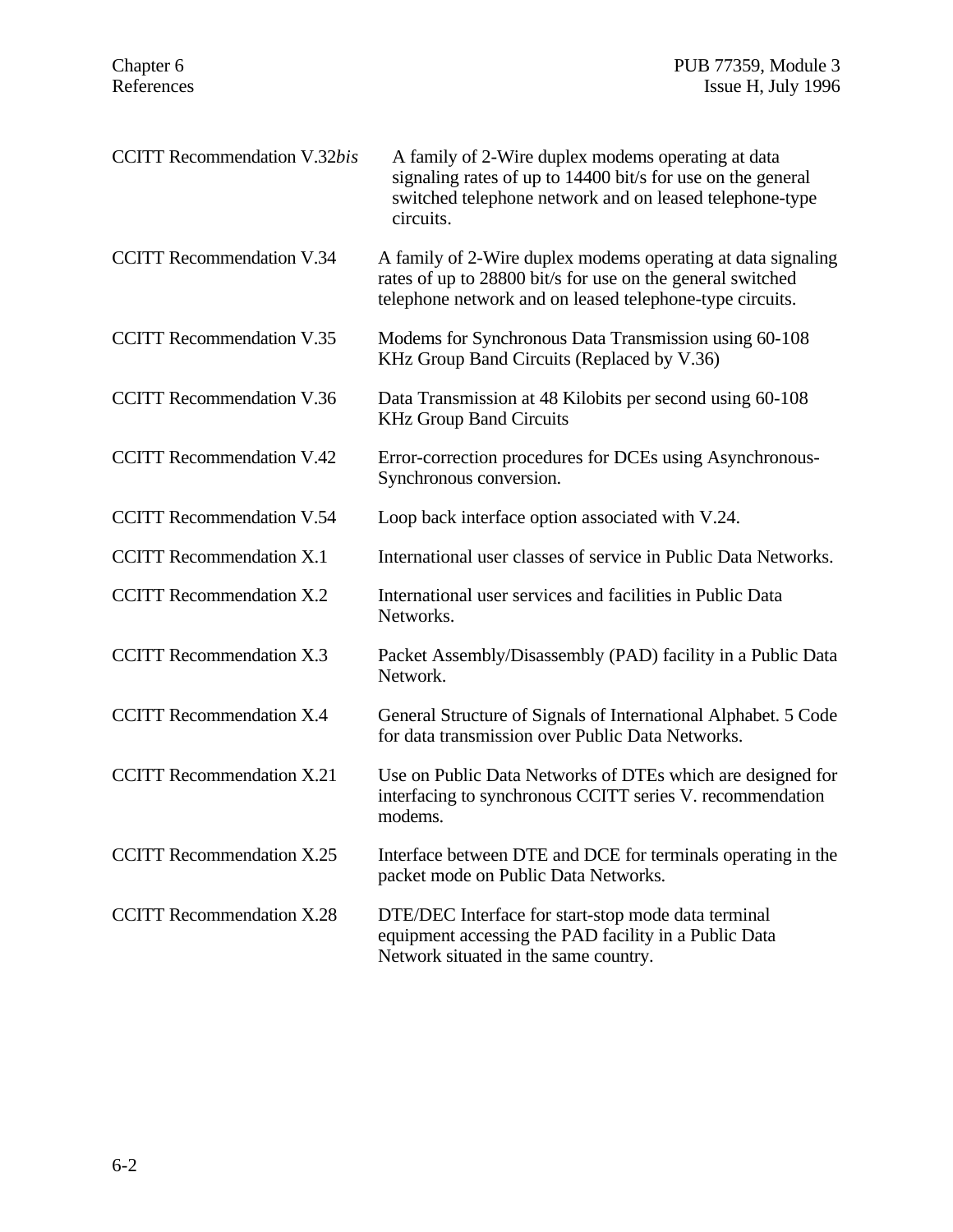| <b>CCITT Recommendation X.29</b>  | Procedures for the exchange of control information and user<br>data between a PAD facility and a packet mode DTE or<br>another PAD.                                                                                                                                                                                         |
|-----------------------------------|-----------------------------------------------------------------------------------------------------------------------------------------------------------------------------------------------------------------------------------------------------------------------------------------------------------------------------|
| <b>CCITT</b> Recommendation X.32  | Interface between data terminal equipment and data circuit<br>terminating equipment for terminals operating in the Packet<br>mode and accessing a packet switch Public Data Network<br>through a public switched telephone network or an Integrated<br>Services Digital Network or a circuit switch Public Data<br>Network. |
| <b>CCITT</b> Recommendation X.75  | Terminal and transit call control procedures and data transfer<br>system on international circuits between packet switched data<br>networks.                                                                                                                                                                                |
| <b>CCITT</b> Recommendation X.87  | Principles and procedures for realization of international<br>facilities and network utilities in Public Data Networks.                                                                                                                                                                                                     |
| <b>CCITT Recommendation X.92</b>  | Hypothetical reference connections for public synchronous<br>data networks.                                                                                                                                                                                                                                                 |
| <b>CCITT Recommendation X.96</b>  | Call progress signals in Public Data Networks                                                                                                                                                                                                                                                                               |
| <b>CCITT</b> Recommendation X.110 | Routing principles for international public data services through<br>Switched Public Data Networks of the same type.                                                                                                                                                                                                        |
| <b>CCITT Recommendation X.121</b> | International numbering plan for Public Data Networks.                                                                                                                                                                                                                                                                      |
|                                   |                                                                                                                                                                                                                                                                                                                             |

# **6.5 Electronic Industries Association**

EIA RS-232-C Defines physical and electrical connection between data terminal equipment and data communications equipment.

# **6.6 Pre-Divestiture Publication**

PUB 41021 *"Digital Data System - Channel Interface Specifications"*, March 1973 and Addendum, October 1981

# **6.7 United States Telephone Association**

| <b>USTA</b> document TA20 | Compatibility Criteria for Data Set 212A, September 1977 |  |
|---------------------------|----------------------------------------------------------|--|
|---------------------------|----------------------------------------------------------|--|